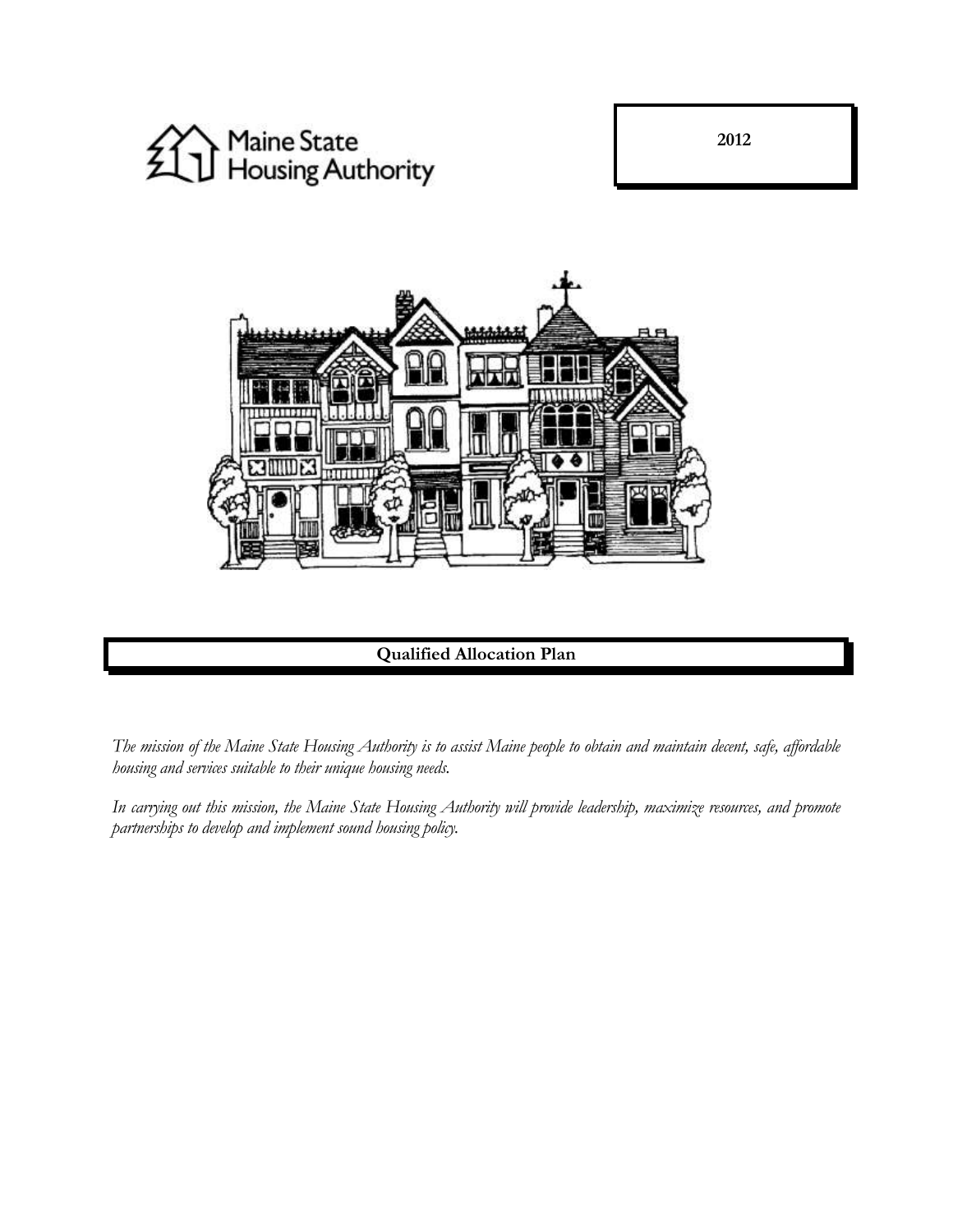# **Chapter 16 Allocation of State Ceiling For Low-Income Housing Tax Credit**

# Table of Contents

| 1.                              |                          | Definitions                                                |                |  |
|---------------------------------|--------------------------|------------------------------------------------------------|----------------|--|
| 2.                              | Overview                 |                                                            |                |  |
| 3.                              | Housing Needs/Priorities |                                                            |                |  |
| 4.                              | <b>State Ceiling</b>     |                                                            |                |  |
| 5.<br><b>Allocation Process</b> |                          |                                                            | $\overline{7}$ |  |
| 6.                              |                          | Threshold Application Requirements                         |                |  |
|                                 | A.                       | Form of Application                                        | 9              |  |
|                                 | <b>B.</b>                | Ineligible Applicants                                      | 9              |  |
|                                 | $C$ .                    | Affordability                                              |                |  |
|                                 | D.                       | Existing Section 8 Project-based Projects Ineligible       |                |  |
|                                 | Ε.                       | Extended Low Income Housing Commitment Agreement           |                |  |
|                                 | F.                       | Site Review and Evaluation                                 |                |  |
|                                 | G.                       | <b>Application Requirements</b>                            | 11             |  |
|                                 |                          | 1.<br>Qualified Low Income Housing Project                 | 11             |  |
|                                 |                          | 2.<br>Development Team                                     | 11             |  |
|                                 |                          | 3.<br>Project Owner                                        | 11             |  |
|                                 |                          | 4.<br>Qualified Non-profit Organization Participation      | 11             |  |
|                                 |                          | 5.<br>Site Control                                         | 11             |  |
|                                 |                          | 6.<br>State's Growth Management Act                        | 11             |  |
|                                 |                          | 7.<br>Feasibility                                          | 12             |  |
|                                 |                          | 8.<br><b>Investor Requirements</b>                         | 12             |  |
|                                 |                          | 9.<br>Market Study                                         | 12             |  |
|                                 |                          | 10.<br>Design and Construction Requirements                | 13             |  |
|                                 |                          | 11.<br>Development Budget                                  | 13             |  |
|                                 |                          | 12.<br><b>Operating Budget</b>                             | 13             |  |
|                                 |                          | 13.<br><b>Resident Services</b>                            | 13             |  |
|                                 |                          | 14.<br>Section 8 or Public Housing Waiting List Preference | 14             |  |
|                                 |                          | 15.<br>Project Amenities                                   | 14             |  |
|                                 |                          | 16.<br><b>Application Fee</b>                              | 16             |  |
|                                 | Н.                       | Right to Require Additional Information                    | 16             |  |
|                                 | Ι.                       | Withdrawal of Application                                  | 16             |  |
| 7.                              | Selection Criteria       |                                                            | 16             |  |
|                                 | А.                       | Project Characteristics                                    | 17             |  |
|                                 |                          | Existing Housing and Buildings and Urban Infill or<br>1.   |                |  |
|                                 |                          | Previously-developed Sites                                 | 17             |  |
|                                 |                          | Special Needs Preference<br>2.                             | 17             |  |
|                                 |                          | 3.<br>Family Housing                                       | 17             |  |
|                                 |                          | Low-income Tenant Ownership<br>4.                          | 18             |  |
|                                 |                          | 5.<br>Land Use Approvals                                   | 18             |  |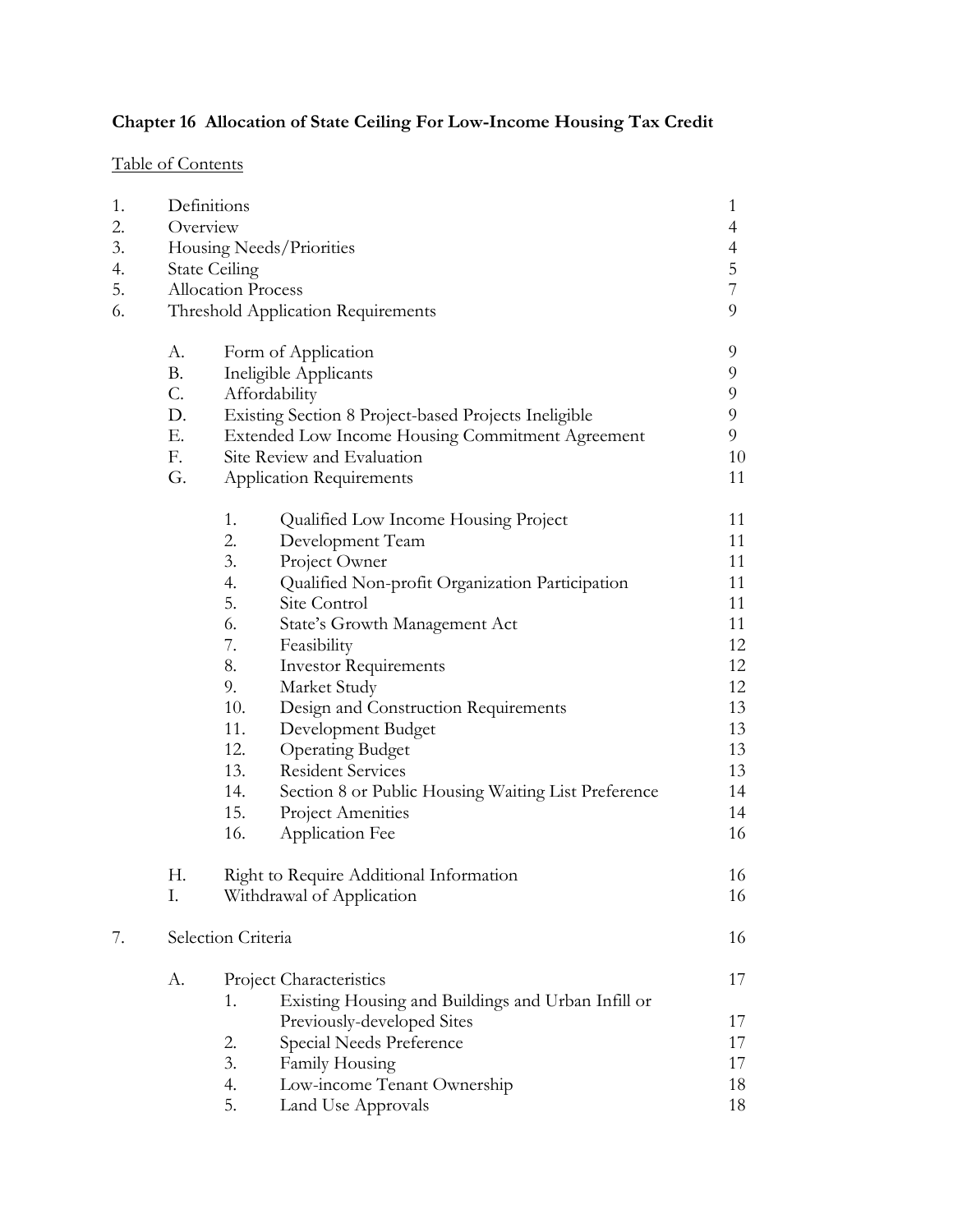|     |                                              | 6.                        | Accessibility                            | 18 |
|-----|----------------------------------------------|---------------------------|------------------------------------------|----|
|     |                                              | 7.                        | Smoke-free Housing Policy                | 19 |
|     |                                              | 8.                        | Historic Rehabilitation                  | 19 |
|     | <b>B.</b>                                    | Leveraged Funds           |                                          | 19 |
|     |                                              | 1.                        | Below-market Capital Funding             | 19 |
|     |                                              | 2.                        | Donated Land and Buildings               | 21 |
|     |                                              | 3.                        | New Project-based Rental Assistance      | 22 |
|     |                                              | 4.                        | TIF, PILOT or Abatement                  | 22 |
|     | $C$ .                                        |                           | Project Location                         | 23 |
|     |                                              | 1.                        | Service Center Community Need            | 23 |
|     |                                              | 2.                        | Vacancy Rate                             | 25 |
|     |                                              | 3.                        | Tax Credit Rent/Market Rent Differential | 26 |
|     |                                              | 4.                        | Community Revitalization Plan            | 26 |
|     |                                              | 5.                        | Smart Growth                             | 26 |
|     | D.                                           |                           | Sponsor Characteristics                  | 29 |
|     |                                              | 1.                        | Developer Experience                     | 29 |
|     |                                              | 2.                        | Tax Credit Noncompliance                 | 29 |
|     |                                              | 3.                        | Management Company Experience            | 29 |
|     | Ε.                                           |                           | Tie Breaker                              | 29 |
| 8.  |                                              | Project Evaluation        |                                          | 30 |
| 9.  |                                              |                           | Allocation of Credit                     | 34 |
| 10. |                                              |                           | Carryover Allocation                     | 35 |
| 11. |                                              |                           | Tax-Exempt Bond Financed Projects        | 37 |
| 12. | Monitoring and Notification of Noncompliance |                           | 38                                       |    |
| 13. | <b>Additional Requirements</b>               |                           |                                          | 45 |
|     | <b>Statutory Authority</b>                   |                           |                                          | 45 |
|     | Basis Statement                              |                           |                                          | 45 |
|     |                                              | Fiscal Impact of the Rule |                                          | 61 |
|     | <b>Effective Date</b>                        |                           |                                          | 61 |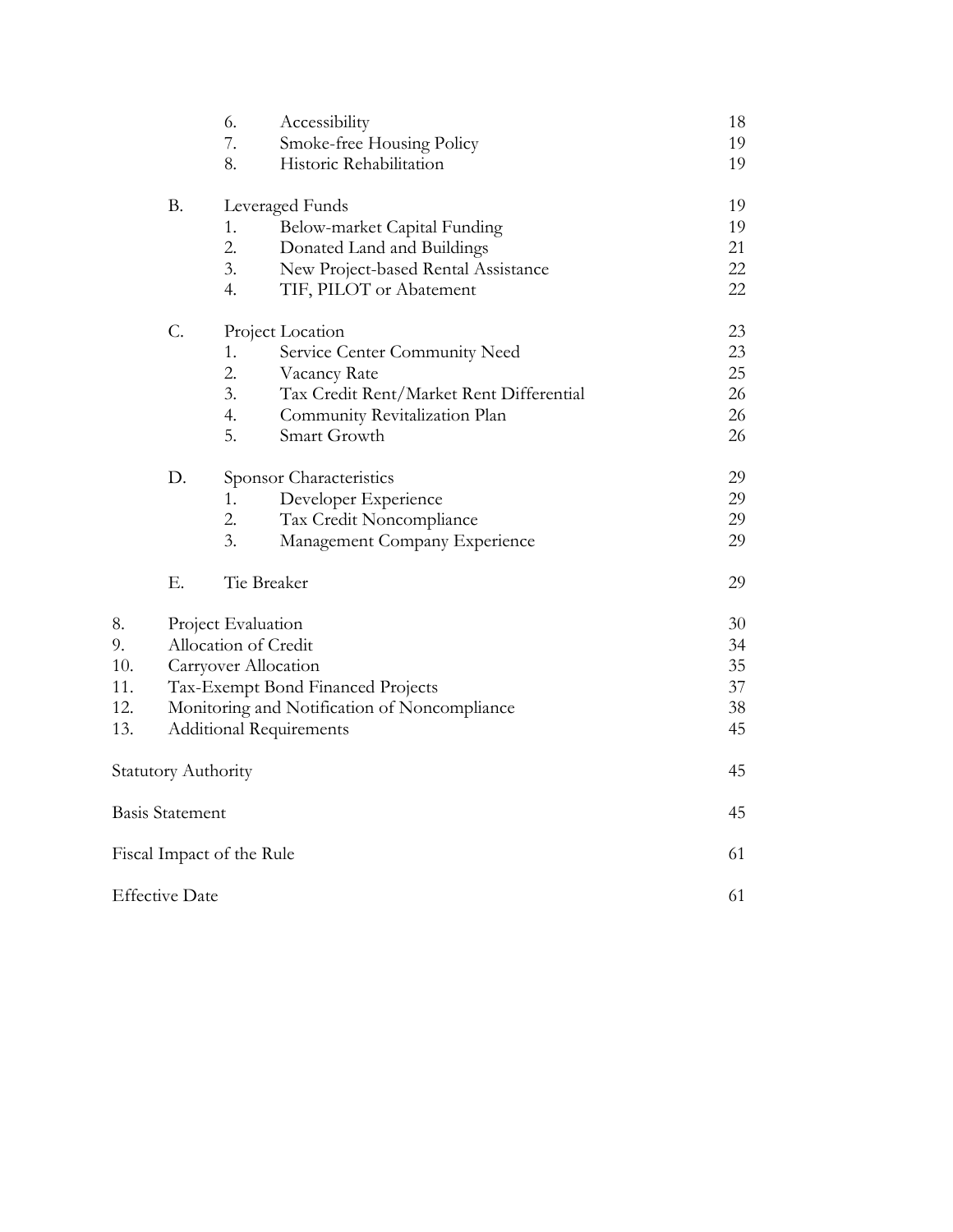# **099 INDEPENDENT AGENCIES 346 MAINE STATE HOUSING AUTHORITY**

# **CHAPTER 16** Allocation of State Ceiling for Low-Income Housing Tax Credit

Summary: The Tax Reform Act of 1986 created the low-income housing tax credit for use by qualifying developers of housing projects which satisfy applicable tenant income and rental targeting requirements. Maine State Housing Authority has been designated as the housing credit agency for the State responsible for allocation and administration of the annual credit ceiling. This Rule establishes the policies and procedures for allocating and administering the credit.

## 1. Definitions

- A. "Accredited Investor" means an investor with adequate capacity as determined by MaineHousing.
- B. "Act" means the Maine Housing Authorities Act, 30-A M.R.S.A. §4701 et seq., as amended.
- C. "Affordable Housing TIF" means an affordable housing development district and program approved by MaineHousing pursuant to MaineHousing's Affordable Housing Tax Increment Financing Program and the Act.
- D. "Applicable Fraction" means the fraction defined in Section  $42(c)(1)(B)$  of the Code.
- E. "Applicable Percentage" means the percentage defined in Section 42(b) of the Code.
- F. "Applicant" means an individual or entity applying for Credit governed by this Rule or its successors and assigns, including without limitation the Owner of the Project if the Owner is not formed or established at the time of Application.
- G. "Application" means an application to MaineHousing for a reservation of Credit governed by this Rule.
- H. "Binding Agreement" means a binding agreement executed by MaineHousing and the Applicant pursuant to which the Applicant elects the Applicable Percentage for a Project pursuant to Section 42(b)(2) of the Code.
- I. "Code" means the Internal Revenue Code of 1986, as amended, including applicable rules and regulations proposed or promulgated thereunder.
- J. "Compliance Period" means the period described in Section 42(i)(1) of the Code.
- K. "Credit" means the low-income housing tax credit established by Section 42 of the Code.

Rules/Chapter 16 (9/20/2011) Page 1 of 61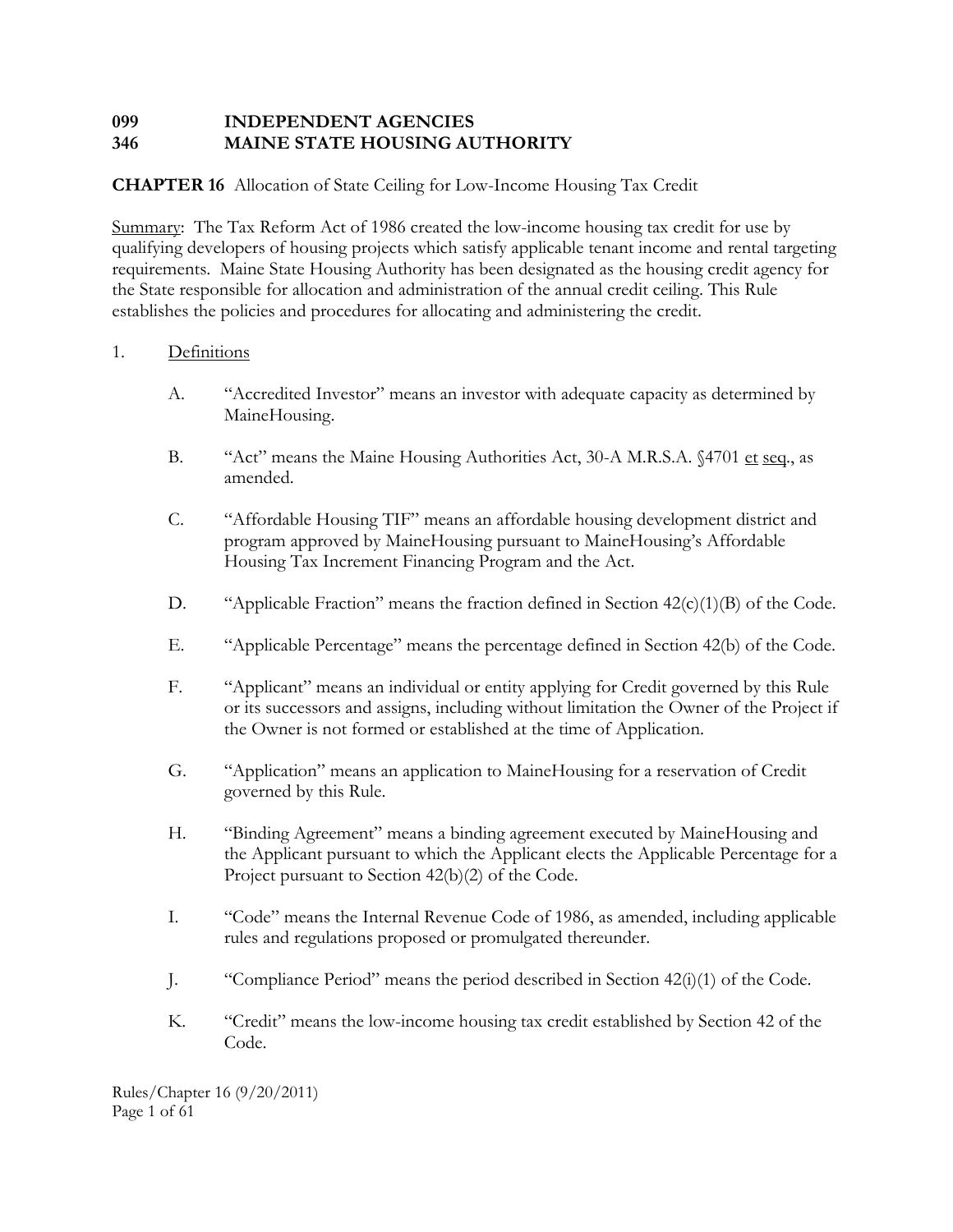- L. "Credit Period" means the period described in Section  $42(f)(1)$  of the Code.
- M. "Developer Fee" means the compensation to the individual(s) or entity(ies) responsible for the work, costs and risks associated with the development of a Project, including amounts paid to consultants to perform tasks on behalf of such individuals or entities, but does not include compensation for professional services such as environmental assessments, rental market studies, soil tests, and water tests.
- N. "Difficult To Develop Area" means areas of the State which satisfy the requirements of Section  $42(d)(5)(B)(iii)(I)$  of the Code as designated by HUD annually or as designated by MaineHousing in Section 5.E. of this Rule in accordance with Section  $42(d)(5)(B)(v)$  of the Code.
- O. "Elderly Housing" means a Project that meets the definition of "housing for older persons" under the federal Fair Housing Act, 42 U.S.C. § 3607(b)(2).
- P. "Eligible Basis" means eligible basis as defined in Section 42(d) of the Code.
- Q. "Enterprise Community" means any community that has received a federal designation as an enterprise community or empowerment zone by HUD or RD.
- R. "Extended Low-income Housing Commitment" means an agreement satisfying the requirements of Section 42(h)(6)(B) of the Code.
- S. "Extended Use Period" means the period described in Section 42(h)(6)(D) of the Code.
- T. "Housing Development Costs" means the total of all direct and indirect costs incurred in financing, creating, purchasing or rehabilitating Qualified Low-income Housing Projects except the costs attributable to the acquisition of the land and any existing buildings.
- U. "Housing for Persons who are Homeless" means a Project that meets the requirements set forth in Section 4.D. of this Rule.
- V. "Homeless" means homeless as that term is defined in Section 103 of the Stewart B. McKinney Homeless Assistance Act, as amended, 42 U.S.C. § 11302.
- W. "HUD" means the United States Department of Housing and Urban Development.
- X. "Intermediary Costs" means all Housing Development Costs except the actual construction or Rehabilitation Costs attributable to the development of the units.
- Y. "MaineHousing" means Maine State Housing Authority.

Rules/Chapter 16 (9/20/2011) Page 2 of 61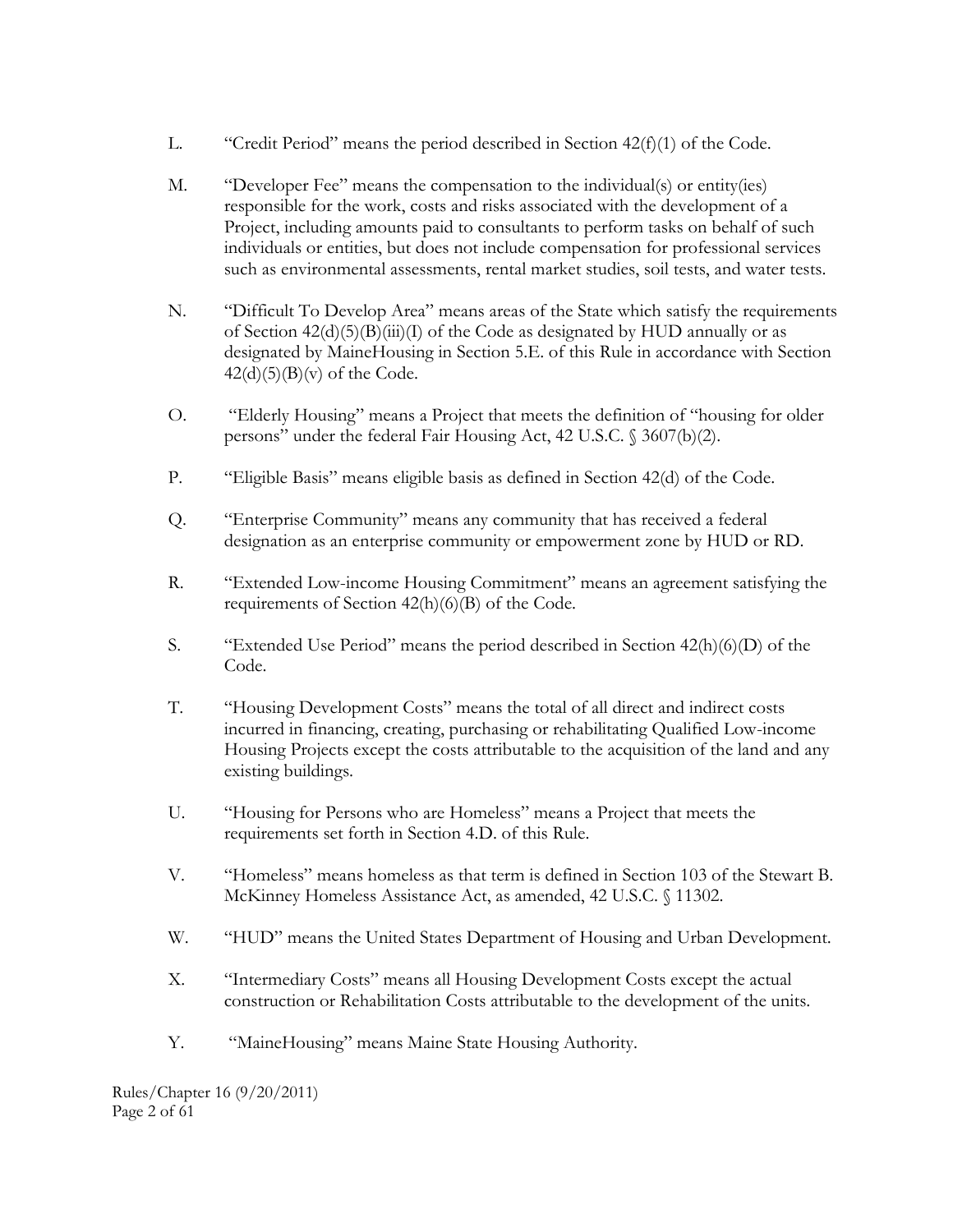- Z. "Owner" means the owner of a Qualified Low-income Building which has been placed in service and has received an allocation of Credit from MaineHousing pursuant to this Rule or a prior Qualified Allocation Plan.
- AA. "Qualified Allocation Plan" or "Plan" means the plan for allocation of the annual State Ceiling on the Credit adopted by the housing credit agency pursuant Section  $42(m)(1)(B)$  of the Code.
- BB. "Qualified Basis" means qualified basis as defined in Section 42(c)(1) of the Code.
- CC. "Qualified Census Tract" means areas of the State which meet the requirements of Section  $42(d)(5)(B)(ii)$  of the Code designated by HUD annually.
- DD. "Qualified Low-income Building" or "Building" means a building as defined in Section  $42(c)(2)$  of the Code.
- EE. "Qualified Low-income Housing Project" or "Project" means a project as defined in Section 42(g) of the Code.
- FF. "Qualified Non-profit Organization" means an organization defined in Section  $42(h)(5)(C)$  of the Code.
- GG. "Rehabilitation Costs" means the expenses incurred or to be incurred which qualify as rehabilitation expenditures under Section 42(e) of the Code.
- HH. "RD" means the United States Department of Agriculture Rural Development.
- II. "Section 8" means Section 8 of the United States Housing Act of 1937, 42 U.S.C. § 1437f, as amended.
- JJ. "Service Center Community" means a municipality or group of municipalities identified by the State Planning Office as a Regional Service Center pursuant to State Planning Office Rule Chapter 220, *Methodology for Identification of Regional Service Centers*.
- KK. "State" means the State of Maine.
- LL. "State Ceiling" means the State housing credit ceiling established in Section  $42(h)(3)(C)$  of the Code.
- MM. "Total Construction Cost" means the sum of site costs, structures costs, general requirements, bond premiums, and contractor overhead and profit.
- NN. "Total Development Cost" means the sum of Total Construction Costs; soft costs such as permits, design and engineering fees, environmental site assessment fees and

Rules/Chapter 16 (9/20/2011) Page 3 of 61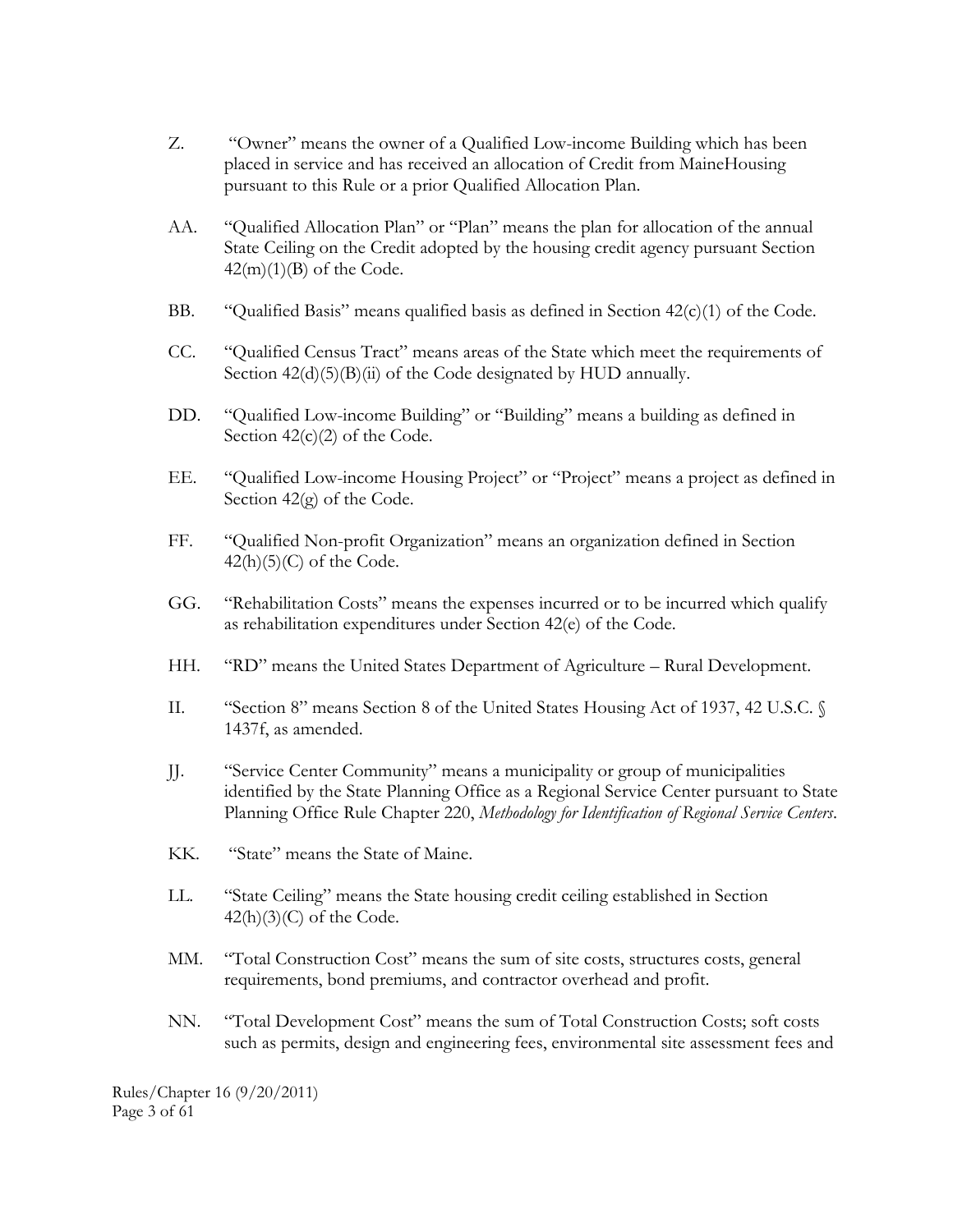legal fees; costs associated with obtaining and carrying a financing package; and acquisition costs.

OO. "Very Low Income" means individuals or families whose income is at or below 50% of the area median gross income as determined in accordance with Section 42 of the Code.

#### 2. Overview

The low-income housing tax credit is established pursuant to Section 42 of the Code. As the housing credit agency for the State of Maine, MaineHousing is responsible for allocating the annual State Ceiling and must adopt a Qualified Allocation Plan pursuant to which all allocations of Credit will be made. A Qualified Allocation Plan must set forth selection criteria and establish certain preferences and priorities for the allocation process in accordance with Section 42 of the Code.

This Rule comprises MaineHousing's Qualified Allocation Plan for the allocation of the 2012 annual State Ceiling of the low-income housing tax credit. The purpose of this Rule is to establish criteria for allocating Credit to Qualified Low-income Housing Projects and procedures for administering the Credit and monitoring the Qualified Low-income Housing Projects after allocation of the Credit. A process has been established to select those Projects which address the most pressing housing needs of the State. These needs have been assessed and priorities for the allocation of the Credit have been established based on these needs. These needs and priorities are summarized below and have been incorporated into the selection criteria to be used in the selection process. Projects selected under this Rule must be evaluated in accordance with this Rule to determine the amount of Credit to be allocated.

#### 3. Housing Needs/Priorities

- A. MaineHousing annually completes a statewide needs assessment as part of its Consolidated Plan. Based on that annual needs assessment, MaineHousing determines priorities in its housing delivery programs. MaineHousing will allocate Credit resources in a manner consistent with the needs assessment and priorities approved through the Consolidated Plan. The following needs are identified:
	- 1. Creation and maintenance of an adequate supply of decent, safe and sanitary rental housing affordable to Very Low Income persons.
	- 2. Rehabilitation of existing housing stock, which does not result in displacement or substantially increased housing costs.
	- 3. Increased availability of housing with services for persons with special needs including, without limitation, Housing for Persons who are Homeless, Elderly Housing and housing for persons with mental and physical disabilities.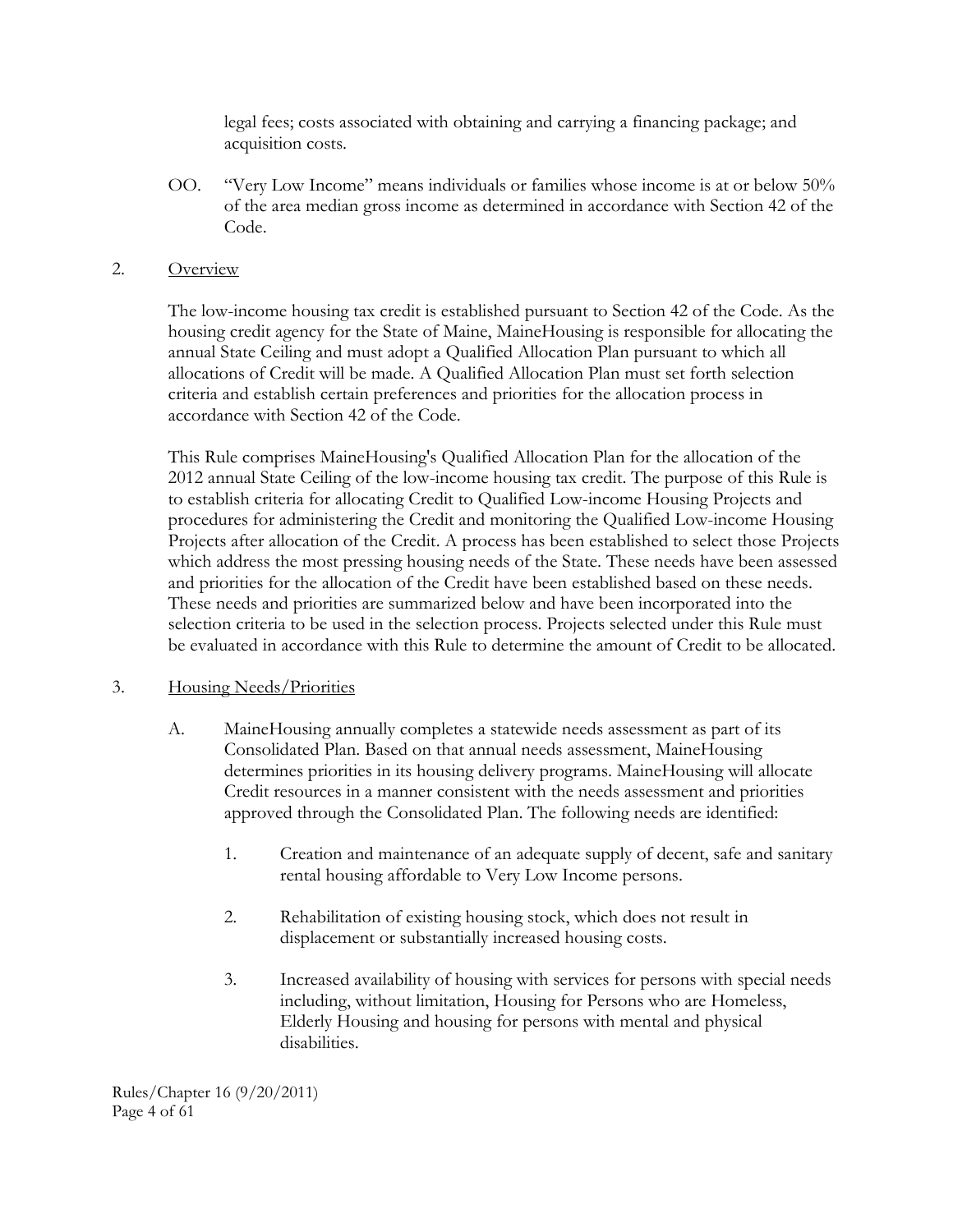- B. In consideration of the housing needs identified above, MaineHousing has established the following housing priorities for allocation of the Credit:
	- 1. Projects that incorporate smart growth principles and contribute to vibrant, mixed-use downtown communities.
	- 2. Projects that incorporate green design and construction methods which create healthy, economical and durable buildings that are efficient to operate and maintain.
	- 3. Projects involving acquisition and/or rehabilitation, which add to or significantly rehabilitate the existing rental housing stock, and are rentrestricted to the lowest income households.
	- 4. Projects which have federal subsidies where the Credit is needed to make the Project feasible, including Projects with RD funding.
	- 5. Projects which meet the housing and service needs of distinct populations of a community including Housing for Persons who are Homeless.
	- 6. Projects which provide housing for persons with Very Low Income.
	- 7. Projects that received project-based rental assistance to provide housing for persons with income at or below Very Low Income.

## 4. State Ceiling

- A. The State Ceiling for the Credit for each calendar year will be the sum of:
	- 1. The per-capita dollar amount established pursuant to Section 42(h)(3) of the Code multiplied by the State population as determined by the most recent estimate of the State's population released by the United States Bureau of Census before the beginning of such calendar year, or by such other method as may be authorized or required by the Code;
	- 2. The unused State Ceiling for the State, if any, for the preceding calendar year;
	- 3. The amount of the State Ceiling returned in the calendar year; and
	- 4. The amount, if any, allocated to MaineHousing by the United States Secretary of the Treasury from the re-pooling of other states' unused housing credit allocations.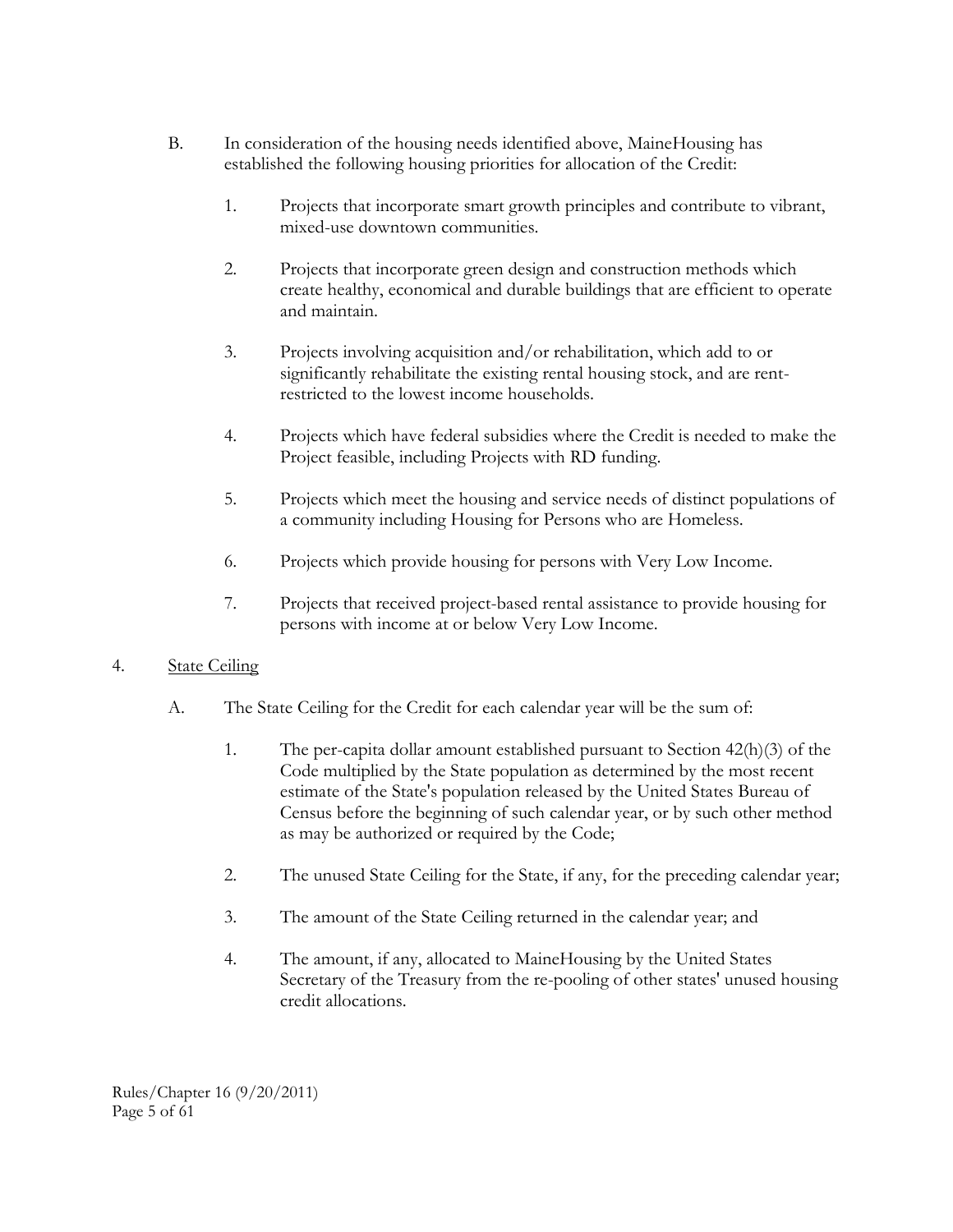- B. Non Profit Set-aside. Ten percent (10%) of the annual State Ceiling will be set aside for Projects in which a Qualified Non-profit Organization will own an interest (directly or through a partnership) and materially participate in the development and operation of the Project throughout the Compliance Period in accordance with Section 42 (h)(5)(B) of the Code. An Applicant must provide evidence that a Qualified Non-profit Organization will own an interest in the Project in accordance with the Code and indicate its desire to compete in this set-aside in its Application. In the event that the amount of Credit under this set-aside is not sufficient to complete the Project proposed by the highest-scoring eligible Applicant, additional Credit will be allocated to the Applicant up to the maximum credit amount set forth in Section 4.E. of this Rule regardless of the Applicant's score in relation to the scores of other Applicants.
- C. RD Set-aside. Up to \$250,000 of the annual State Ceiling will be set aside for the highest-scoring eligible Application for a Project that is currently financed under a multi-family housing program offered by RD, including capital financing, or assumption of existing financing, and project-based rental assistance. Funding must be used primarily for rehabilitation of the Project. An Applicant must indicate its desire to compete in this set-aside in its Application.
- D. Housing for Persons who are Homeless Set-aside. \$400,000 of the annual State Ceiling will be set aside for Projects that satisfy the following criteria.
	- 1. The Project must contain separate living units which include both cooking and bathroom facilities;
	- 2. A minimum of 75% of the units in the Project must be set aside for persons who are Homeless;
	- 3. The Project may be situated on scattered sites;
	- 4. The Applicant must submit a detailed service plan specific to the needs of persons who are Homeless, acceptable to MaineHousing, a commitment by one or more qualified service providers to provide the services described in the plan and information about funding for the services with its Application; and
	- 5. An Applicant must indicate its desire to compete in this set-aside in its Application.

In the event the amount of Credit under this set-aside is not sufficient to complete the Project proposed by the highest-scoring eligible Applicant, additional Credit will be allocated to the Applicant up to the maximum credit amount set forth in Section 4.E. of this Rule regardless of the Applicant's score in relation to the scores of other Applicants.

Rules/Chapter 16 (9/20/2011) Page 6 of 61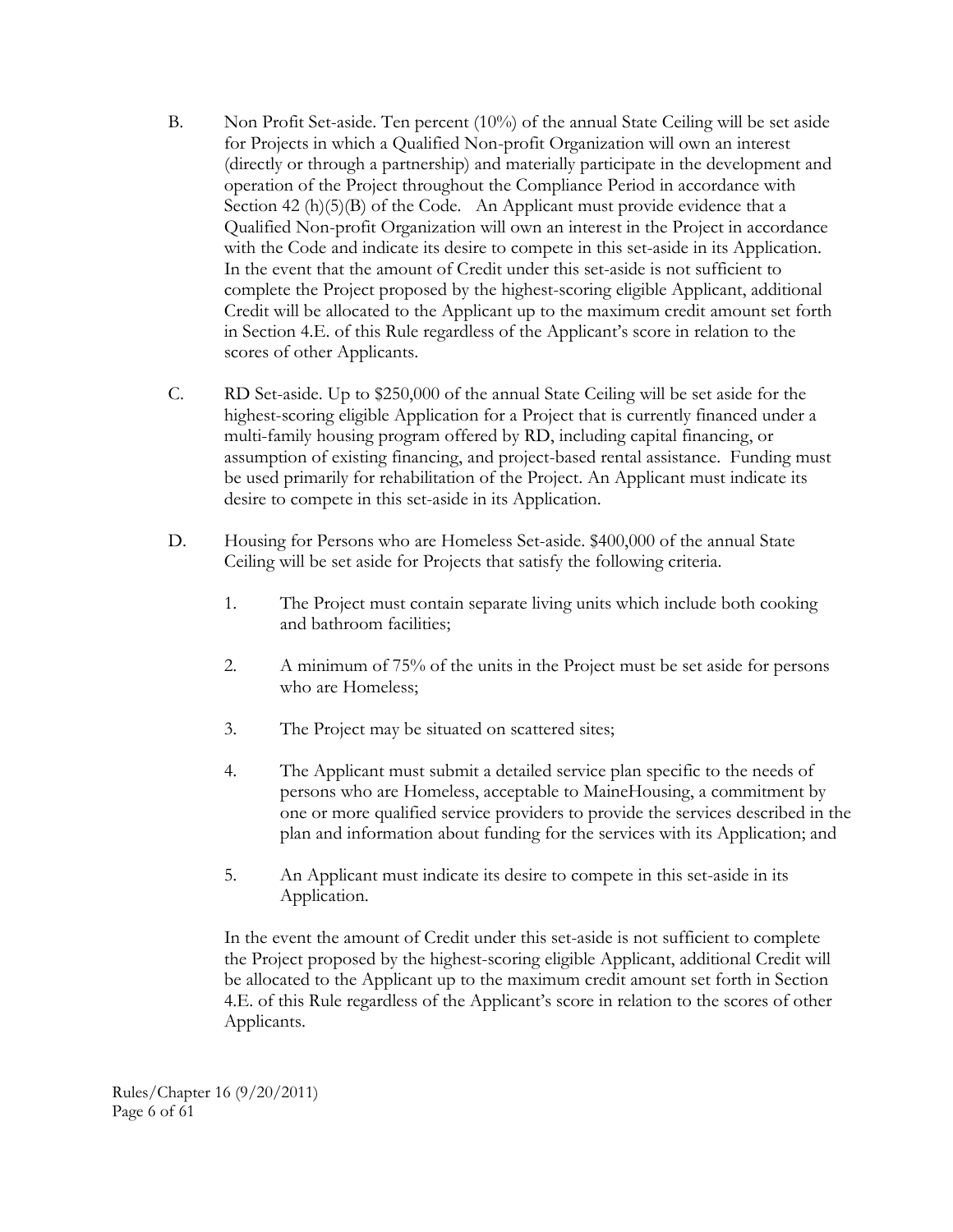Successful Applicants under this set-aside are eligible to receive, if MaineHousing makes the resource available, project-based Section 8 rental subsidy through MaineHousing for at least 25% of the total units in the Project.

E. Maximum Credit Restriction. The maximum amount of Credits that an Applicant may receive is the lesser of (i) \$20,000 per Credit-eligible unit for a Project and (ii) 30% of the State Ceiling for the year in which the Applicant applied for Credit. MaineHousing may, in its sole discretion, increase the maximum credit amount for a Project that is located downtown as defined in part (a) of the definition of downtown set forth in Section 7.C.5.e.i. of this Rule and was awarded points under Sections 7.C.5.a. or 7.C.5.b. of this Rule to the lesser of (i) \$22,000 per Credit-eligible unit for a Project and (ii) 30% of the State Ceiling for the credit year in which the Applicant applied for Credit.

If, at the close of a calendar year, after all current year allocations and carryover allocations have been made, there is a portion of the current per capita State Ceiling remaining, it will automatically be carried over and added to the State Ceiling for the following year to be allocated as part of the State Ceiling for that year.

## 5. Allocation Process

- A. The deadline for submitting all Applications for the 2012 State Ceiling, including Applications for the Set-asides under the 2012 State Ceiling in Section 4 of this Rule, is 5:00 PM on Thursday, November 17, 2011. MaineHousing may reject any and all Applications.
- B. Upon receipt of an Application satisfying the requirements of Section 6 of this Rule, MaineHousing will provide notice of the proposed Project to the chief executive officer of the local jurisdiction within which the Project is proposed to be located. Such notice will provide for a fifteen (15) day period in which to comment on the proposed Project. Any comments received will become part of the Application and will be considered by MaineHousing in the selection process.
- C. All Applications, which meet the requirements of Section 6 of this Rule, will be reviewed and ranked according to the selection criteria set forth in Section 7 of this Rule.
- D. Once Applications are ranked, MaineHousing will determine which Applications will be selected to receive an award of Credit, which award will be evidenced by a notice to proceed. A waiting list will be developed for Applications not initially selected. Any unused Credit will be made available to Applicants on the waiting list in rank order of priority. If MaineHousing issues a notice to proceed under another MaineHousing program for an Application on the waiting list, said Application on the waiting list will be deemed withdrawn.

Rules/Chapter 16 (9/20/2011) Page 7 of 61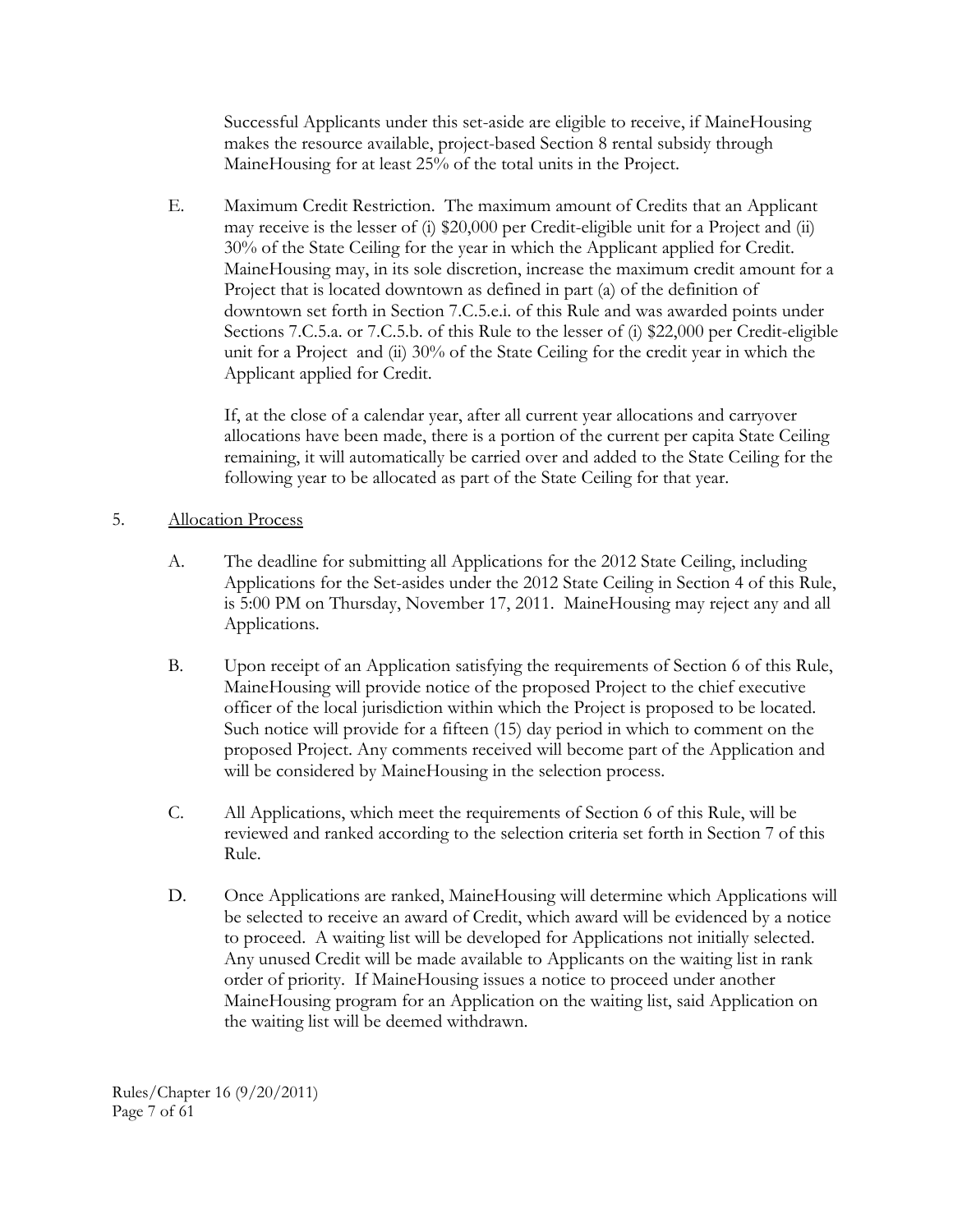- E. Once a Project has received a notice to proceed, MaineHousing will determine the amount of Credit to be allocated based on the evaluation procedure set forth in Section 8 of this Rule. An Applicant may apply for Credit based on 130% of Eligible Basis for Projects located in Qualified Census Tracts, and Difficult To Develop Areas and other areas designated by MaineHousing pursuant to Section  $42(d)(5)(B)(v)$  of the Code. For purposes of the 2012 State Ceiling, MaineHousing has designated the entire State as a difficult to develop area for purposes of Section  $42(d)(5)(B)(v)$  of the Code because of the high cost of developing housing in the State, the low median income of the State's population and the high, and still increasing, annual operating costs for housing in the State relative to other states in the United States. Notwithstanding the foregoing, the amount of Credit shall not exceed the maximum credit restrictions set forth in Section 4.E. of this Rule and shall be subject to the limitations set forth in Section 8 of this Rule.
- F. Projects with an award of Credit may receive allocations pursuant to Section 9 or Section 10 of this Rule.
- G. 1. MaineHousing shall deem an Application withdrawn or, a notice to proceed, if issued, cancelled if one or more of the following events occur after the Application is made or the notice to proceed is issued.
	- a. The Application or notice to proceed is assigned or there is a change of Applicant without MaineHousing's prior written consent.
	- b. There is a change in the location of the Project from the location identified in the Application.
	- c. There is any change in the commitments made in the Application, except as provided in Section 7.B.1. of this Rule, which results in a net reduction in the score that the Application received pursuant to the selection criteria set forth in Section 7 of this Rule.
	- d. There is a change in the design of the Project or the financing for the Project from the design or the financing described in the Application which MaineHousing determines, in its sole discretion, would result in a substantial increase in the amount of Credit or other MaineHousing funding for the Project that the Applicant requested in the Application and MaineHousing determined the Applicant was eligible to receive.
	- e. There is any other material or substantive amendment or change to the Application without MaineHousing's prior written consent.
- H. An Application for Credit from the State Ceiling for a particular calendar year which is pending on December 31st of that calendar year may, at the discretion of MaineHousing, be carried over to the succeeding calendar year and, if carried over,

Rules/Chapter 16 (9/20/2011) Page 8 of 61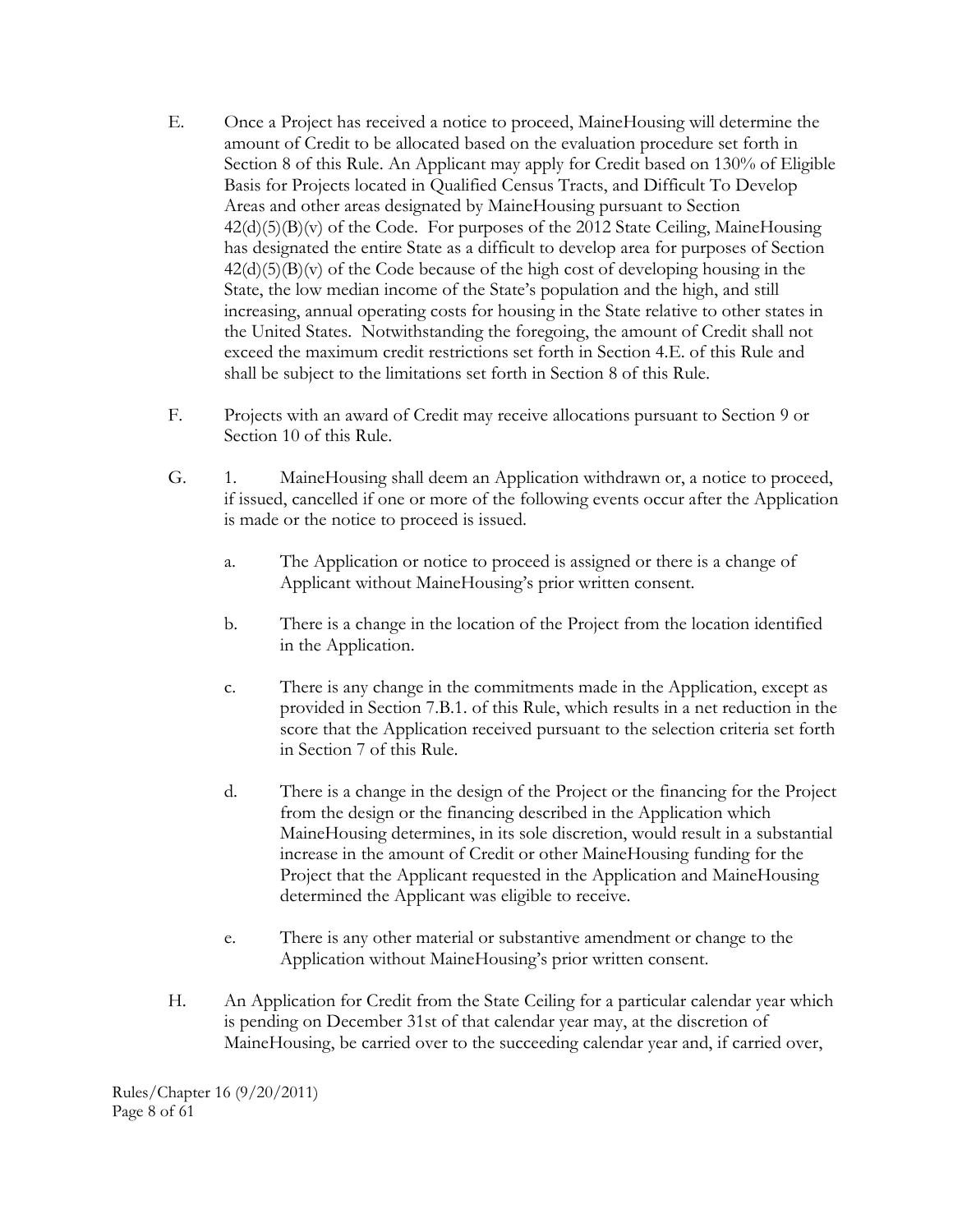may be processed and evaluated in accordance with the Plan then in effect. MaineHousing reserves the right to require a new Application in the succeeding calendar year if necessitated by changes in this Rule or the Code.

I. An Application for an allocation of Credit from the State Ceiling for calendar years after 2012 will not be accepted until MaineHousing adopts such further amendments to this Rule as it determines necessary to continue MaineHousing's Credit program. MaineHousing may issue a binding commitment to allocate Credit ceiling available in the subsequent year for any Project placed in service in the current year. Credit from the subsequent year's Credit ceiling may only be committed upon MaineHousing's determination that the amount of Credit that remains in the current year's State Ceiling is insufficient to ensure the viability or feasibility of the Project. Any binding commitment to allocate subsequent year's Credit authorized pursuant to this section shall be processed and evaluated in accordance with this Rule and shall be subject to the continuation of MaineHousing's Credit program and applicable law.

## 6. Threshold Application Requirements

- A. Applications shall be in the form prescribed by MaineHousing and shall be complete. If an Applicant fails to complete any of the prescribed forms or schedules in the Application, the Application will be rejected.
- B. No Application will be accepted, processed, or approved by MaineHousing if the Applicant or any affiliate or principal thereof, or any entity controlled by the Applicant or affiliate or principal thereof, (i) has in the last six months been declared in default or been 60 days or more delinquent on any loan with MaineHousing unless an approved payment or workout plan is in place and in good standing; or (ii) has ever been the owner of any MaineHousing-financed project in which MaineHousing has foreclosed a mortgage interest or received a deed-in-lieu of foreclosure of a mortgage interest unless waived by MaineHousing for public policy reasons, which waiver must be in writing, signed by the Director of MaineHousing and state the justification for the waiver; or (iii) is not presently debarred, suspended, proposed for debarment, or excluded from participation in federal or state programs.
- C. An Applicant shall agree to keep at least 60% of the total units in a Project occupied by persons with Very Low Income and to keep the Credit-eligible units in the Project rent-restricted in accordance with Section 42 of the Code for a period of ninety (90) years.
- D. Applications for existing residential rental projects receiving Section 8 project-based rental assistance (excluding assistance provided under the Project-Based Voucher Program pursuant to 24 CFR Part 983) are not eligible for the 2012 State Ceiling.
- E. An Applicant shall agree to enter into an Extended Low-income Housing Commitment with MaineHousing which contains restrictive covenants that run with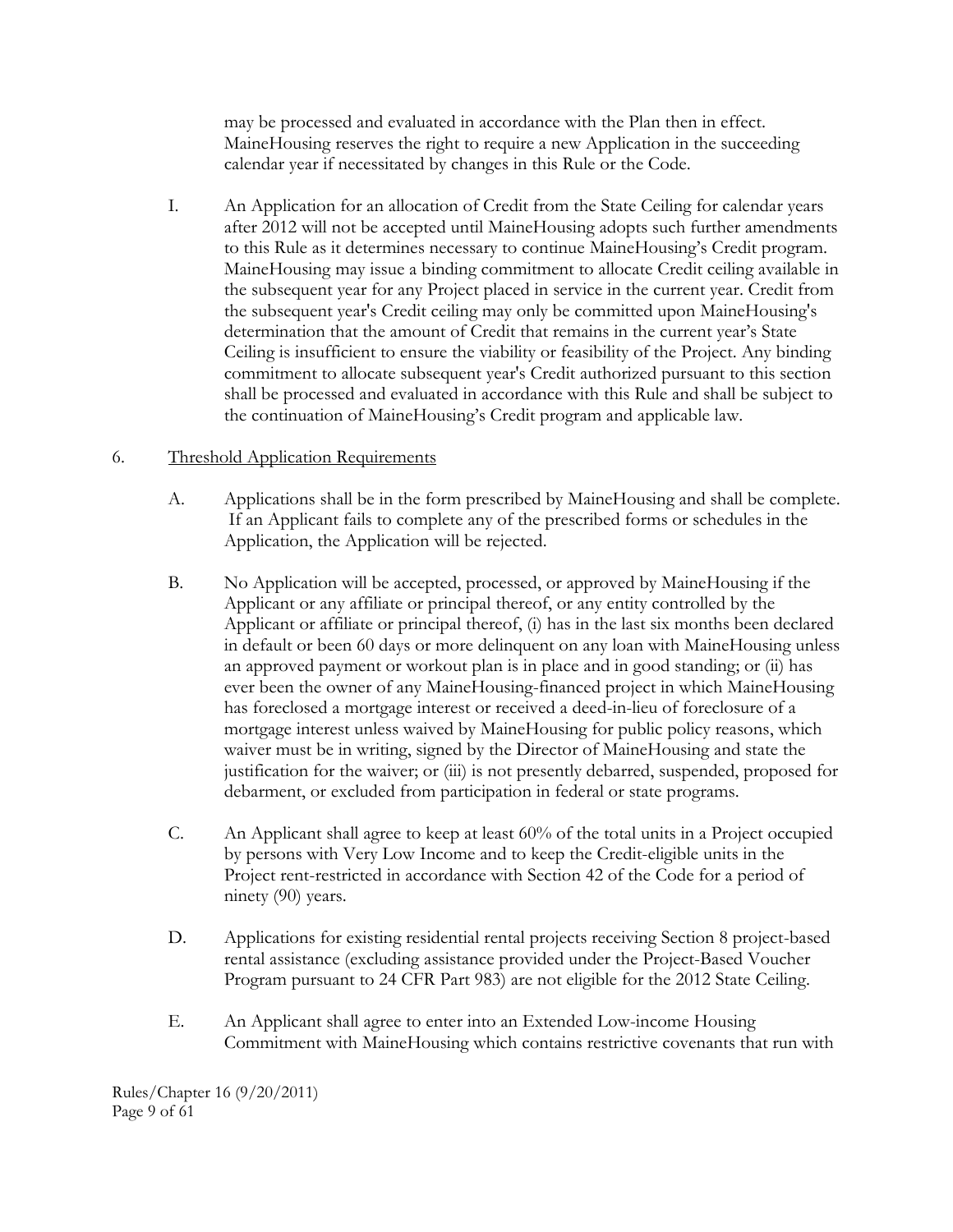the land, are binding on the Applicant and its successors and assigns and are enforceable by MaineHousing and the low-income tenants of the Project. The Extended Low-income Housing Commitment will obligate the Applicant to comply with the Code, the affordability requirements set forth in Section 6.C. of this Rule, the resident service coordination requirement set forth in Section 6.G.13. of this Rule and the public housing and Section 8 waiting list requirement set forth in Section 6.G.14. of this Rule, and specific commitments made by the Applicant for which the Application was awarded points during the selection process.

The Extended Low-income Housing Commitment shall be recorded in the appropriate registry of deeds prior to all mortgage liens and encumbrances on the Project and before MaineHousing issues an IRS Form 8609. The Extended Lowincome Housing Commitment will terminate upon a foreclosure or transfer of the Project in lieu of foreclosure as provided in Section 42(h)(6)(E) of the Code so long as any indebtedness owed to MaineHousing in connection with the Project is satisfied in full; provided however, that low-income tenants may not be evicted or suffer an increase in gross rent during the three-year period following termination.

F. A prospective Project for which an Applicant expects to submit an Application must undergo a site review and evaluation by MaineHousing to be eligible to apply for Credit. The purpose of the evaluation is to determine the prospective Project's suitability for housing, which determination shall be made solely by MaineHousing. MaineHousing will consider the physical site of the prospective Project, the difficulty of developing the site, the building(s) to be constructed and/or the building(s) to be rehabilitated as part of the Project, any demolition, remediation or site work to be performed in connection with the Project and the projected capital and operating costs of developing and operating the Project. MaineHousing will notify the Applicant in writing within thirty (30) of receiving a complete request for site review if MaineHousing determines a prospective Project is unsuitable. If a prospective Project is deemed unsuitable based on the evaluation, the Project is not eligible to apply for Credit. Information about prospective Projects in form and substance required by MaineHousing and a fee in the amount of \$500 shall be submitted to MaineHousing at least 45 days prior to the deadline for Applications for the applicable Credit round. The fee will be applied to the Application fee.

An Applicant may appeal MaineHousing's determination that a prospective Project is unsuitable to MaineHousing's Director within 20 days of the date of the notice from MaineHousing. The appeal must be in writing and identify the Applicant and the Project. The Applicant may submit additional information not previously provided to MaineHousing with the appeal if the Applicant believes the information is relevant to the suitability of the Project. MaineHousing's Director will promptly respond with a written decision on the appeal. An Applicant must use and complete this appeal process before pursuing other remedies. A decision by MaineHousing's Director pursuant to this appeal process constitutes final agency action with respect

Rules/Chapter 16 (9/20/2011) Page 10 of 61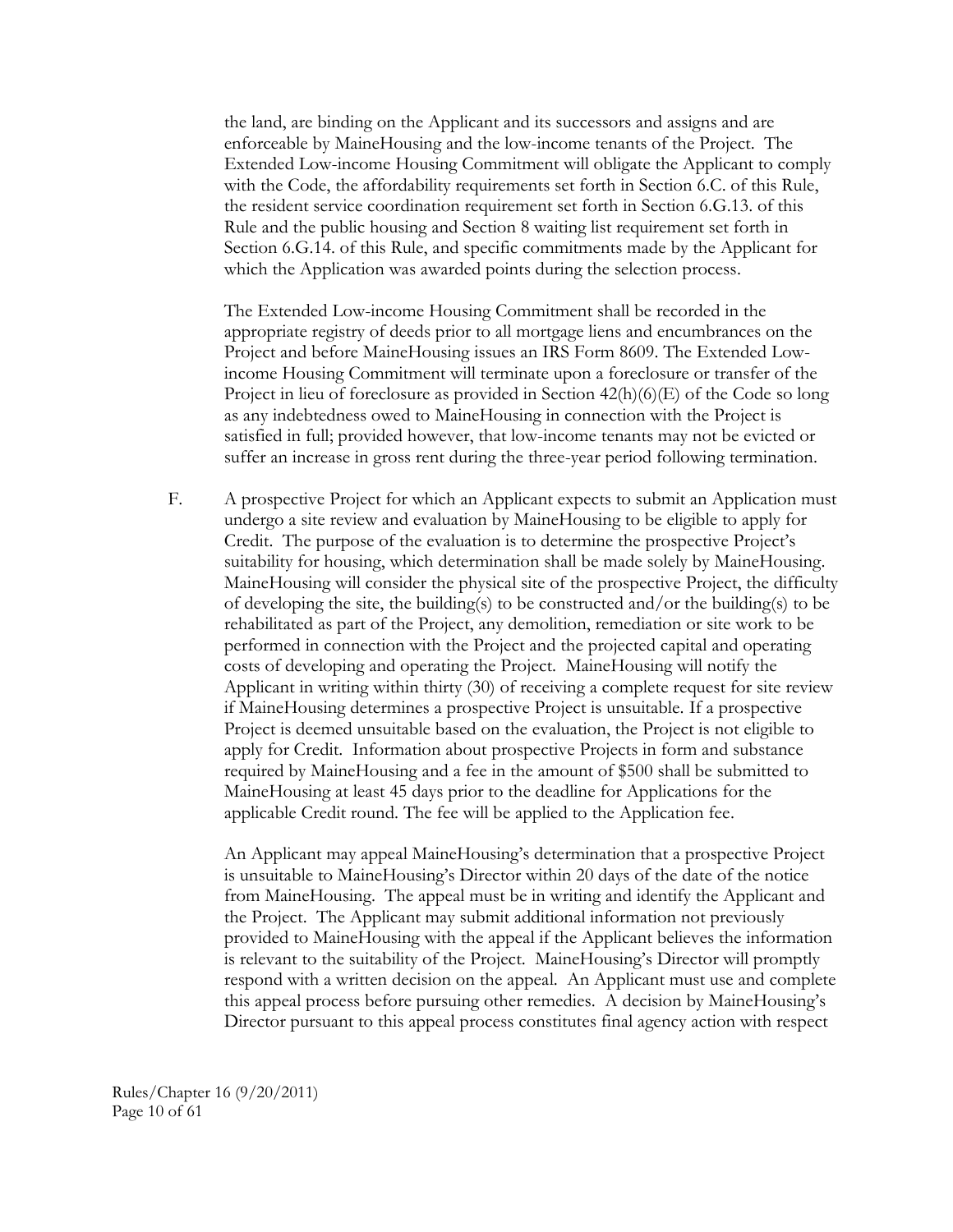to the site review process described in this subparagraph.

- G. An Application must be complete, as determined by MaineHousing, and must meet the following threshold requirements:
	- 1. The Application must be for a Qualified Low-income Housing Project.
	- 2. The Application must identify a complete development team consisting of a legally existing development entity with a taxpayer identification number, a management company and a tax advisor/consultant.
	- 3. The Application must identify the owner of the Project if the owner is different from the Applicant, or at a minimum the type of entity the owner will be, and all principals of the owner, and must include the existing organizational documents for the Applicant and the owner, if different from the Applicant, and all principals of the owner. If the legal owner of the Project, i.e. the person or entity to whom the Credit will be allocated, has not been formed at the time of Application, the Applicant must establish the legal owner of the Project and submit evidence thereof to MaineHousing before an allocation of Credit will be made to the Project.
	- 4. If a Qualified Non-profit Organization will own an interest in the Project and materially participate in the development and operation of the Project, the Application must include documentation sufficient for MaineHousing to determine that such organization is a Qualified Non-profit Organization, including without limitation, (a) a Certificate of Good Standing for the organization from the state in which they are incorporated, (b) an Internal Revenue Service letter determining that such organization is an organization described in Section  $501(c)(3)$  or Section  $501(c)(4)$  of the Code and is exempt from taxation under Section 501(a) of the Code, and (c) a certification from the chief executive officer of the organization that (i) the organization has notified the Internal Revenue Service of all changes to the organization that would affect its status under Section  $501(c)(3)$  or  $501(c)(4)$  of the Code and Section 501(a) of the Code and the determination letter has not been modified, suspended or revoked, (ii) the organization is engaged in and has as one of its charitable purposes the fostering and development of low-income housing, and (iii) the organization is not affiliated with or controlled by any for-profit entity.
	- 5. The Application must include evidence of satisfactory site control consisting of ownership, option, purchase and sale contract, long-term lease or other evidence acceptable to MaineHousing.
	- 6. The Application must include evidence that the Project complies with the requirements under 30-A M.R.S.A. § 4349-A. Projects which involve new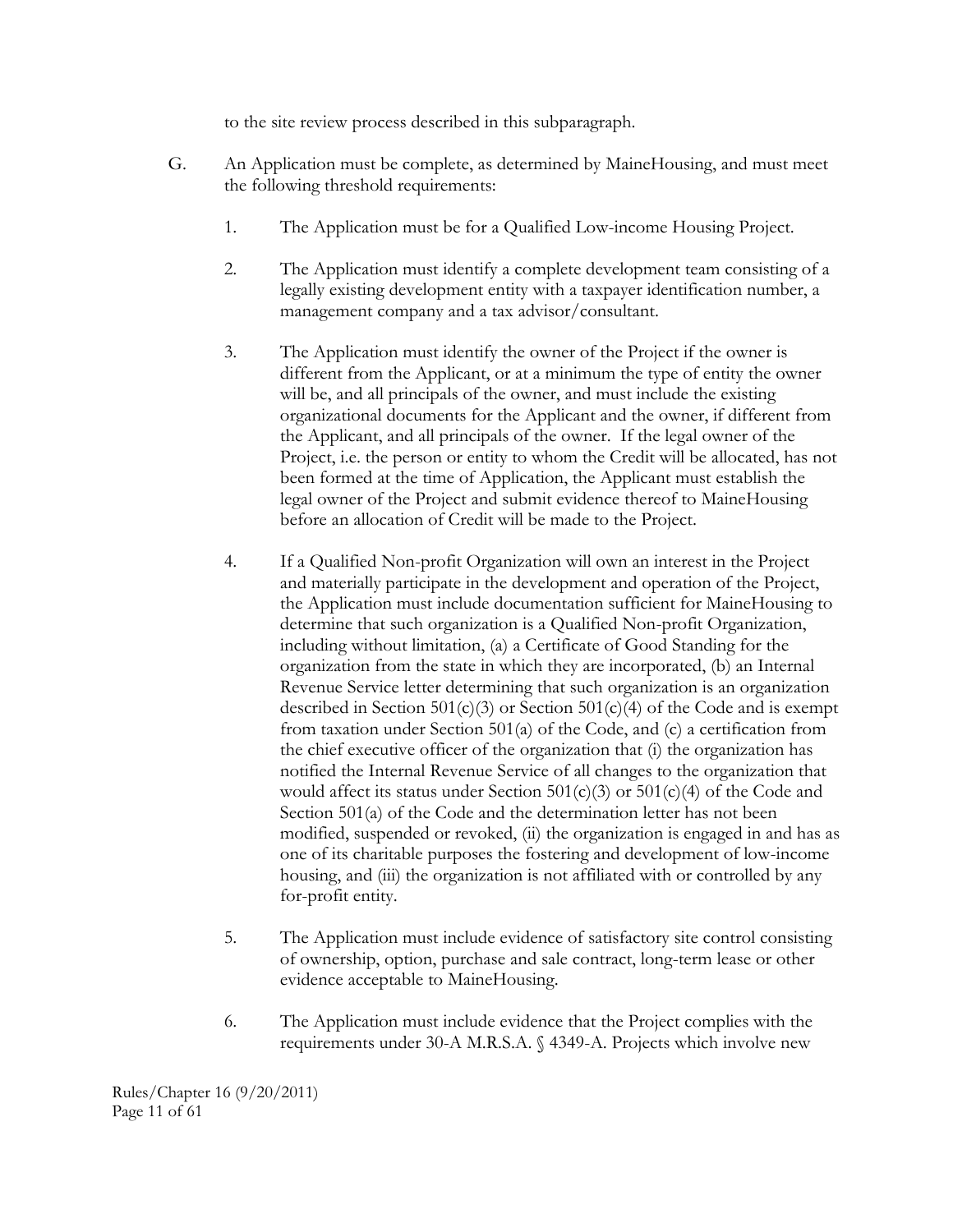construction, the acquisition of newly-constructed or the conversion of existing buildings to multi-family residential rental property, must be located in a locally designated growth area as identified in the comprehensive plan or growth management plan of the municipality in which the Project is located. If a Project is not located in a designated growth area in the comprehensive or growth management plan of the municipality in which it is located, the Project is not eligible for Credit. If the municipality in which the Project is located has not adopted a comprehensive plan or a growth management plan or the comprehensive or growth management plan adopted by the municipality is not consistent with applicable State law, the Project must be located in an area that is served by a public sewer system with the existing capacity for the Project, an area identified as a census-designated place in the latest Federal Decennial Census, or a compact area of an urban compact municipality as defined under 23 M.R.S.A. § 754. Projects that serve persons identified in 30-A M.R.S.A. § 4349-A(1)(C)(7), including without limitation, persons with disabilities, persons who are homeless and persons who are wards of the State, are excluded from the requirements of 30-A M.R.S.A. § 4349-A.

- 7. The Application must demonstrate the financial ability to proceed with and complete the Project, including the then current status of construction and permanent financing for the Project, or other proof of ability to proceed from existing resources. Providers which deliver services to special needs populations must provide documentation evidencing the commitment of an identified source of funding for the services. If the Project is part of or related to a development and cannot be completed without the completion of the development, either structurally or financially, then the Applicant must demonstrate the financial ability to complete the Project and the development.
- 8. The Application must include a proposal from an Accredited Investor or experienced tax credit syndicator. Net proceeds made available to the Project should be identified and expressed as a "factor" of the annual Credit dollar amount anticipated.
- 9. The Application must include a comprehensive market study of the housing needs of low-income persons in the area to be served by the Project acceptable to MaineHousing. The study must be prepared by a qualified professional acceptable to MaineHousing in accordance with the *National Council of Affordable Housing Market Analysts Model Standards for Market Studies for Rental Housing* in effect 120 days prior to the deadline for Applications for the applicable Credit round.

If MaineHousing determines that the market study submitted is inadequate, MaineHousing will require the Applicant to correct the inadequacies or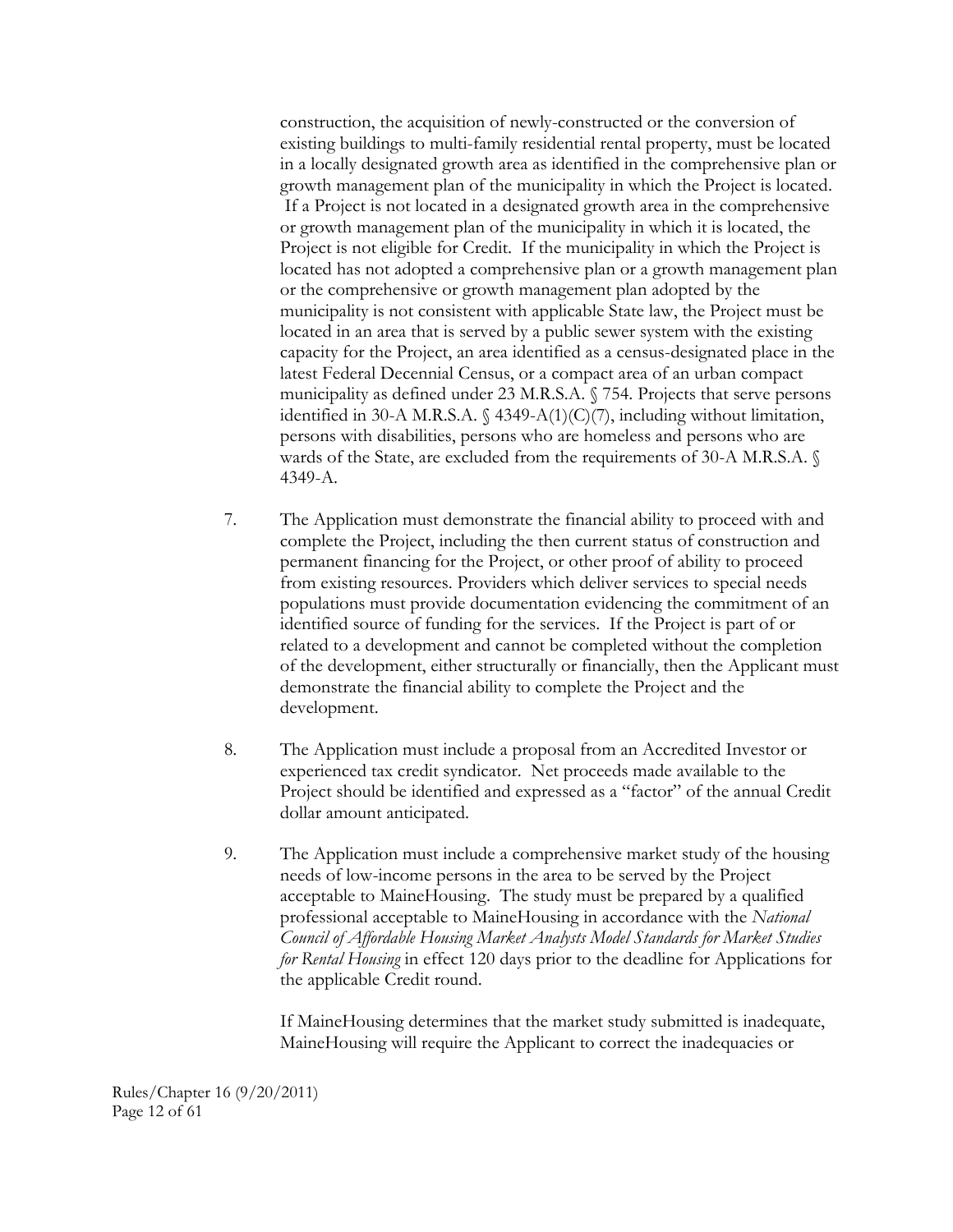submit a new market study. MaineHousing reserves the right to commission its own market study.

- 10. The Application must include schematic to-scale plans of the proposed Project which comply with *MaineHousing's Construction Services Design & Construction Manual*, as same may be amended from time to time, in effect 60 days prior to the deadline for Applications for the applicable Credit round, *MaineHousing's Green Building Standards*, as amended from time to time, in effect 60 days prior to the deadline for Applications for the applicable Credit round, and all applicable local, state and federal codes, regulations, statutes and ordinances.
- 11. The Application must include an acceptable disclosure and certification of the total financing planned for the Project and any development of which the Project is a part or to which it is related and the Project cannot be completed without the completion of the development, any proceeds or receipts expected to be generated by reason of the Credit or other tax benefits, the total sources and uses of Project funds and the full extent of all Federal, state and local subsidies which apply or for which the Applicant expects to apply with respect to the Project. This disclosure and certification must include income, operating and development cost projections and methods for satisfying any deficits.
- 12. The Application must include a fifteen year pro forma Project operating statement. In the event the proposed Project has an existing contract for federal assistance which may end or which may terminate within the Credit Period, two additional items are required: (a) supplemental written explanation of the impact on the Project's continued operation of such termination or non-renewal, and (b) a pro forma operating statement running five years beyond the anticipated expiration of the contract which includes the impact of transitioning from the contract rent to applicable tax credit rent.
- 13. The Application must include a commitment of the Applicant to provide for a resident service coordinator to be available to the residents of the Project to evaluate service needs and refer residents to appropriate services, and to maintain funding for the resident service coordinator throughout the Compliance Period. The resident service coordinator must be present onsite at the Project and available to the residents a minimum of one day per week, preferably two days per week, and a minimum of 4 to 6 hours per week for Projects with up to 30 units or a minimum of one hour per week for every 5 units for Projects with more than 30 units. The resident service coordinator shall meet with residents in an on-site office or other appropriate private setting to evaluate individual service needs and refer residents to

Rules/Chapter 16 (9/20/2011) Page 13 of 61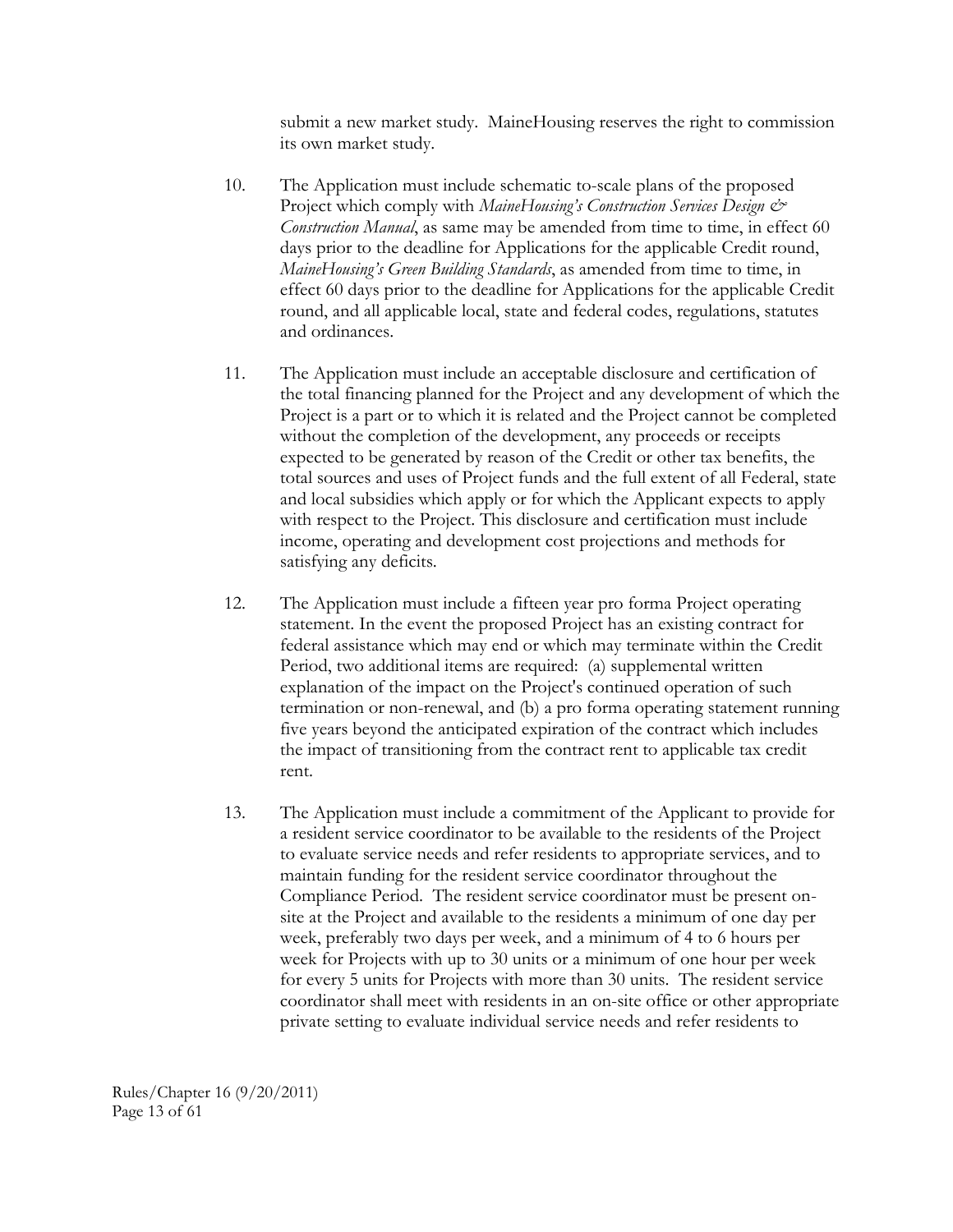appropriate services. The services provided by the resident service coordinator shall be free of charge to the residents.

The Application shall include a detailed service plan which describes the services that will be offered to the residents of the Project, identify and describe the experience and training of the proposed resident service coordinator(s) that will provide the services described in the service plan, identify where the services will be provided to the residents of the project (e.g. on-site office), include a services budget of all costs associated with offering the services in the service plan (including without limitation the salary, benefits, travel, orientation and ongoing training or education of the resident service coordinator(s), the operation of the office or other space used to provide the services and office equipment and supplies), and describe the funding source(s) for the services budget.

MaineHousing will evaluate the service plan and the capacity of the service provider. MaineHousing will identify any deficiencies in the service plan or the capacity of the service provider to comply with this section in the notice to proceed and specify the time period in which the Applicant must correct the deficiencies identified. If the Applicant fails to correct the deficiencies within the specified time period in the notice to proceed, the Application will be deemed withdrawn.

The Applicant shall enter into a service contract with the service provider on terms and conditions acceptable to MaineHousing before the construction loan closing for the Project.

- 14. The Application must include a commitment of the Applicant to give a preference to eligible persons whose names are on a public housing or Section 8 waiting list.
- 15. The Project must include or provide for the following amenities and services, except as provided in subsection e. below.

a. The Project must (i) include an on-site community room developed as part of the Project, or (ii) have access to an existing community room at a multi-family housing project located on the same site or an adjoining site to the Project site, provided the existing community room (a) is, or with modifications made in connection with the Project will be, fully accessible and located on an accessible path to the Project, (b) has, or with modifications made in connection with the Project will have, sufficient capacity to serve the tenants of the Project and the existing multifamily housing project, and (c) will be available to the tenants of the Project at no cost during the Compliance Period. The plans submitted in the Application must show the dimensions of the community room and the location of the

Rules/Chapter 16 (9/20/2011) Page 14 of 61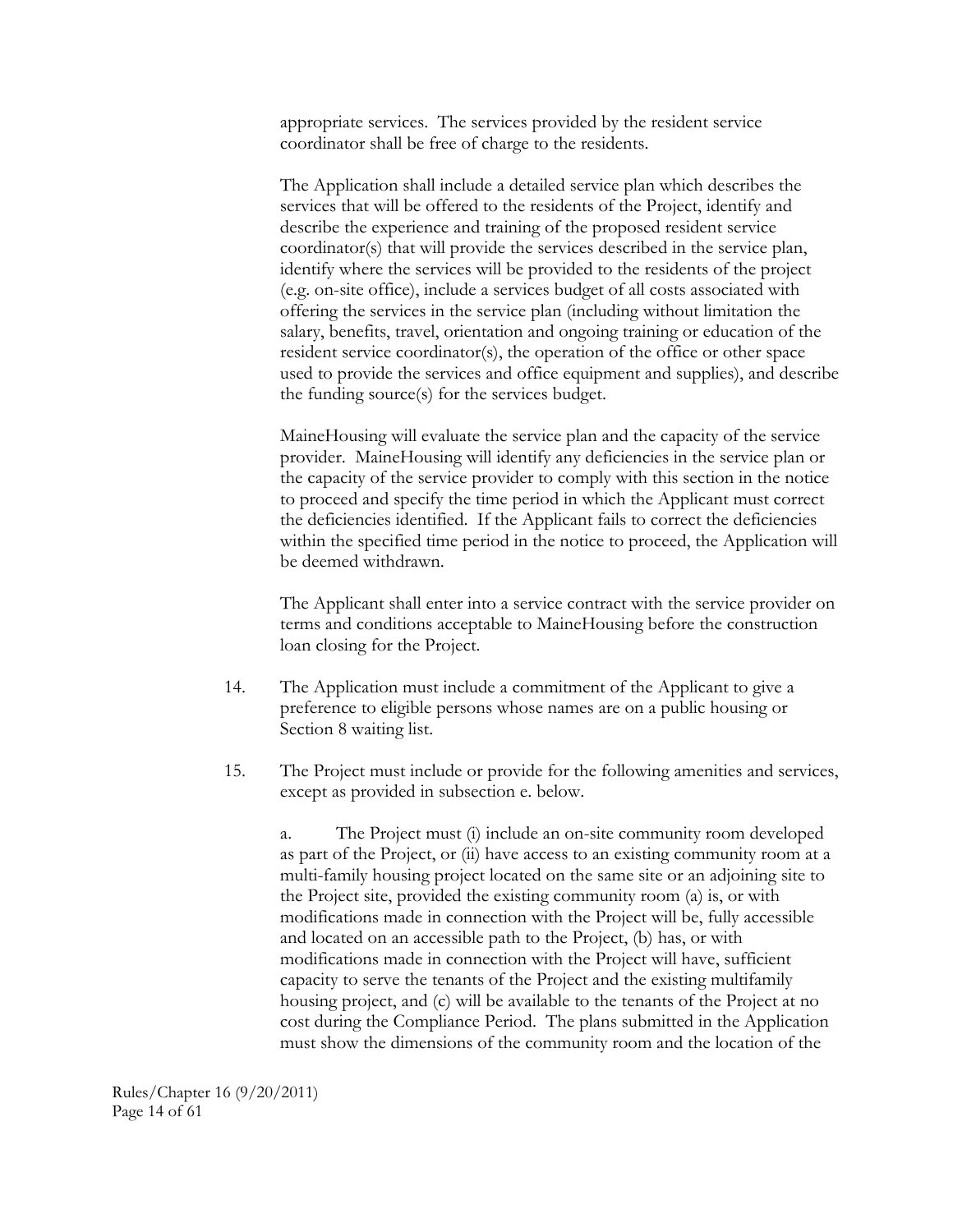community room on the Project site or in relation to the Project if located on an adjoining site. For a scattered-site Project, only one community room is required and should be centrally located to the greatest extent possible to best serve all of the residents of the Project. For a Project using an existing community room on the site or an adjoining site, the Application must also include (i) a letter from the owner of the existing community room indicating the community room is available to the tenants of the Project at no cost during the Compliance Period and on the same terms and conditions as the tenants of the existing multifamily housing project, and the community room has, or with modifications will have, sufficient capacity in terms of size and utilization to serve all of the tenants of the existing multifamily housing project and the Project, (ii) a certification from a design professional that the existing community room is, or with modifications will be, accessible and located on an accessible path to the Project, and (iii) a detailed description of any modifications to be made to the existing community room in connection with the Project and a proposed budget for the modifications.

b. The Project must (i) include a washer/dryer hook-up in each unit, or (ii) include a fully accessible laundry facility centrally located within the Project, or (iii) have access to an existing laundry facility at a multi-family housing project located on the same site or an adjoining site to the Project site, provided the existing laundry facility (a) is, or with modifications made in connection with the Project will be, fully accessible and located on an accessible path to the Project, (b) has, or with modifications will have, sufficient capacity regarding the size of the facilities and the number of washing machines and dryers specified in the applicable *MaineHousing's Construction Services Design and Construction Manual* to serve the tenants of the Project and the existing multifamily housing project and (c) will be available to the tenants of the Project during the Compliance Period to the same extent as the tenants of the existing multi-family housing project. The plans submitted in the Application must show the laundry capability for the Project, including the washer/dryer hook-ups or the dimensions of any laundry facilities, the number of washing machines and dryers, and the location of such facilities on the Project site or in relation to the Project if located on an adjoining site. For a Project using an existing laundry facility on the site or an adjoining site, the Application must also include (i) a letter from the owner of the existing laundry facilities confirming the facilities are available to the tenants of the Project during the Compliance Period and on the same terms and conditions as the tenants of the existing multifamily housing project; (ii) a certification from a design professional that the existing laundry facilities are, or with modifications will be, accessible and located on an accessible path to the Project, and (iii) a detailed description of any modifications to be made to the existing laundry facilities in connection with the Project and a proposed budget for the modifications.

Rules/Chapter 16 (9/20/2011) Page 15 of 61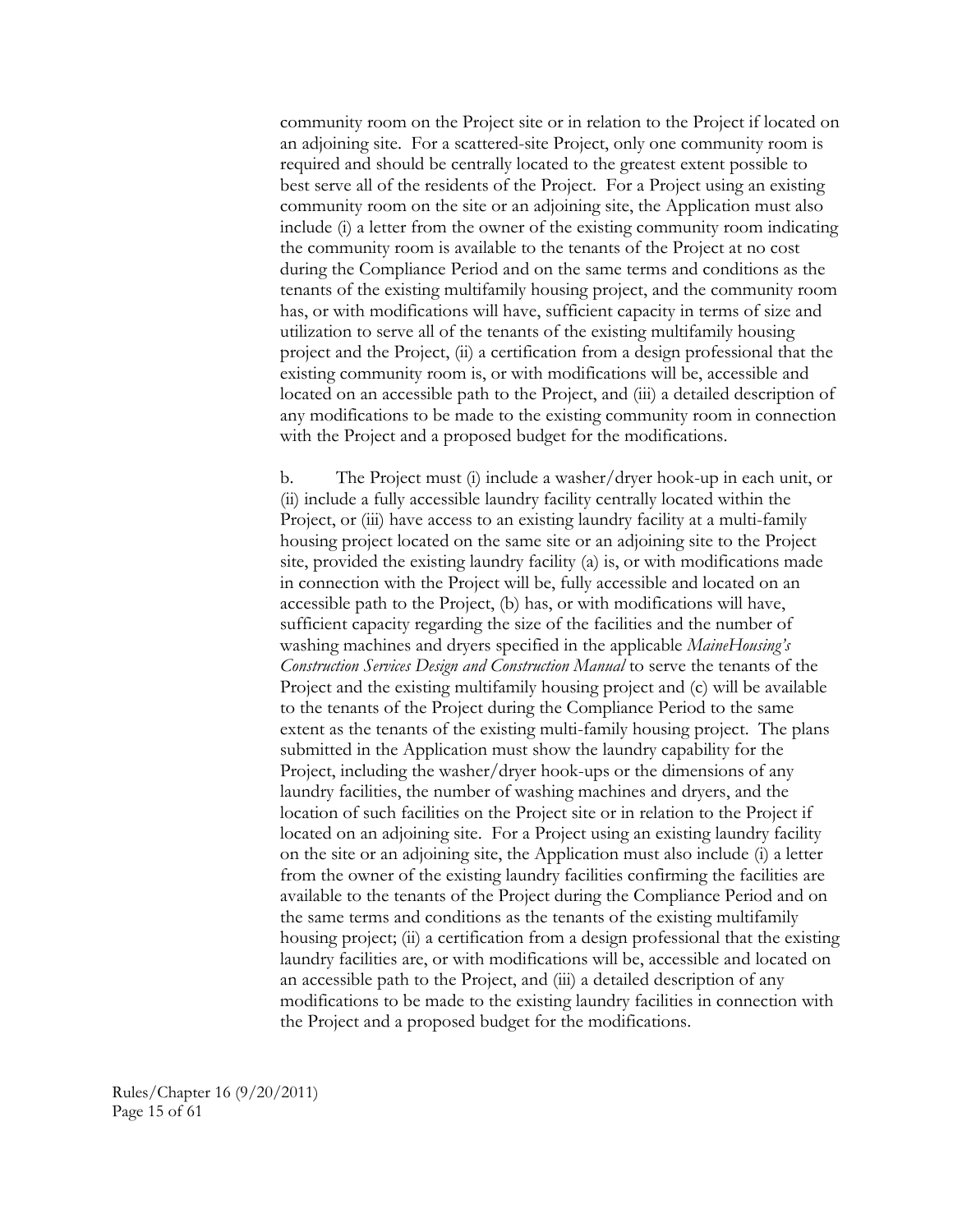c. The Project must include the necessary infrastructure for cable, DSL or wireless Internet service in all units in the Project and the Applicant must provide the corresponding service to the tenants of the Project free of charge. In addition, the Applicant must provide at least one computer in a common area of the Project for tenant use.

d. An area(s) of activity must be located on the Project site or within  $\frac{1}{2}$ mile of the Project. Such area(s) of activity must be free of charge to the tenants of the Project and not require membership to use the facilities or equipment. Areas for activity are recreational in nature and include but are not limited to ball-fields, basketball courts, tennis courts, playgrounds with equipment, gardening plots, bike trails, walking trails and ice-skating rinks. Areas of activity do not include activities such as banking, shopping and dining. Projects with single-family detached style units satisfy this requirement if each unit has a private lawn with sufficient room for a swing set or other play equipment, gardening or other activities, as determined by MaineHousing.

e. The requirements set forth in subsections a, b and d of this Section 6.G.15 do not apply to existing multifamily housing projects if the Applicant can demonstrate that it is impracticable to comply with the requirements because of the nature of the site, structural limitations, or zoning restrictions or other land use limitations.

16. The Application must include a non-refundable application fee as follows:

| Projects of up to 11 units   | \$250   |
|------------------------------|---------|
| Projects of 11 to 23 units   | \$500   |
| Projects of 24 or more units | \$1,000 |

The non-refundable application fee must be paid for any Application resubmitted or carried over from one tax credit year to the next tax credit year.

- H. MaineHousing reserves the right to require additional information it deems necessary in order to process an Application.
- I. An Applicant may withdraw an Application at any time by written notice to MaineHousing; however, the application fee will not be refunded.

#### 7. Selection Criteria

The following criteria have been chosen to establish a framework for the allocation process. Each category has been assigned a maximum point total in order to weigh the selection process towards addressing the highest housing needs. The factors or characteristics

Rules/Chapter 16 (9/20/2011) Page 16 of 61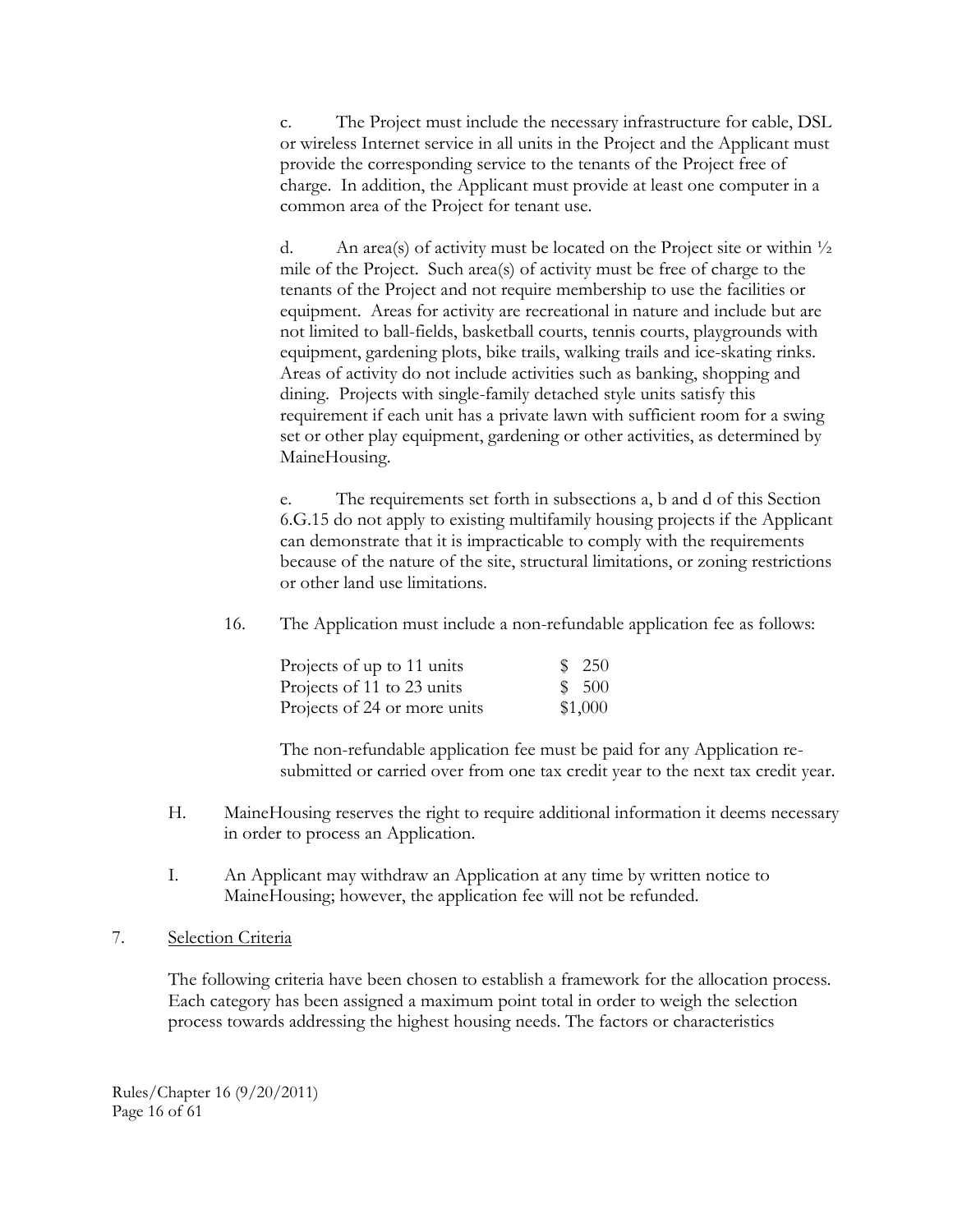MaineHousing will consider are set forth in each category.

- A. Project Characteristics (maximum of 27 points).
	- 1. A Project will receive 3 points if the Project either (a) involves the rehabilitation of existing multi-family rental housing containing 5 or more units that also provides protection against displacement and substantial increases in housing costs attributable to the rehabilitation, or (b) involves the rehabilitation, remediation or reuse of an existing substantial building or structure, or (c) utilizes an urban infill site or a formerly developed site rather than new construction on an undeveloped site.

For purposes of this scoring category, the following terms have the following meanings.

- a. A "formerly developed site" means (i) a site currently used for other than single-family residential or agricultural purposes, (ii) a site formerly used for other than single-family residential or agricultural purposes on which one or more substantial buildings or structures currently exist or have been demolished or removed for purposes of redeveloping the site, or (iii) a site otherwise designated by a municipality for redevelopment to renew a blighted area. An undeveloped portion of an existing site, regardless of the use of the existing site, is not a formerly developed site for purposes of this scoring category.
- b. "Single family residential" means residential housing with 4 or fewer dwelling units.
- c. "Urban infill site" means land that was left vacant or underutilized in the development of an urban area, including, for example, a vacant lot between existing buildings or a parking lot in an urban area.
- 2. A Project that gives preference in at least 20% of the units in a Project to persons who are homeless or displaced, persons with mental or developmental disabilities, or other persons with special housing needs will receive 2 points. The Applicant must commit to maintain a waiting list for and offer services appropriate to the needs of the persons for whom the preference is given. The Applicant must submit a description of the services and a written commitment or letter of support from a qualified service provider to provide the services with the Application.
- 3. A Project for families in which a minimum of 50% of the total low income units in the Project are two or more bedroom units and a minimum of 20%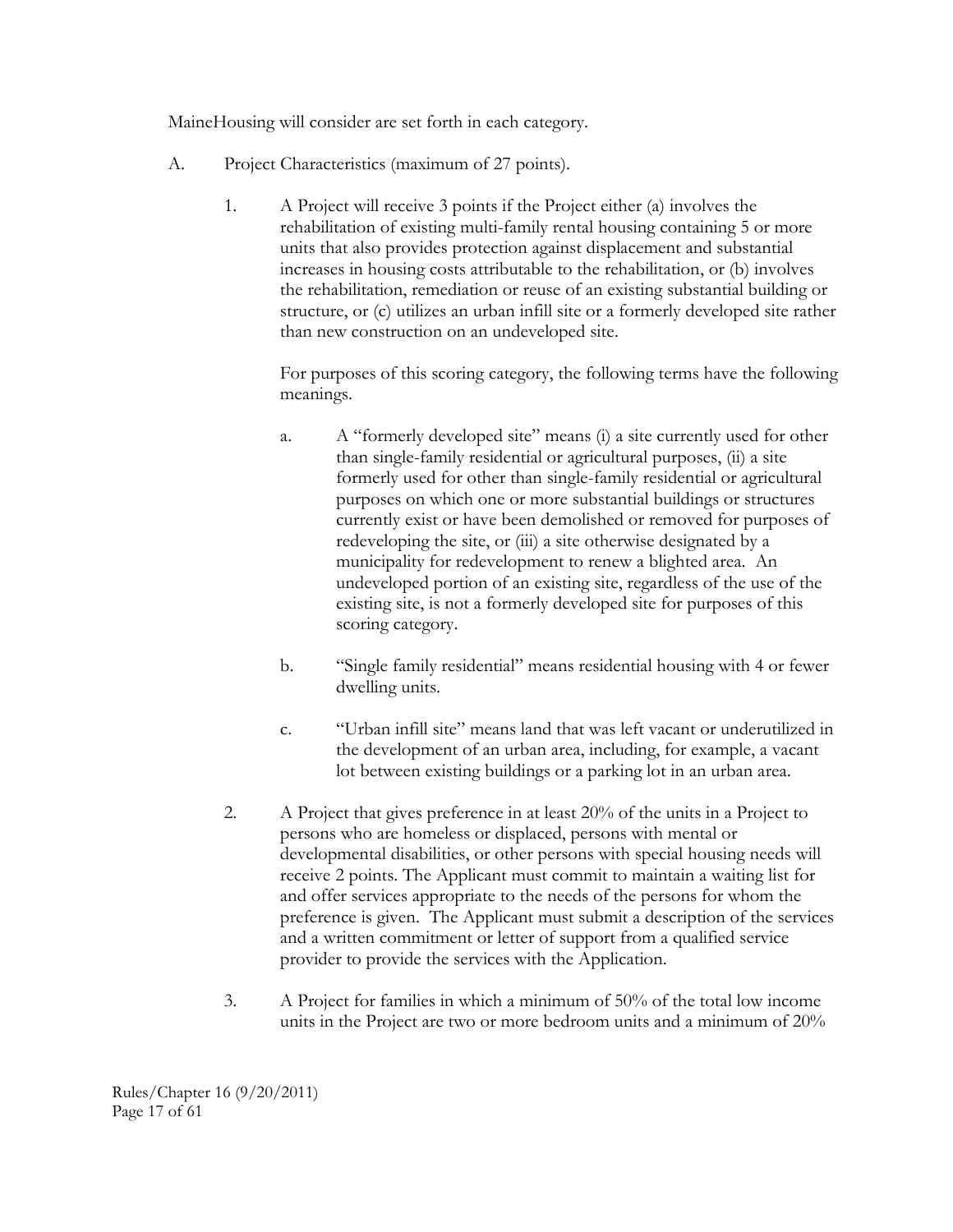of the total low income units in the Project are three or more bedroom units will receive 6 points.

- 4. A Project that provides for low-income tenant ownership will receive 1 point. An Applicant shall not transfer ownership of the Project to the tenants until the affordability period required in Section 6.C. of this Rule has expired.
- 5. A Project will receive 4 points if the Project has all municipal approvals, and if applicable State approvals, required to proceed with and complete the Project (except a building permit and other permits customarily issued during construction such as electrical and plumbing permits) and any timeframe to appeal such approvals has expired with no appellate action being taken. The design of the Project submitted to and approved by the municipality must be acceptable to MaineHousing. The Applicant must meet with MaineHousing's Construction Services Manager concerning the design of the Project before submitting the design to the municipality for approval. Notwithstanding MaineHousing's approval of the level of design of the Project approved by the municipality, the final design of the Project, including all plans, details and specifications, are subject to MaineHousing's approval. If the Project is part of or related to a development and cannot be completed without the completion of the development, either structurally or financially, then the Applicant must provide evidence of all municipal approvals, and if applicable State approvals, for the development. The Application must include (a) a legal opinion or a letter from the appropriate municipal official or body confirming all such municipal approvals have been issued and are in effect and the applicable appeal periods have expired with no appeals or resolution of all appeals, and (b) a legal opinion or certification from a design professional that no State approvals are required, or if required, all such State approvals have been issued and are in effect and the applicable appeal periods have expired with no appeals or resolution of all appeals; and (c) a copy of all approvals.
- 6. A Project for families that is designed and constructed to provide a higher level of accessibility will receive up to 4 points. Elderly Housing that is designed and constructed to provide a higher level of accessibility will receive up to 8 points. Two (2) points will be awarded for each 10% of the total units in the Project above the minimum State and Federal accessibility requirements that at a minimum meet the requirements of "Voluntary Pledges" in the applicable *MaineHousing's Construction Services Design & Construction Manual* under the "Summary of Accessibility Regulations and Additional MaineHousing Requirements". Partial points will not be awarded. To receive the points, all required and pledged accessible units must be graphically depicted and labeled on the Project plans included in the Application.

Rules/Chapter 16 (9/20/2011) Page 18 of 61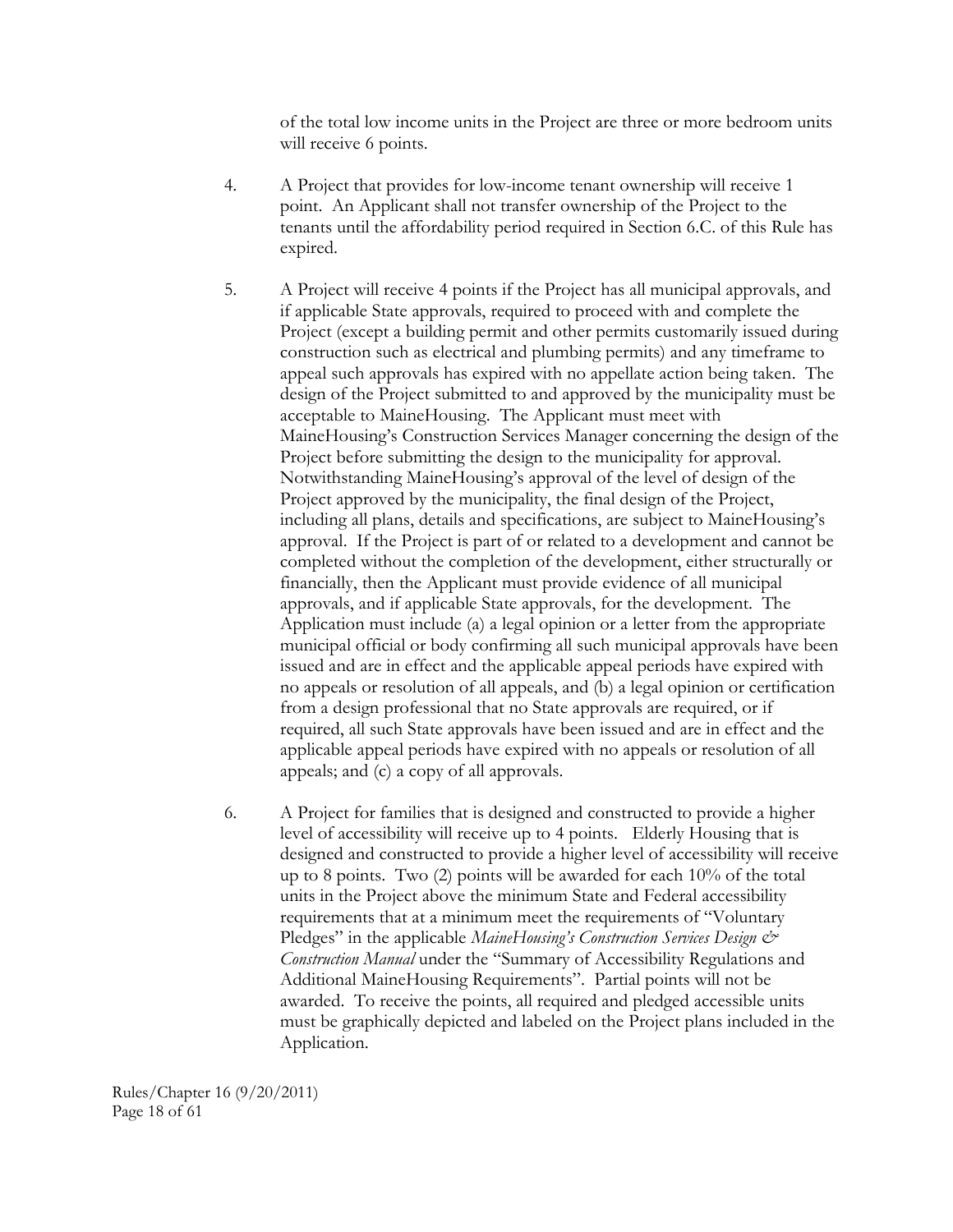- 7. An Applicant who establishes a policy prohibiting smoking in all units and common areas of the Project will receive 1 point. The Applicant must develop and maintain a written occupancy policy that prohibits smoking in the units and the common areas of the Project, include a non-smoking clause in the lease for every household and make educational materials on tobacco treatment programs, including the phone number for the statewide Maine Tobacco HelpLine, available to all residents of the Project through the resident service coordinator. The Applicant shall commit to satisfy these requirements in the Application and the detailed service plan required pursuant to Section 6.G.13. of this Rule shall include making the tobacco treatment program educational materials available to residents.
- 8. A Project will receive 2 points if the Project (a) includes the rehabilitation of a structure that (i) is listed individually in the National Register of Historic Places, or (ii) the National Park Service and the Maine Historic Preservation Commission have determined is eligible for listing in the National Register of Historic Places, or (iii) the National Park Service and the Maine Historic Preservation Commission have determined contributes to the historic significance of an historic district listed on the National Register of Historic Places or a State or local historic district certified by the Secretary of the Interior; and (b) uses capital generated from both the federal historic preservation tax credit equal to 20% of qualified rehabilitation expenditures under Section 47 of the Code and the State historic preservation tax credit equal to 30% of qualified rehabilitation expenditures for affordable housing under 36 M.R.S.A. § 5219-BB for the development of the Project. The Applicant shall submit written evidence from the National Park Service that the structure(s) to be rehabilitated as part of the Project meets one of the requirements of Section 7.A.8(a) above. The Applicant shall also include the projected capital to be generated by the federal and State historic preservation tax credits as capital sources for the development of the Project in the pro forma submitted with the Application.
- B. Leveraged Funds (maximum of 18 points).

An Applicant that proposes to leverage funds for a Project from a source other than MaineHousing will receive up to 18 points. Resources made available either directly, or indirectly by MaineHousing are not eligible for consideration under this criterion.

1. Up to 6 points will be awarded to a Project that has below market capital funding from a source other than MaineHousing. Tax credit equity, service and operating funds, rental assistance, construction financing and donations or below market purchases of land and buildings are not eligible sources of below market funding under this category.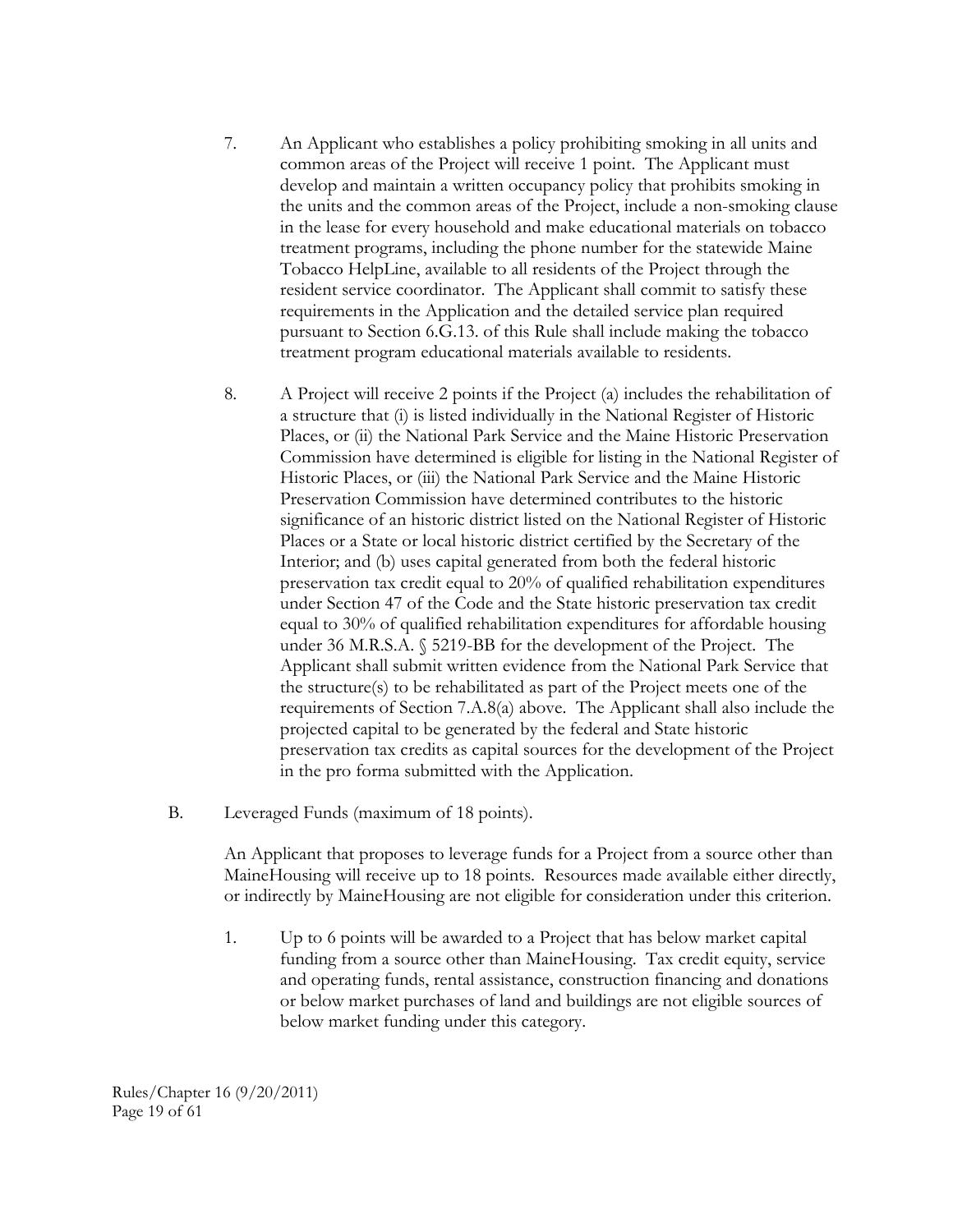If the Total Development Cost of a Project exceeds the Total Development Cost for that type of Project that is acceptable MaineHousing as described in this criteria, the total amount of eligible below market funding for the Project will be reduced by the amount by which the Total Development Cost of the Project exceeds the acceptable Total Development Cost for that type of Project. For purposes of this criteria, the acceptable Total Development Cost for a new construction project is \$215,000 per unit, the acceptable Total Development Cost for the acquisition and rehabilitation of existing multifamily residential rental housing is \$175,000 per unit and the acceptable Total Development Cost of converting an existing non-housing structure(s) to multi-family residential rental housing (so-called adaptive, re-use) is \$265,000 per unit. If a Project involves one or more of these types, the acceptable Total Development Cost for the Project will be the percentage of the Total Development Cost for each type applied to the acceptable Total Development Cost attributable to the respective type. [Example: A Project involves the adaptive, reuse of an existing building plus the new construction of housing units. The costs associated with the adaptive, reuse of the existing building are 60% of the Total Development Cost and the costs associated with new construction being 40% of the Total Development Cost. The acceptable Total Development Cost for the Project will be 60% of the acceptable Total Development Cost for adaptive, reuse projects set forth above plus 40% of the acceptable Total Development Cost for new construction projects set forth above.]

MaineHousing will give consideration under this category to below market funding that has been committed and below market funding that has been applied for, but notification of a commitment has not yet been received by the Applicant. Funds that have not yet been committed will be evaluated at 10% of the amount applied for by the Applicant.

The Applicant must submit evidence of the commitment of below market funding or evidence that the below market funding has been applied for with its Application. The evidence must include the terms of the below market funding, including without limitation, the interest rate, the amortization period, the loan term and security required, if any.

Capital funding made possible by an Affordable Housing TIF that directly benefits the Project will be evaluated as if it were a grant, provided that funding made possible by an Affordable Housing TIF will not be eligible for consideration under this criterion if the application for the Affordable Housing TIF is submitted to MaineHousing less than 45 days prior to the deadline for Applications for the applicable Credit round..

Eligible below market funding will be evaluated based on a present value or net present value basis using the 10-year Treasury note rate as of 30 days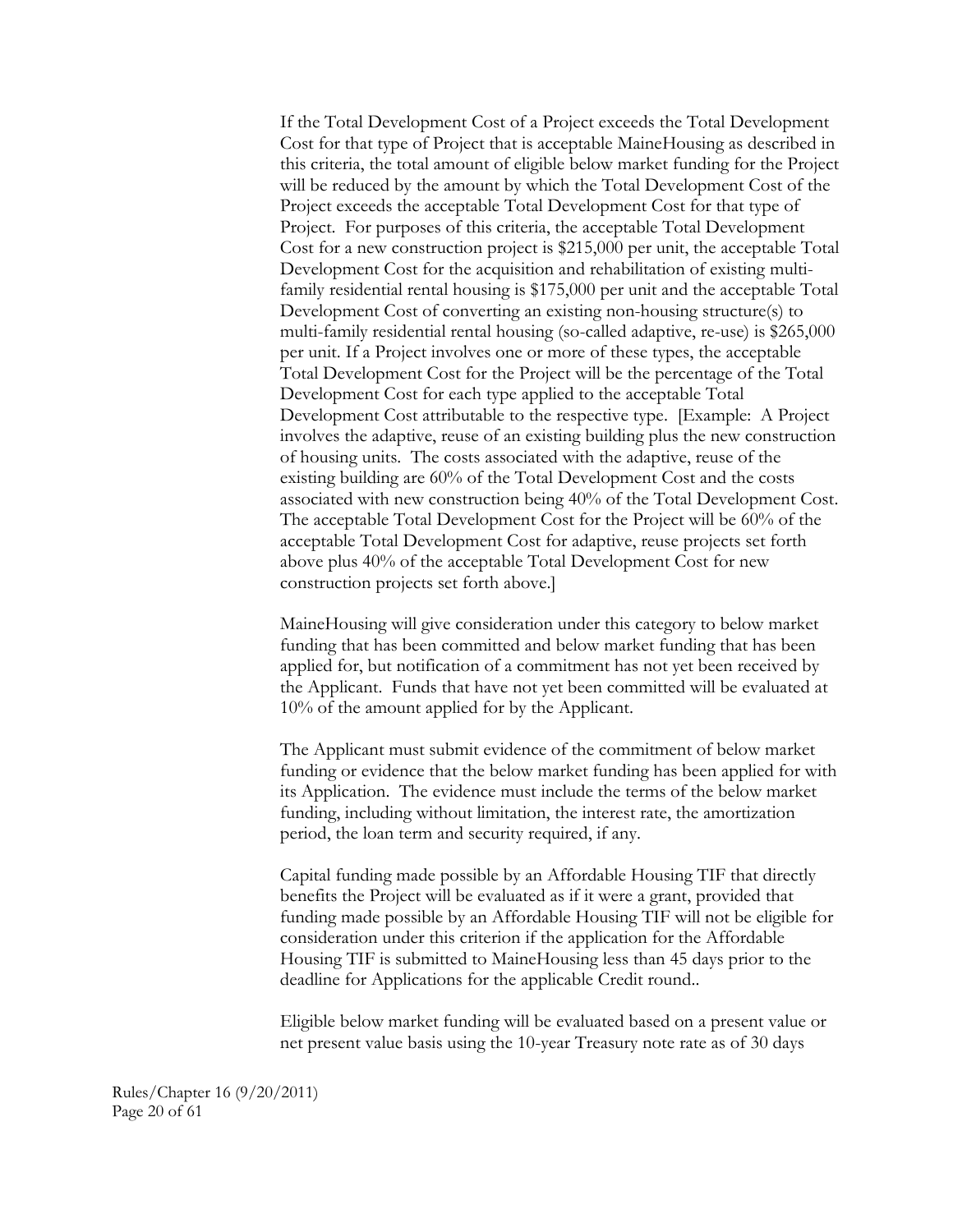prior to the deadline for Applications for the applicable Credit round plus 300 basis points to determine the amount of subsidy. Applicants will receive points based upon the percentage of this subsidy amount to the Total Development Cost of the Project as follows:

| Percentage of Subsidy to Total Development Cost | Point(s) |
|-------------------------------------------------|----------|
| Up to $3\%$                                     | 1 point  |
| $> 3\%$ up to 6%                                | 2 points |
| $>6\%$ up to 9%                                 | 3 points |
| $>9\%$ up to 12%                                | 4 points |
| $>12\%$ up to $15\%$                            | 5 points |
| $> 15\%$                                        | 6 points |
|                                                 |          |

In the event that a below market funding source that the Applicant applied for and MaineHousing considered in this category is not awarded, the Applicant has 90 days to find alternative financing with similar terms. If after 90 days the Applicant cannot find a replacement source, or the replacement source has different terms, MaineHousing will re-score the Application.

If the Total Development Cost of the Project increases after the date of the Application by more than 5% of the Total Development Cost represented in the Application and such increase is not the result of market conditions beyond the control of the Applicant as determined by MaineHousing, the Applicant shall submit a written plan describing how the Applicant intends to cover the increased Total Development Cost to MaineHousing within 30 days of the date the Applicant accepts the construction bid for the Project. The plan must identify the source(s) of funding to cover the increased cost, must provide the timeframe for application, commitment and closing of the source(s) of funding, and must be approved by MaineHousing. If the plan identifies a source(s) of funding that does not qualify as below market capital funding under this criteria or the plan is not otherwise acceptable to MaineHousing, then MaineHousing will re-score the Application.

If an Application is re-scored and the total score of the Application is less than the total score of the highest scoring Application on the waiting list after re-scoring, any notice to proceed issued with respect to the Application will be automatically terminated and the Application will be placed on the waiting list in the order of its score relative to other Applications. If the total score of an Application is equal to the score of one or more other Applications, MaineHousing will use the tie breaker mechanism in Section 7.E. of this Rule to prioritize the Applications.

2. A Project, which consists or will consist of donated land or land and building(s) transferred or leased to the owner of the Project for no

Rules/Chapter 16 (9/20/2011) Page 21 of 61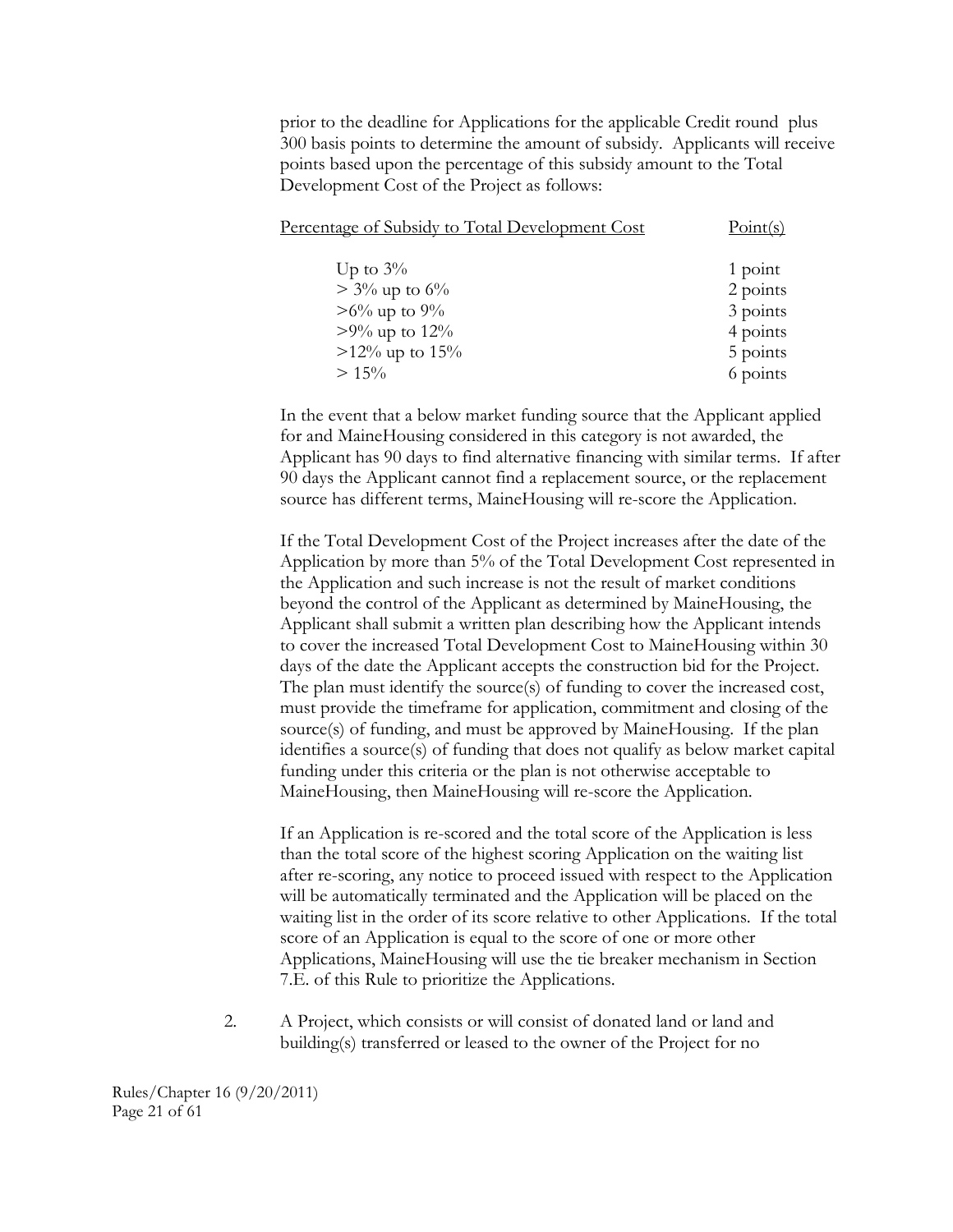consideration or nominal consideration, will receive 2 points. If there is an existing building(s) on the land to be leased or transferred, all of the building(s) and the land must be leased or transferred for nominal or no consideration to the owner of the Project to receive points under this category. For purposes of this subsection, nominal means one percent  $(1\%)$ or less of the value of the land or land and building(s). The Applicant must submit evidence of the transfer or lease for nominal or no consideration, and evidence of the value of the land or land and building(s) if the consideration is nominal, with its Application.

3. A Project will receive up to 7 points based on the percentage of units in the Project for which new project-based rental assistance has been committed as follows.

| Percentage of Units  | Points   |
|----------------------|----------|
| Up to $25\%$         | 1 point  |
| $25\%$ to $\lt 50\%$ | 2 points |
| $50\%$ to $\lt 75\%$ | 4 points |
| 75\% to $\leq 100\%$ | 6 points |
| 100%                 | 7 points |

Assistance provided under the Project-Based Voucher Program pursuant to 24 CFR Part 983 is eligible for points hereunder only if the Project has been awarded assistance pursuant to a competitive process prior to the date of the Application. The Applicant must submit the commitment of project-based rental assistance, including the specific terms of the rental assistance, with the Application.

4. A Project that is directly benefited by an operating subsidy or reduction in operating costs through a tax increment financing, payment in lieu of taxes arrangement, abatement or other form of property tax relief that satisfies the following requirements will receive 3 points. The tax increment financing, payment in lieu of taxes, abatement or other property tax relief arrangement must provide for a minimum of 50% of the Project's annual incremental property tax revenue to be returned to the owner of the Project to pay the operating costs of the Project or foregone by the municipality to reduce the operating costs of the Project for a minimum period of 15 years from construction completion and must be approved by the municipality and all other applicable governing entities. Projects located in municipalities or areas of the State that do not assess or collect real estate taxes are not eligible for points under this criterion. The Applicant shall submit evidence of the tax relief arrangement, the vote or resolution of the governing body of the municipality adopting the arrangement and, as applicable, evidence of approval by all other governing entities, e.g. certificate of approval from

Rules/Chapter 16 (9/20/2011) Page 22 of 61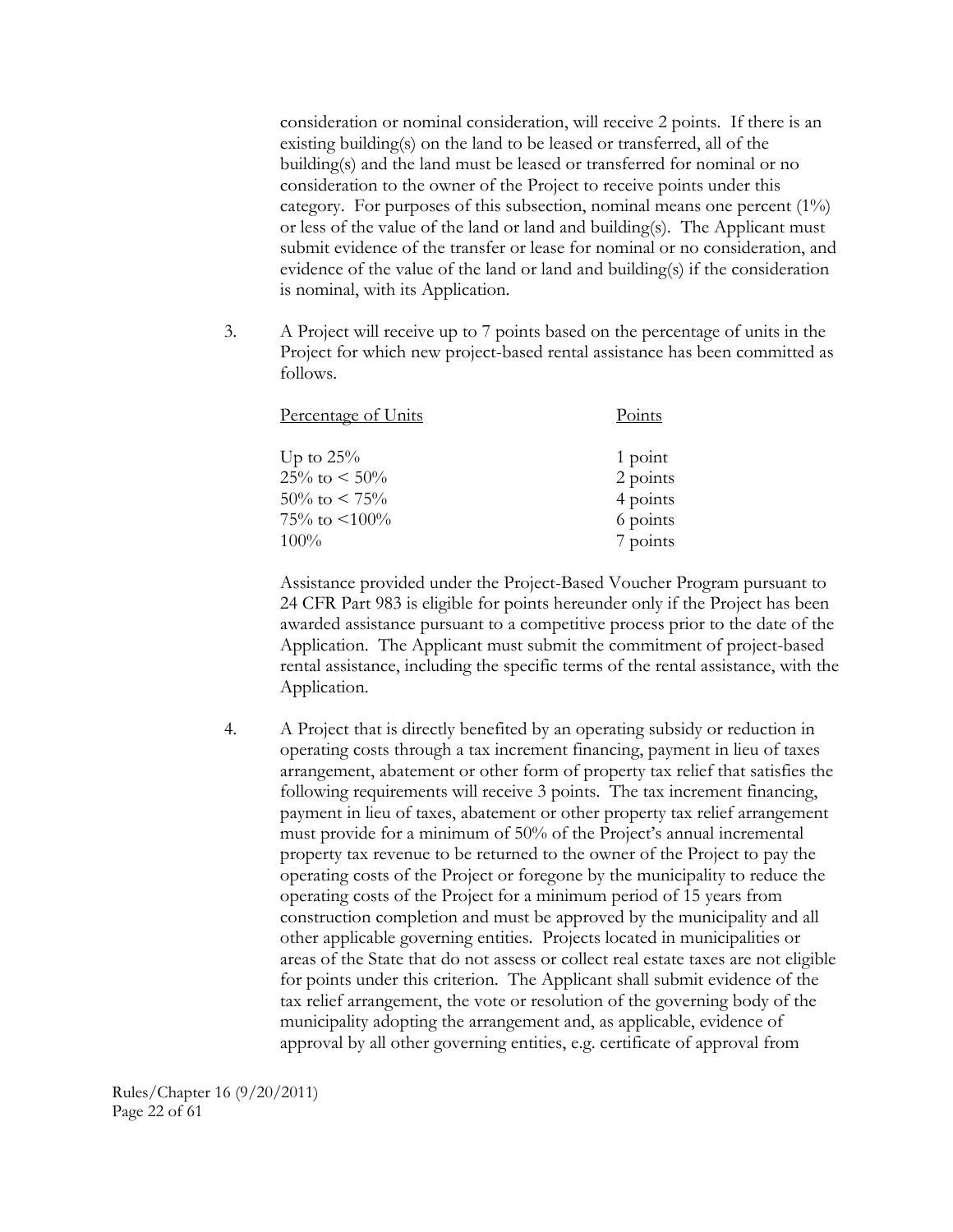MaineHousing if it is an Affordable Housing TIF and the State of Maine Department of Economic and Community Development if it is a commercial tax increment financing arrangement. Funding made possible by an Affordable Housing TIF will not be eligible for consideration under this criterion if the application for the Affordable Housing TIF is submitted to MaineHousing less than 45 days prior to the deadline for Applications for the applicable Credit round.

- C. Project Location (maximum of 23 points).
	- 1. A Project located in a Service Center Community will receive up to 5 points based on the need for the type of affordable housing in the Service Center Community as determined by MaineHousing and shown below.
		- a. Projects for families located in the following Service Center Communities will receive the following points.

| <b>Service Center</b> |                |
|-----------------------|----------------|
| Community             | Points         |
| <b>AUBURN</b>         | 5              |
| <b>AUGUSTA</b>        | 5              |
| <b>BANGOR</b>         | 5              |
| <b>BIDDEFORD</b>      | $\frac{5}{5}$  |
| <b>BRUNSWICK</b>      |                |
| <b>ELLSWORTH</b>      | $\overline{5}$ |
| <b>LEWISTON</b>       | 5              |
| OLD ORCHARD           |                |
| <b>BEACH</b>          | 5              |
| <b>PORTLAND</b>       | 5              |
| <b>RUMFORD</b>        | $\overline{5}$ |
| SACO                  | $\overline{5}$ |
| <b>SANFORD</b>        | 5              |
| WATERVILLE            | $\overline{5}$ |
| <b>WESTBROOK</b>      | 5              |
| <b>BATH</b>           | $\mathfrak{Z}$ |
| <b>BREWER</b>         | $\overline{3}$ |
| <b>CARIBOU</b>        | $\overline{3}$ |
| <b>FAIRFIELD</b>      | $\overline{3}$ |
| <b>FARMINGTON</b>     | $\overline{3}$ |
| <b>GARDINER</b>       | $\overline{3}$ |
| <b>HOULTON</b>        | $\overline{3}$ |
| <b>MADAWASKA</b>      | $\overline{3}$ |
| <b>NORWAY</b>         | 3              |
|                       |                |

Rules/Chapter 16 (9/20/2011) Page 23 of 61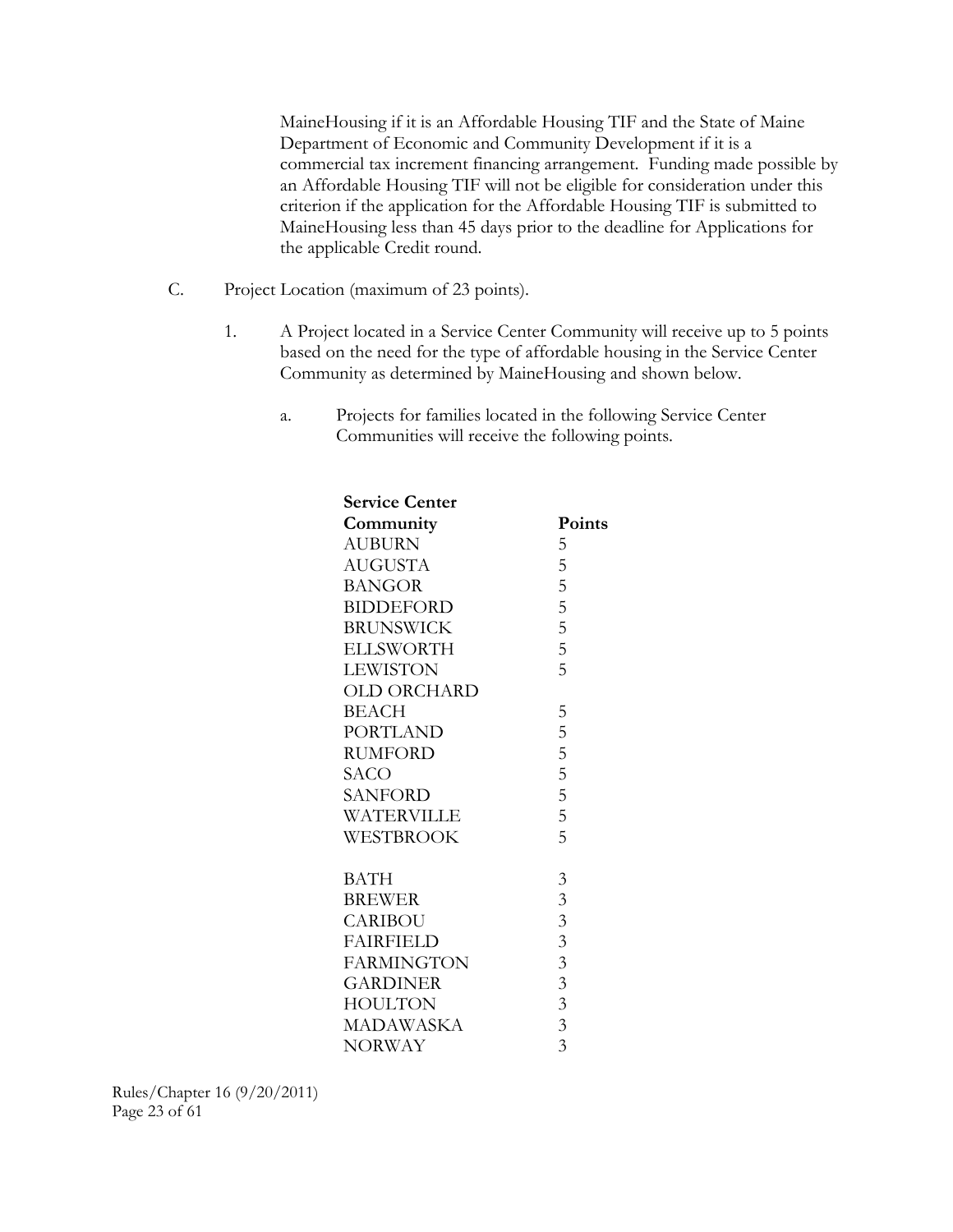| OLD TOWN         | $\mathfrak{Z}$ |
|------------------|----------------|
| ORONO            | 3              |
| <b>PARIS</b>     | $\overline{3}$ |
| ROCKLAND         | $\overline{3}$ |
| SKOWHEGAN        | $\overline{3}$ |
| SOUTH PORTLAND   | $\overline{3}$ |
| <b>TOPSHAM</b>   | $\overline{3}$ |
| WINSLOW          | $\overline{3}$ |
|                  |                |
| BAR HARBOR       | $\mathbf{1}$   |
| <b>BELFAST</b>   | $\mathbf{1}$   |
| CALAIS           | $\mathbf{1}$   |
| DOVER-FOXCROFT   | $\mathbf{1}$   |
| <b>ELIOT</b>     | $\mathbf{1}$   |
| <b>FORT KENT</b> | $\mathbf{1}$   |
| HALLOWELL        | $\mathbf{1}$   |
| KITTERY          | $\mathbf{1}$   |
| LINCOLN          | $\overline{1}$ |
| MEXICO           | $\mathbf{1}$   |
| MILLINOCKET      | $\mathbf{1}$   |
| PITTSFIELD       | $\mathbf{1}$   |
| PRESQUE ISLE     | $\mathbf{1}$   |
| ROCKPORT         | $\mathbf{1}$   |
| SCARBOROUGH      | $\overline{1}$ |
|                  |                |

b. Elderly Housing located in the following Service Center Communities will receive the following points.

| <b>Service Center</b> |               |
|-----------------------|---------------|
| Community             | <b>Points</b> |
| AUBURN                | 5             |
| AUGUSTA               | 5             |
| BANGOR                | 5             |
| <b>BIDDEFORD</b>      | 5             |
| <b>BRUNSWICK</b>      | 5             |
| <b>KITTERY</b>        | 5             |
| <b>LEWISTON</b>       | 5             |
| SACO                  | 5             |
| SANFORD               | 5             |
| <b>SCARBOROUGH</b>    | 5             |
| SKOWHEGAN             | 5             |
| SOUTH PORTLAND        | 5             |
| WINSLOW               | 5             |

Rules/Chapter 16 (9/20/2011) Page 24 of 61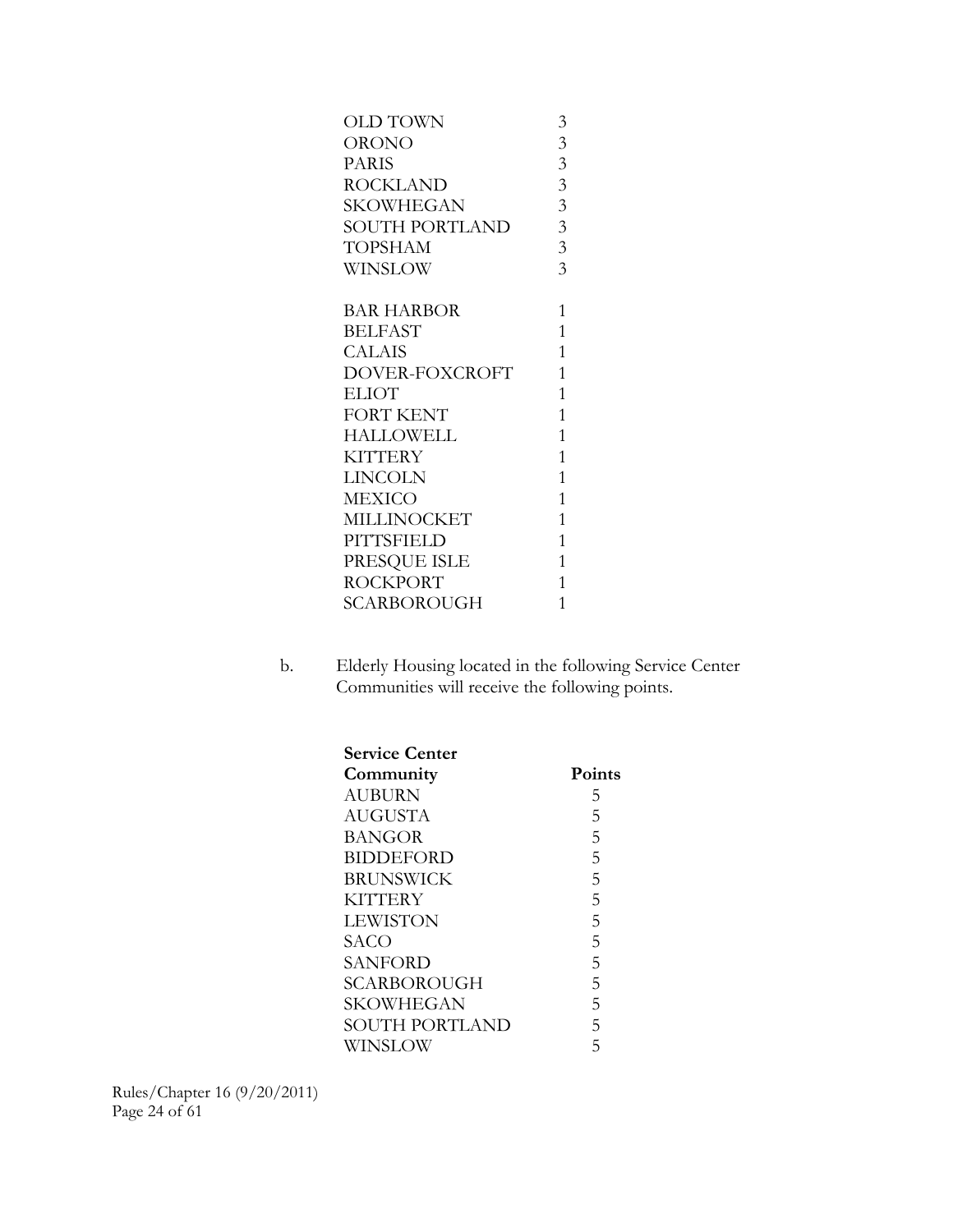| <b>BRIDGTON</b>     | 3                       |
|---------------------|-------------------------|
| <b>CARIBOU</b>      | 3                       |
| <b>ELIOT</b>        | $\overline{3}$          |
| <b>ELLSWORTH</b>    | $\overline{3}$          |
| <b>FAIRFIELD</b>    | $\overline{\mathbf{3}}$ |
| <b>GARDINER</b>     | $\overline{3}$          |
| <b>HAMPDEN</b>      | $\overline{\mathbf{3}}$ |
| MADAWASKA           | $\overline{\mathbf{3}}$ |
| MEXICO              | $\overline{3}$          |
| <b>OAKLAND</b>      | $\overline{3}$          |
| <b>PARIS</b>        | $\overline{3}$          |
| ROCKLAND            | $\overline{3}$          |
| WATERVILLE          | $\overline{3}$          |
| WESTBROOK           | $\overline{3}$          |
|                     |                         |
|                     |                         |
| <b>BATH</b>         | $\mathbf{1}$            |
| <b>BUCKSPORT</b>    | $\overline{1}$          |
| <b>CAMDEN</b>       | $\mathbf{1}$            |
| <b>DAMARISCOTTA</b> | $\overline{1}$          |
| DOVER-FOXCROFT      | $\mathbf{1}$            |
| <b>FARMINGDALE</b>  | $\mathbf{1}$            |
| <b>FREEPORT</b>     | $\overline{1}$          |
| LINCOLN             | $\overline{1}$          |
| NORRIDGEWOCK        | $\overline{1}$          |
| <b>NORWAY</b>       | $\mathbf{1}$            |
| PRESQUE ISLE        | $\mathbf{1}$            |
| <b>ROCKPORT</b>     | $\overline{1}$          |
| <b>RUMFORD</b>      | $\overline{1}$          |

c. Projects under the Housing for Persons who are Homeless Set-Aside that are located in the following Service Center Communities will receive 5 points:

| Portland  | Bangor | Lewiston | Auburn  |
|-----------|--------|----------|---------|
| Biddeford | Saco   | Sanford  | Augusta |

- d. Projects located on Native American tribal lands will receive 5 points.
- 2. A Project located in an area in which the vacancy rate in comparable Qualified Low Income Housing Projects is less than 7% will receive 2 points. A Project located in an area in which the vacancy rate in both comparable Qualified Low Income Housing Projects and comparable market rate multifamily rental housing is less than 7% will receive 3 points. MaineHousing will rely on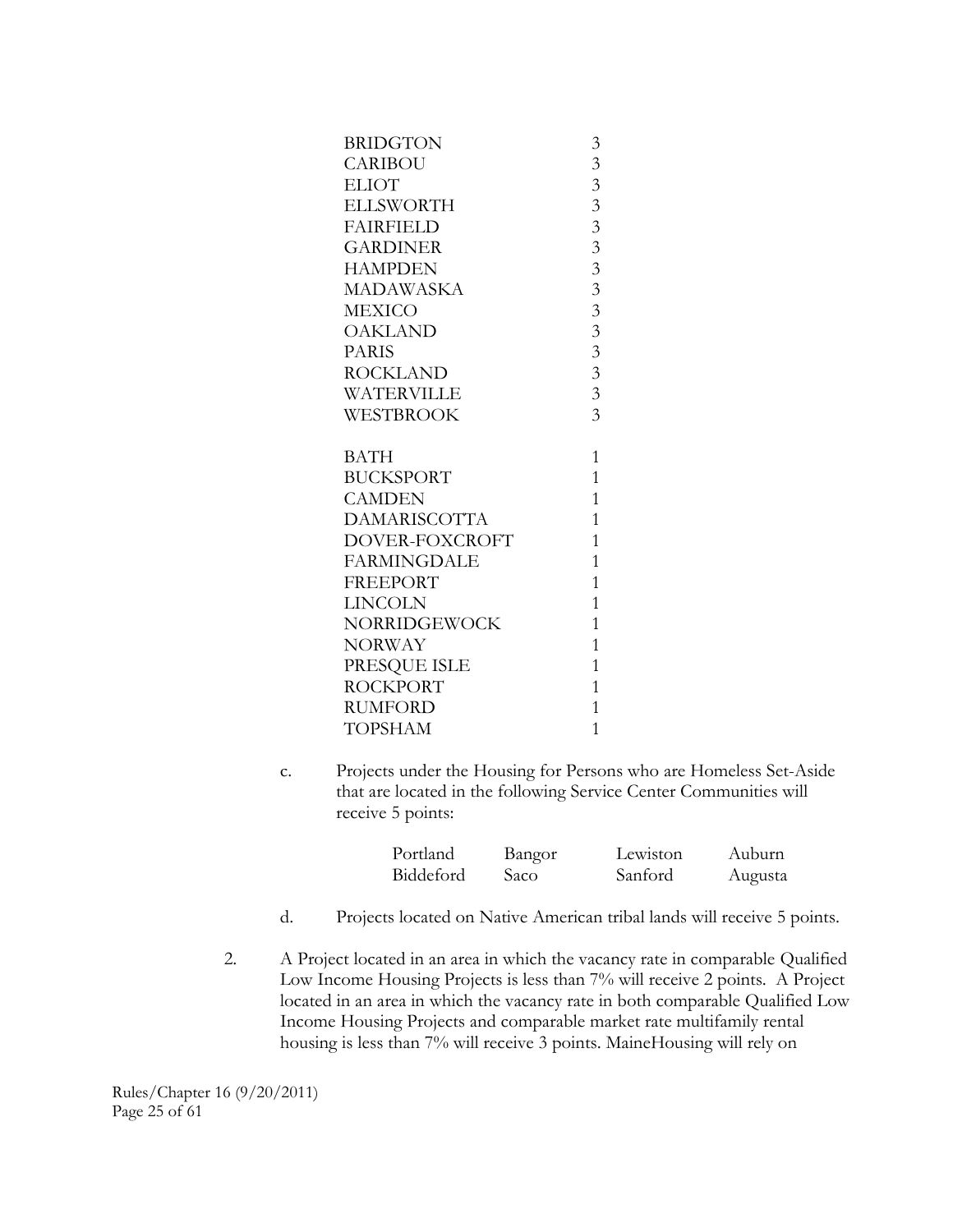vacancy data collected by MaineHousing on Qualified Low Income Housing Projects in the State and the vacancy information in the market study submitted with the Application as reviewed and approved by MaineHousing in determining eligibility for the points under this criteria.

- 3. A Project located in an area in which the average market rent is at least 5% higher than the average maximum tax credit rent for a unit occupied by an individual or family with income at or below 60% of area median income, as determined in accordance with Section 42 of the Code, will receive 1 point. A Project located in an area in which the average market rent is at least 10% higher than the average maximum tax credit rent for a unit occupied by an individual or family with income at or below 60% of area median income, as determined in accordance with Section 42 of the Code, will receive 2 points. For Projects with units of varying bedroom size, the average rents will be determined using a weighted average based on the number of units of each bedroom size in the Project. MaineHousing will rely on the market rent information in the market study submitted with the Application as reviewed and approved by MaineHousing.
- 4. A Project that is part of a community revitalization plan will receive 2 points. Projects that involve the rehabilitation of existing multi-family rental housing containing more than 5 units within a community revitalization area will receive 1 additional point. To receive points, an Applicant must submit either (a) evidence of being an Enterprise Community or (b) a copy of the community revitalization plan adopted by the municipality or tribal government referencing the area in which the Project will be located and evidence of official adoption of the plan by the municipality or tribal government with its Application. Projects that are part of a community revitalization plan and are located in a Qualified Census Tract will be given preference over such Projects that are not located in a Qualified Census Tract.
- 5. A Project that satisfies one of the following elements of smart growth will receive up to 10 points. A Project is eligible for points under only one of the following criteria; the points are not cumulative.
	- a. A Project located within a safe walking distance of not more than 1,500 feet of a downtown will receive 10 points.
	- b. A Project located within a safe walking distance of not more than 2,500 feet of a downtown will receive 8 points.
	- c. A Project will receive 6 points if the Project is located within a safe walking distance of at least three destination(s) important to the course of daily living that are appropriate to the population served by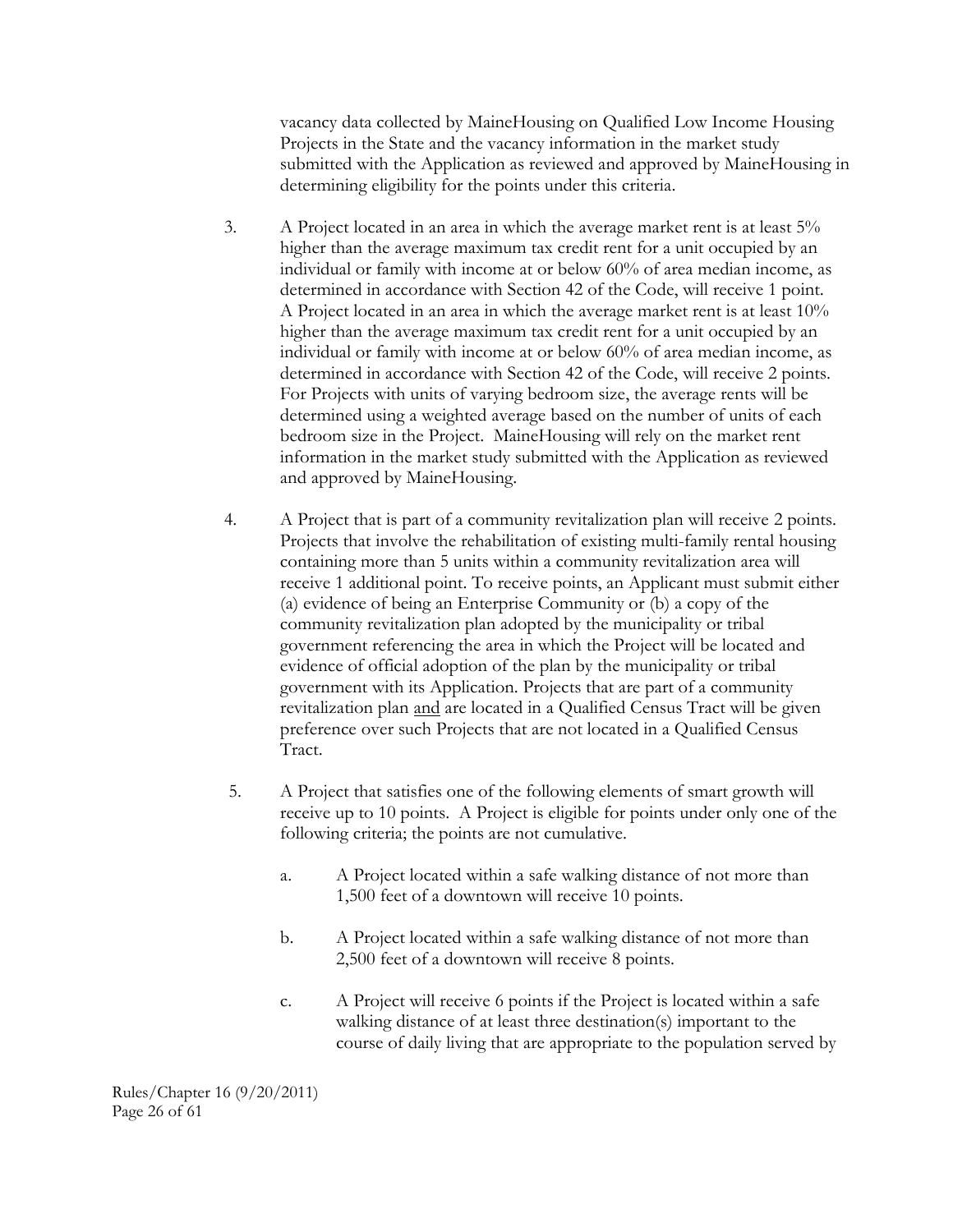the Project. At least one of the destinations important to the course of daily living must be within safe walking distance of not more than 1,500 feet of the Project and the other destinations important to the course of daily living must be within safe walking distance of not more than 2,500 feet of the Project to qualify for the points under this criteria. An eligible destination important to the course of daily living includes a grocery store, a public school if the Project is a family project, a pharmacy, a bank or credit union, a post office, a retail store, a general health care practitioner's office (not a specialist), a public library, a hospital or significant places of employment. A single establishment containing more than one destination important to the course of daily living will be considered only one destination important to the course of daily living for purposes of this criteria (e.g. a retail store which includes groceries, a pharmacy and a bank will be considered only one destination, not four destinations). An applicant must justify, to MaineHousing's satisfaction, other destinations it believes are important to the course of daily living. Convenience stores, gas stations, restaurants and other food service establishments are not eligible destinations for purposes of this criterion.

- d. A Project will receive 3 points if (i) the Project is located within a safe walking distance of not more than 1,500 feet of a designated pick-up location for existing fixed-route public transportation to the downtown of the municipality in which the Project is located or a proximate downtown that serves the area in which the Project is located, or (ii) an on-call transportation service is available to all of the residents of the Project. On-call transportation services with eligibility criteria that limit or deny service to any residents of the Project are not eligible for the points.
- e. For purposes of this Section 7.C.5, the following terms have the following meanings.

i. A "downtown" means (a) the central business district of a community that serves as the center for socioeconomic interaction in the community and is characterized by a cohesive core of existing commercial and mixed-use buildings, often interspersed with civic, religious and residential buildings and public spaces, typically arranged along a main street and intersecting side streets, walkable and served by public infrastructure; or (b) an area identified as a downtown in a comprehensive plan adopted pursuant to 30-A M.R.S.A § 4312 et seq.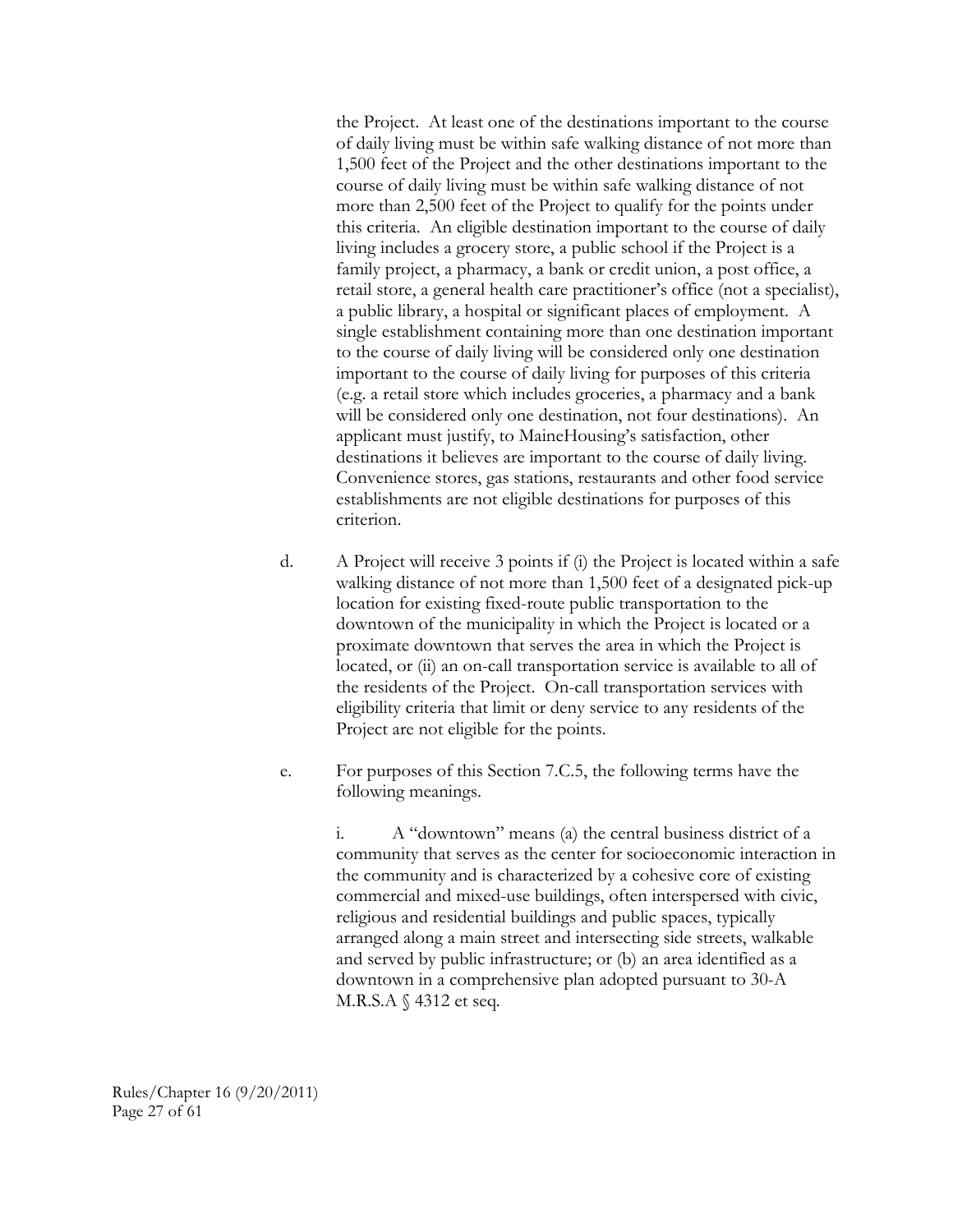ii. The term "mixed use" means the integration of two or more land uses such as residential, commercial and office, with a strong pedestrian orientation.

iii. A "safe walking distance" means year-round pedestrian access by one or more of the following, as appropriate to the area: sidewalks adjacent to the Project, paved wide shoulders suitable for walking, crosswalks and traffic signals at busy roads or intersections.

iv. The term "fixed-route public transportation" means yearround, regularly scheduled public transportation that (a) for a family Project, operates at least 5 days per week and provides regular service during commuter hours (commuter hours being 6:30 AM to 9:30 AM and 3:00 PM to 6:00 PM daily), and (b) for Elderly Housing, operates at least 3 days per week and provides regular service throughout the day.

f. The Applicant must submit evidence of the Project's eligibility for the smart growth elements represented in the Application.

> The Applicant must submit a map generated by readily available internet services or commercial software, preferably Mapquest, Google Maps (free to user version), MSN Livesearch or Google Earth (subscription service). The map must clearly show the specific address for the entrance to the Project, (Point A) and the ending point or destination (Point B), the distance between Point A and Point B in terms of feet, and the exact route from Point A to Point B used in determining the distance. The entire route must conform to the definition of safe walking distance set forth in Section 7.C.5.e.iii. and should not cut across parking lots. According to the definition, the route must be walkable year-round, including during the winter, i.e. plowed.

> To receive the points under Section 7.C.5.d.i. above, the Application must include a copy of the schedule and map for the fixed-route public transportation, and to receive points under Section 7.C.5.d.ii. above the Application must include a letter from the on-call transportation service that identifies any eligibility criteria for the service and confirms it will serve all of the residents of the Project.

g. MaineHousing will make a pre-determination about the boundaries of a downtown and a Project's eligibility under the selection criterion in Sections 7.C.5.a. and 7.C.5.b. above, provided the Applicant submits all information necessary for MaineHousing to make such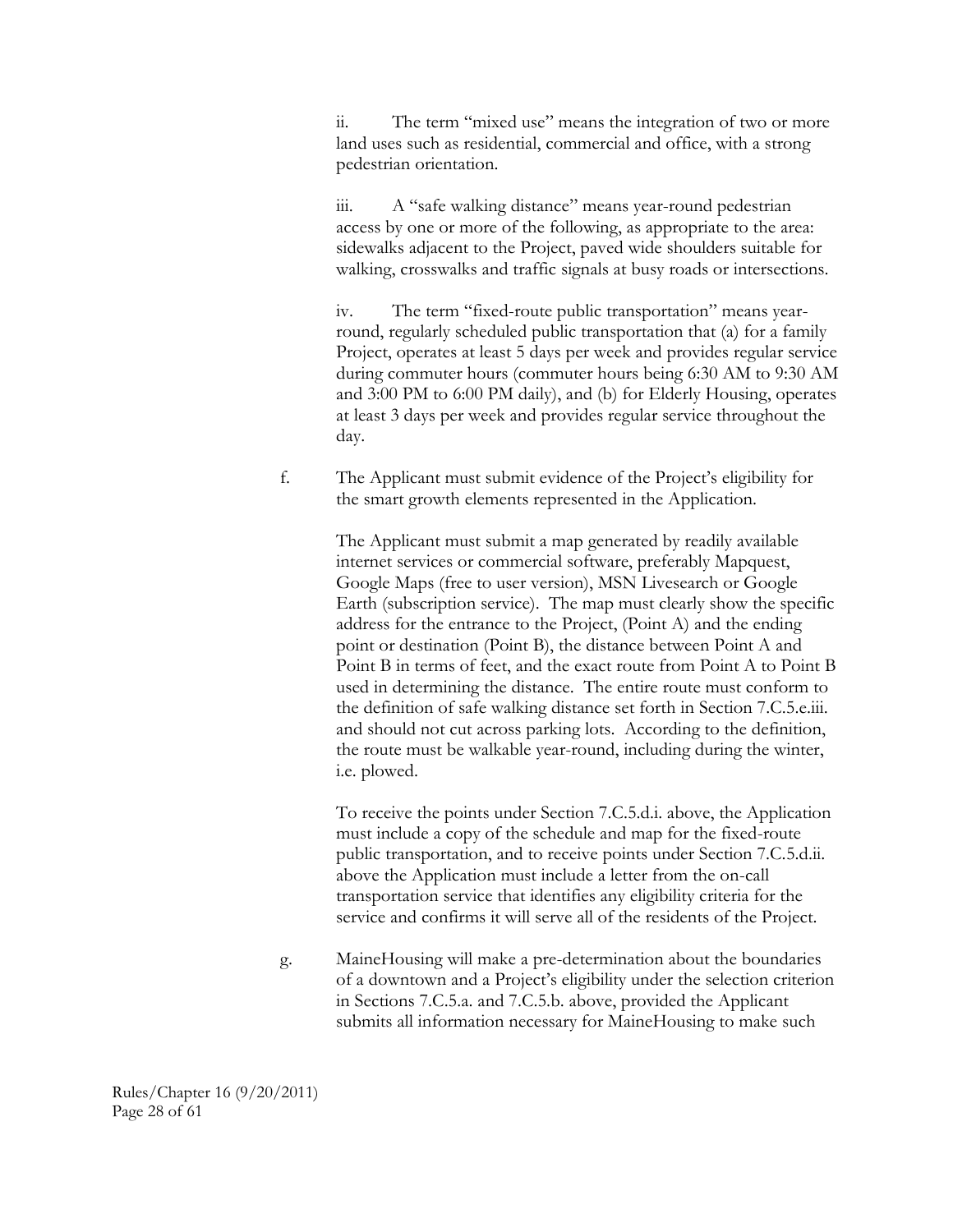determination at least 15 days prior to the deadline for Applications for the applicable Credit round.

- D. Sponsor Characteristics (maximum of 6 points).
	- 1. An Applicant, or any principal thereof, who has prior experience with MaineHousing and has not been declared in default by MaineHousing in the last five (5) years, or who has successfully developed Qualified Low-Income Housing Projects in other states will receive 2 points.
	- 2. An Applicant will receive 2 points if the Applicant, any principal thereof or any affiliate of any principal thereof, has prior experience with Qualified Low Income Housing Projects and in the last three (3) years (a) has not been issued an IRS Form 8823 or (b) was issued an IRS Form 8823, but it was subsequently reported as "noncompliance corrected" within the specified time period for correction, and (c) has not had an IRS audit finding resulting in a recapture event. Applicants must complete the self-certification section of the Application to receive these points.
	- 3. Projects that will be managed by a management company with a) low income housing tax credit training and b) a minimum of three (3) years of successfully managing a Qualified Low-Income Housing Project will receive 2 points. Applicants must submit a binding commitment from the management company to manage the Project and a certificate(s) or other evidence satisfactory to MaineHousing of the management company's low income housing tax credit training and experience with its Application.

#### E. Tie Breaker

In the event the total score of two or more Applications is the same and MaineHousing has, in its sole discretion, determined that there is not enough Credit to fund both or all of these Applications, MaineHousing will use the following criteria to prioritize these Application(s) for purposes of awarding the available Credit.

1. An Application for a Project that will be located in the same municipality and serve the same targeted population (e.g. Elderly Housing, family housing, etc.) as an Application that was awarded Credit during the same funding round will be eliminated from further consideration under the tie-breaker analysis, but will be placed on the waiting list based on its total score relative to other Applications that were not awarded Credits.

2. The remaining Applications will be re-scored by adding the points the Applications received during the original scoring process under the selection criteria in Section 7.A.5. (municipal approvals), Section 7.B.1.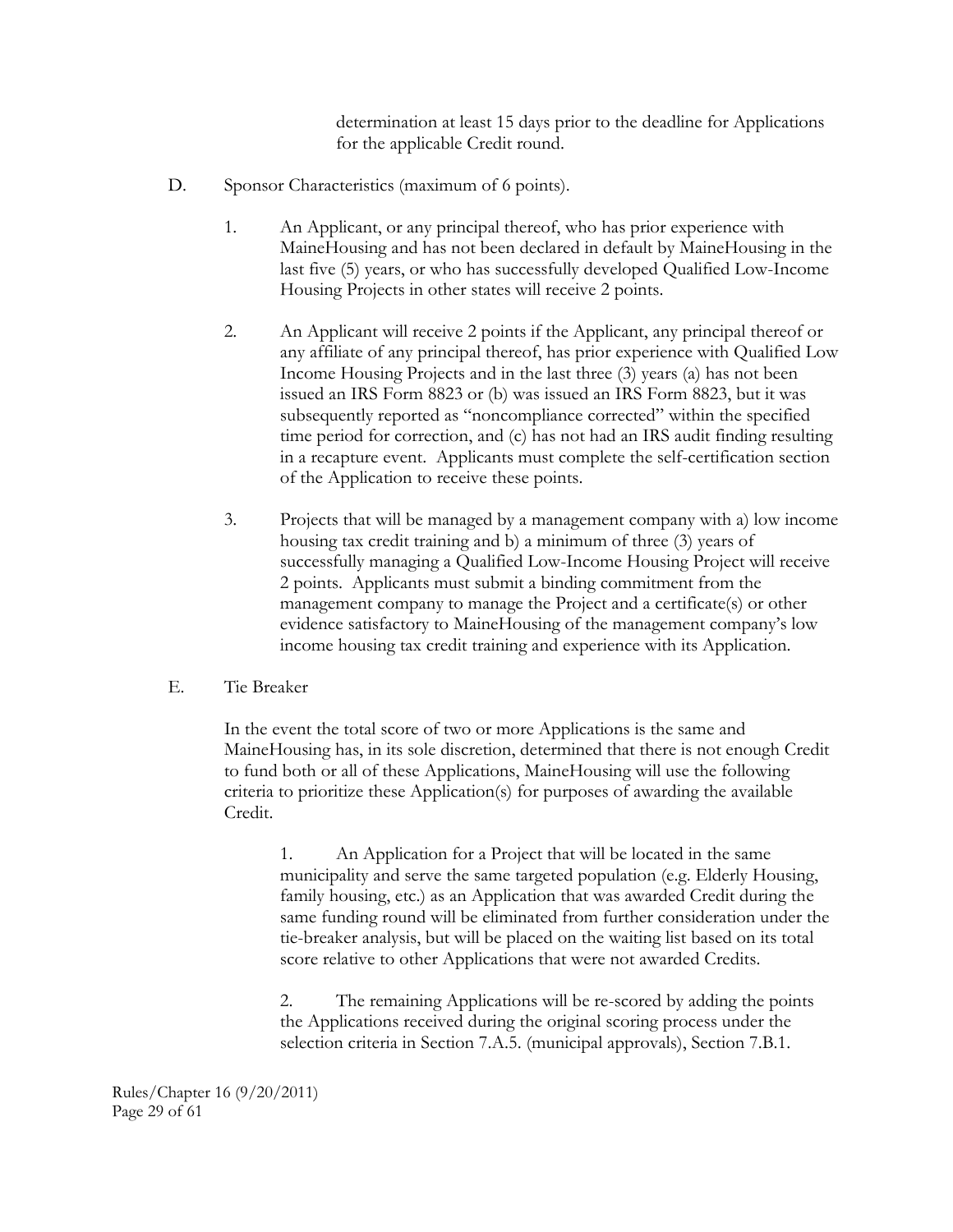(below market funding), and Section 7.C.5. (smart growth) of this Rule. MaineHousing will award Credit to Applications based on the new score, from the highest to the lowest scoring Applications, to the extent Credit is available, as determined by MaineHousing in its sole discretion.

3. In the event Applications remain tied after being re-scored according to the above process and there is not enough Credit to fund all of these Applications, MaineHousing will prioritize and award Credit to the remaining Applications based on the actual difference between the average market rent and the average maximum tax credit rent for the area in which the Project is located as determined in accordance with Section 7.C.3. of this Rule, from the Application with the greatest actual difference to the Application to the least actual difference, to the extent Credit is available, as determined by MaineHousing in its sole discretion.

Projects that are not awarded Credit through this process will remain on the waiting list in order of their original score.

#### 8. Project Evaluation

- A. MaineHousing will issue a notice to proceed to all Applications selected to receive an allocation of Credit pursuant to the selection criteria set forth in this Rule. The notice to proceed will indicate that an evaluation will be conducted pursuant to this Section 8 to determine the amount of Credit to be allocated to the Project and will include, without limitation, the following conditions.
	- 1. Deadline to accept the notice to proceed by executing and returning the notice to proceed to MaineHousing.
	- 2. Deadline for receipt of information necessary for MaineHousing to make its determination on allocation or carryover allocation of Credit.
	- 3. Deadline for final working drawings and specifications.
	- 4. Deadline for loan closing(s).
	- 5. Prohibition against amendments or changes as set forth in Section 5.G. of this Rule.
	- 6. Termination date.
- B. The amount requested in the Application will be the basis on which MaineHousing will make its determination, but the amount MaineHousing determines the Project is eligible to receive will not equal the amount requested in the Application. The calculation of the amount of Credit will be based on the Applicable Percentage for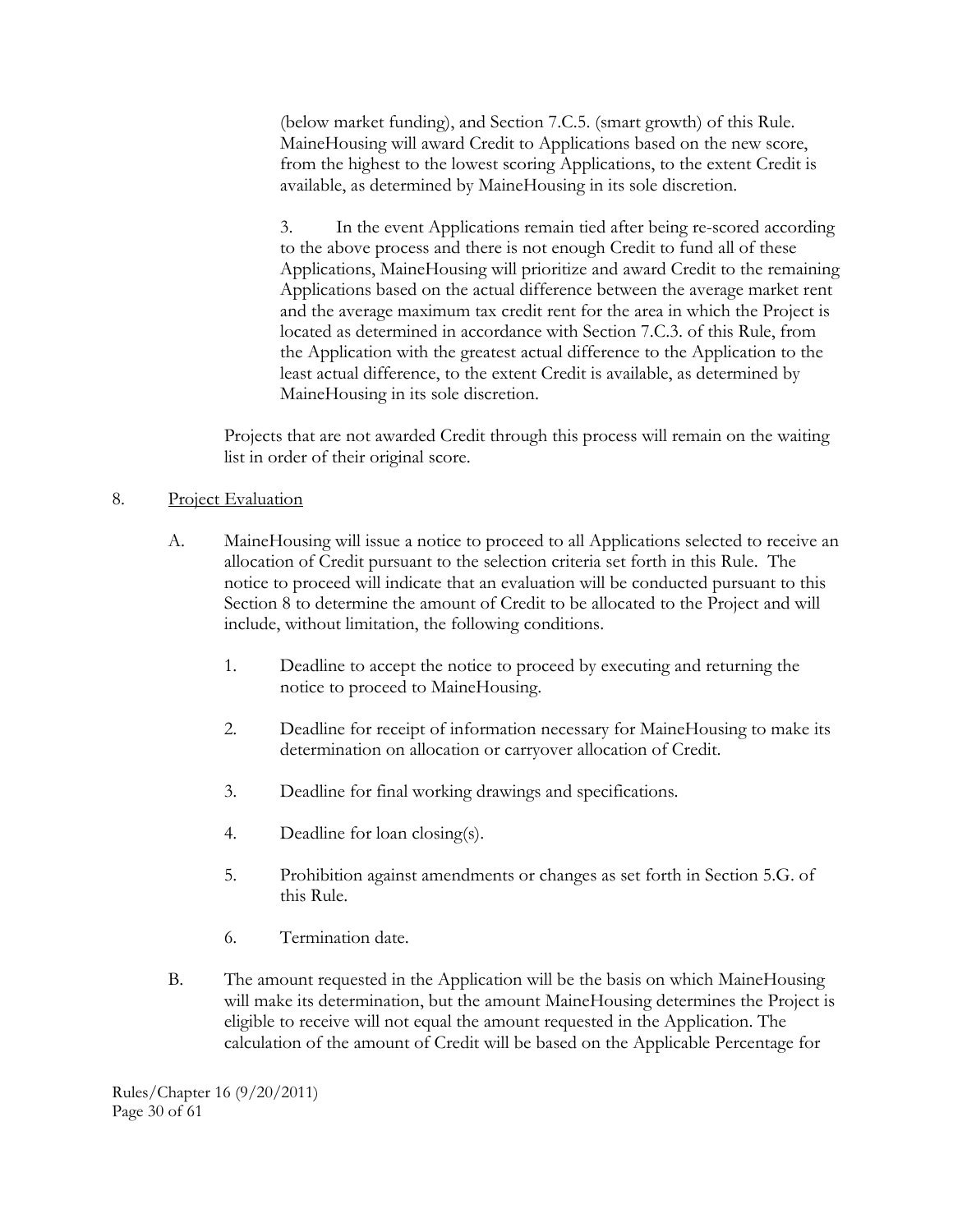the month in which the calculation is made unless there has been a qualified irrevocable election of the Applicable Percentage for a prior month.

- C. The amount of Credit allocated for a Project cannot exceed the lesser of the amount the Project is eligible for under the Code, or the amount MaineHousing determines is necessary for the financial feasibility of the Project and its viability as a Qualified Lowincome Housing Project throughout the Credit Period, or the maximum amount for which the Project is eligible to receive pursuant to Section 4.E. of this Rule. The evaluation process will be extensive and will require Applicants to provide significant amounts of financial information and Project detail. In making this determination, MaineHousing will consider:
	- 1. The sources and uses of funds and the total financing planned for the Project, including the reasonableness of development costs and operating expenditures;
	- 2. Any proceeds or receipts expected to be generated by reason of tax benefits; and
	- 3. The percentage of the housing credit dollar amount used for Project costs other than Intermediary Costs.

These factors will not be applied so as to impede the development of Projects in hard-to-develop areas.

- D. In order to determine the amount of Credit a Project is eligible to receive, MaineHousing must identify the equity gap between development sources and uses which the Credit is designed to fill. In order to fulfill its statutory responsibility to allocate only the amount of Credit necessary for the financial feasibility of a Project and its viability throughout the Credit Period, MaineHousing reserves the right to limit recognition of Intermediary Costs, re-characterize Project sources and uses and make reasonable assumptions on projected revenues and expenses in the process of calculating the amount of Credit to be allocated to a Project. When applicable, MaineHousing will also take into consideration any restrictions imposed by federal laws and regulations imposing limitations on the combining of the Credit with other federal subsidies ("subsidy layering" guidelines).
- E. In order to fully evaluate the proposal's need for Credit, the expectation is that availability of the Credit is a necessary incentive for the developer to undertake completion of the Project. Applicants should avoid incurring construction costs before MaineHousing determines the amount of Credit a Project is eligible to receive. MaineHousing reserves the right to cease processing any Application which has incurred construction costs prior to applying for Credit.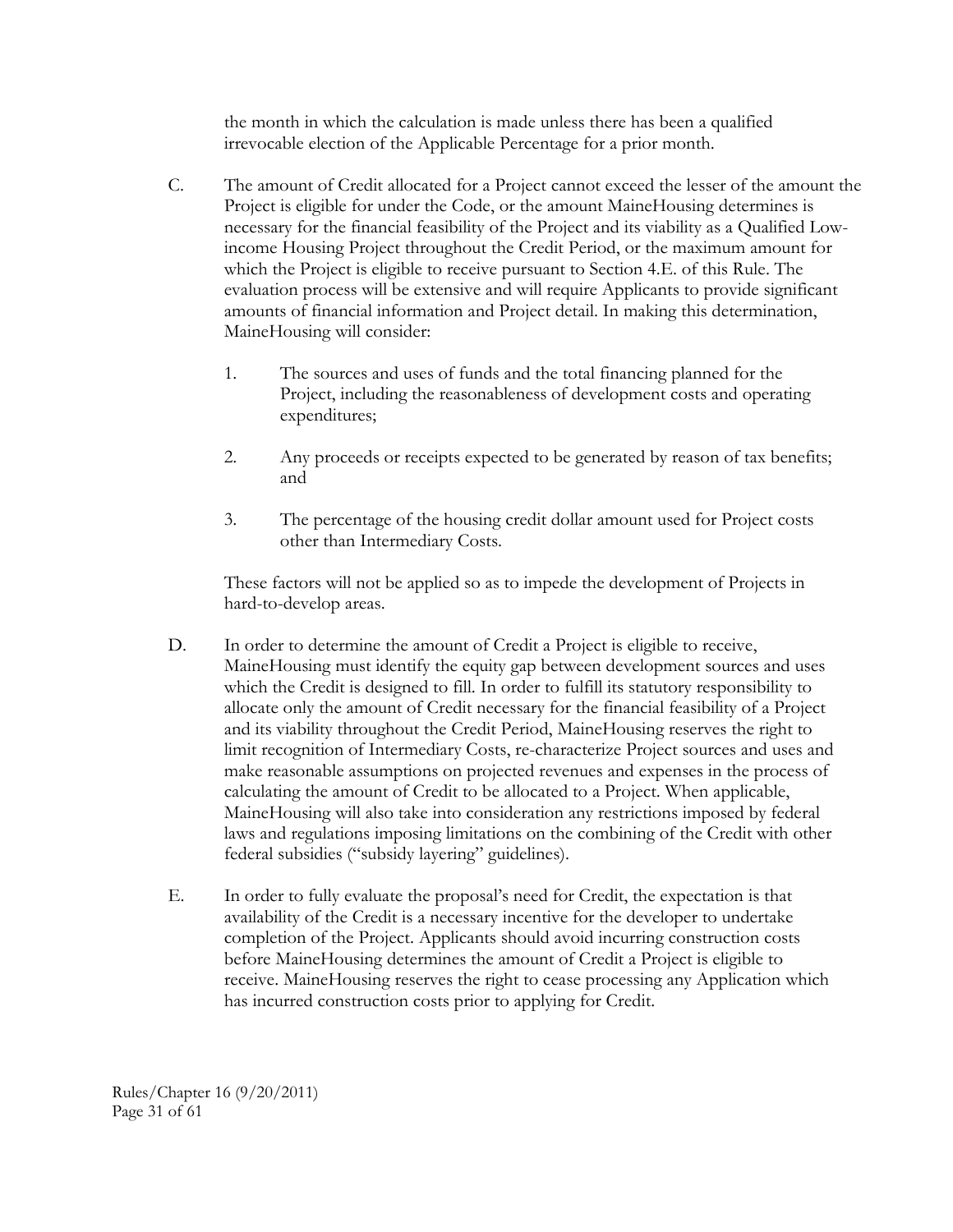In cases providing significant public purpose, when construction costs have been incurred prior to MaineHousing's decision to select any Application, developers should be prepared to demonstrate why the absence of Credit presents a serious risk to the overall viability and operation of the Project.

F. MaineHousing will limit recognition of Developer Fees. The standard fee, regardless of whether costs used to calculate the fee include compensation paid to consultants, will be based on all aspects of Project development including, without limitation, creation of the Project concept, identification and acquisition of the Project site, obtaining construction and permanent financing, obtaining necessary subsidies, negotiation of syndication of investment interests in the Project, obtaining all necessary regulatory approvals, construction and marketing. Fees paid to consultants do not include fees for professional services such as those for environmental assessments, rental market studies, soil tests, and water tests. Reserves, in the form of cash, expected to be paid to the developer from the Project will be included in the Developer Fee calculation.

Typically, the Developer Fee consists of two components, overhead and profit, which must be separately identified in the development budget for the Project. The Developer Fee, including these two components, shall not exceed an amount equal to 15% of the Housing Development Costs, plus 10% of the costs of acquisition of land, existing buildings and equipment, all determined without regard to the Developer Fee, subject to Section 42 of the Code and the following limitations.

- 1. The Developer Fee due and payable from the total funding for the Project's development budget, including without limitation, equity contributions, shall not exceed an amount equal to the lesser of (a) \$17,500 per unit for the first 20 units in the Project and \$15,000 for each additional unit above 20 units in the Project and (b) the maximum Developer Fee set forth above; and
- 2. To be eligible for additional Developer Fee up to the maximum set forth above, the Applicant must agree that any such additional Developer Fee will be used as a funding source for the development, acquisition and construction or rehabilitation of the Project, either by deferring payment or making a loan of the additional Developer Fee to be repaid from the surplus cash of the Project, and the Applicant must demonstrate there is a reasonable certainty that any additional Developer Fee will be fully repaid from the surplus cash of the Project, as determined by MaineHousing pursuant to its underwriting criteria, during the Credit Period or such longer period as allowed by the investor or syndicator for the Project.
- G. In reviewing Intermediary Costs, MaineHousing will limit recognition of certain general contractor costs. Regardless of the geographic location of the Project, the standards for general contractor overhead, general requirements and profit will be an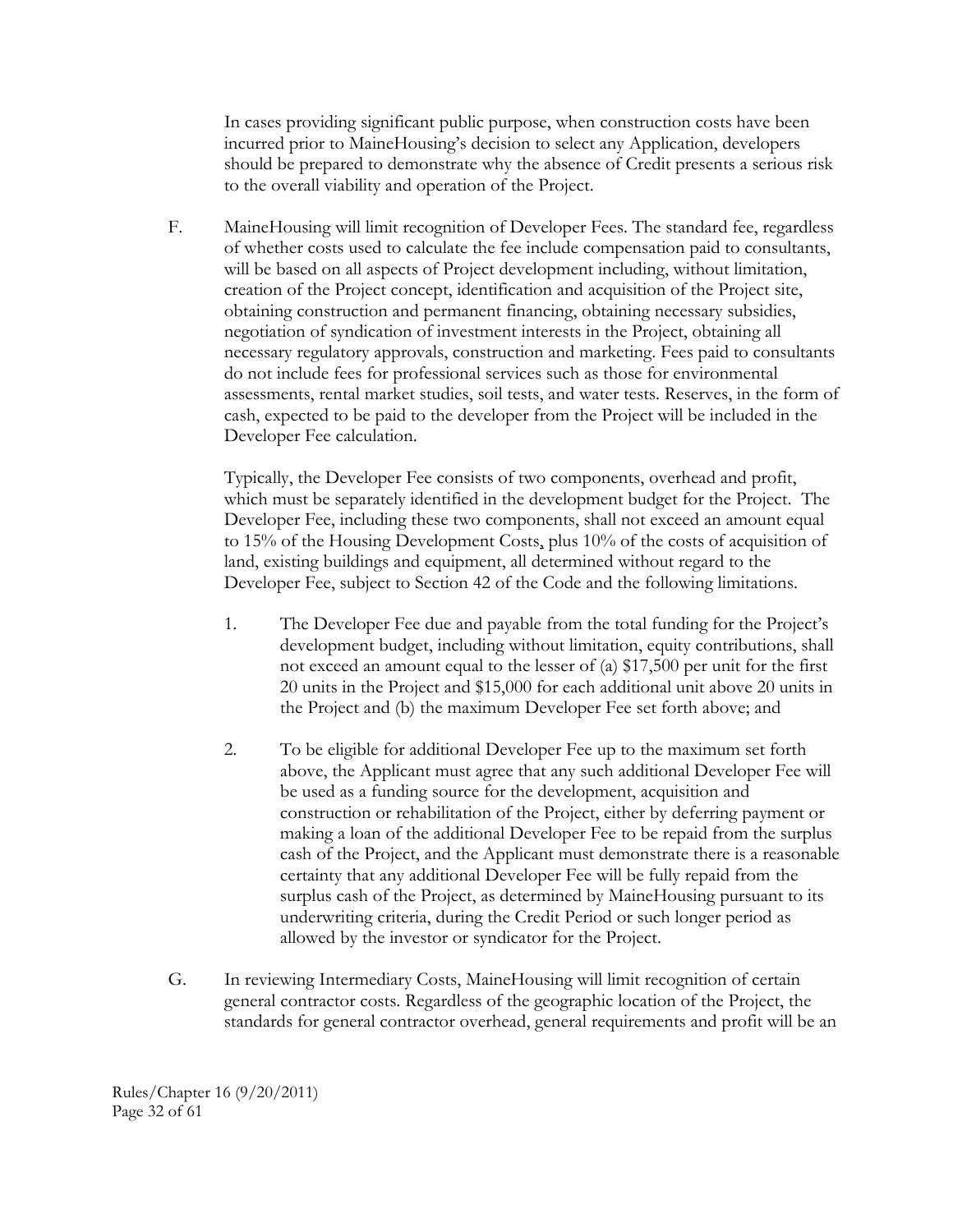amount not greater than 16% of the Total Construction Cost, within the following ranges:

| Overhead                    | up to 2% of Total Construction Cost    |
|-----------------------------|----------------------------------------|
| <b>General Requirements</b> | up to $8\%$ of Total Construction Cost |
| Profit                      | up to $6\%$ of Total Construction Cost |

- H. In reviewing Project costs MaineHousing will consider the reasonableness of the per unit Total Development Cost. However, the following standards will not automatically be used as a limit when calculating the amount of Credit for which the Project is eligible. Each Project will first be compared with historical data for similar Qualified Low-income Housing Projects, i.e. size, location, funding source, etc. Costs will be evaluated against industry cost standards. Consideration will be allowed for costs associated with tenant service and common area spaces. Otherwise, the per unit cost recognized for Credit allocations should not exceed the HUD 221(d)(3) per unit limits established for the State. MaineHousing will require additional documentation if MaineHousing feels the proposed costs are not comparable or reasonable.
- I. After the Applicant accepts a notice to proceed by executing and returning the notice to proceed to MaineHousing, and to the extent authorized by the Code, MaineHousing and the Applicant may enter into a Binding Agreement to fix the maximum Credit dollar amount to be allocated to each Qualified Low-Income Building for which Credit has been requested. Any such Binding Agreement shall satisfy the requirements of the Code and will contain certain performance-based conditions, including without limitation the conditions set forth in the notice to proceed. The Applicant may choose to fix the Applicable Percentage for each Qualified Low-income Building in the Project by irrevocably electing the percentage for the month in which the Applicant and MaineHousing enter into a Binding Agreement or to select the applicable percentage for the month in which the building is placed in service.
- J. MaineHousing may, in its sole discretion, allocate additional Credit for a Project facing increased construction costs, provided that the additional Credit amount will not exceed an amount that will generate capital contributions in an amount equal to 5% of the Total Construction Cost for the Project estimated at the time construction bids on the Project are requested and is subject to Credit availability.
- K. Prior to an allocation of Credit, an Applicant must demonstrate proficiency in the area of Credit compliance monitoring by completing a Credit compliance monitoring training approved by MaineHousing or receiving certification from a Credit trainer approved by MaineHousing.
- L. The evaluation of each Project to determine the amount of Credit dollars for which it is eligible will be performed as of each of the following dates.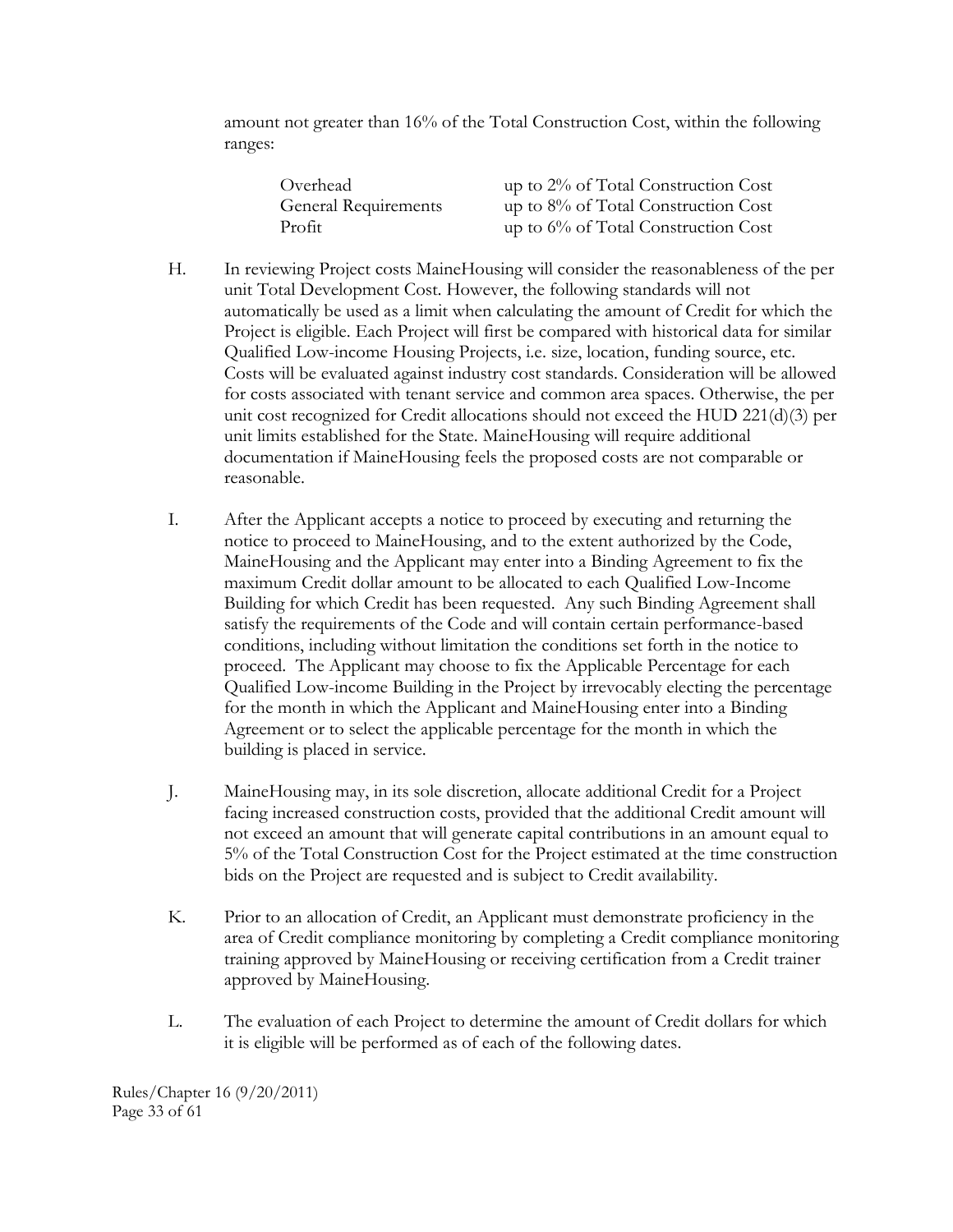- 1. The Application. The notice to proceed will evidence the determination made at the time of Application.
- 2. The allocation of Credit.
- 3. The date each Qualified Low-income Building is placed in service.

Prior to each determination, the Applicant shall certify to MaineHousing the full extent of all Federal, State and local subsidies which apply with respect to the Qualified Low-income Housing Project and provide such other information MaineHousing deems necessary in order to complete its evaluation.

M. PURSUANT TO FEDERAL LAW, ANY DETERMINATION MADE BY MAINEHOUSING HEREUNDER SHALL NOT BE CONSTRUED TO BE A REPRESENTATION OR WARRANTY AS TO THE FEASIBILITY OR VIABILITY OF ANY PROJECT AND MAY NOT BE RELIED UPON AS A REPRESENTATION OR WARRANTY BY ANY PARTY.

#### 9. Allocation of Credit

- A. Provided that an Applicant's Project is placed in service, within the meaning of the Code, in the calendar year for which a Project has been awarded Credit, MaineHousing will allocate Credit to the Applicant, by issuance of IRS Form 8609 or such other form required by the IRS, after receipt of the following:
	- 1. A complete request for allocation of Credit, which must be in a form prescribed by MaineHousing and must include an audit report on the schedule of project costs prepared by an independent, third party certified public accountant.
	- 2. Certification of the total financing planned for the Project, all proceeds or receipts expected to be generated by reason of the Credit or other tax benefits, the total sources and uses of Project funds and the full extent of all Federal, state and local subsidies which apply or which the Applicant expects to apply with respect to the Project. In addition, the Applicant must identify all costs associated with the sale (i.e. commissions, due diligence, legal, accounting, reserves, etc.). This certification must include income, operating and development cost projections and methods for satisfying any deficits.
	- 3. An allocation fee equal to 3% of the amount of Credit allocated to the Project, unless the Applicant paid the allocation fee pursuant to Section 10.C. of this Rule in connection with the issuance of a carryover allocation for the Project.

Rules/Chapter 16 (9/20/2011) Page 34 of 61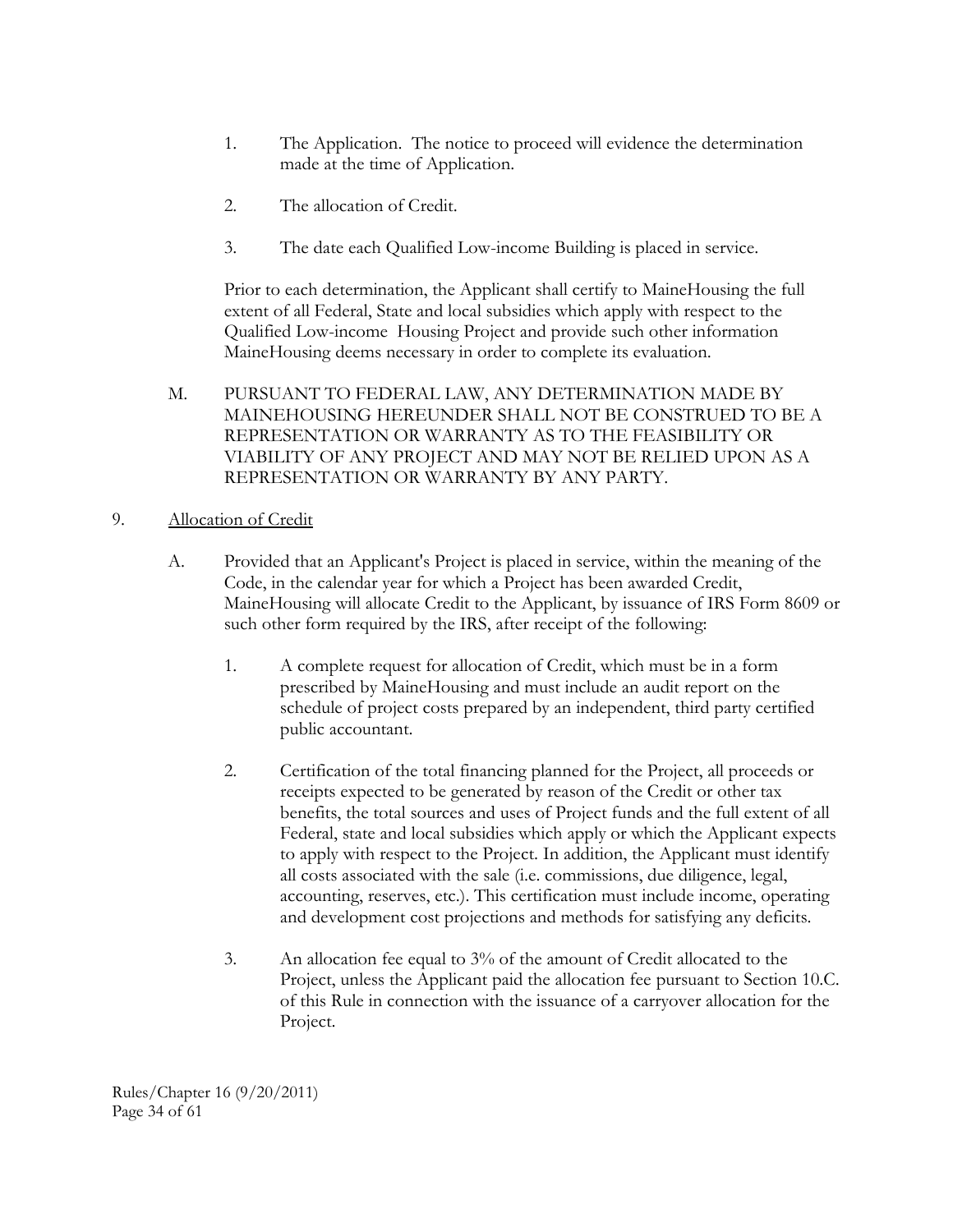- 4. A monitoring fee in an amount equal to \$600 per Credit eligible unit in the Project.
- B. The amount of Credit allocated on behalf of each Qualified Low-income Building shall be the lesser of:
	- 1. The maximum amount for which the Project is eligible under the Code, as determined by MaineHousing based on information provided by the Applicant;
	- 2. The amount determined by MaineHousing as the minimum amount necessary for the financial feasibility of the Project and its viability as a Qualified Low-income Housing Project throughout the Credit Period; and
	- 3. The maximum amount for which the Project is eligible to receive pursuant to Section 4.E. of this Rule.
- C. An allocation made by MaineHousing will be effective only with respect to a Qualified Low-income Building placed in service during the calendar year in which the allocation is made and only to the extent that the Internal Revenue Service gives effect to such allocation. CREDIT RECIPIENTS ARE RESPONSIBLE FOR TAKING ONLY THE AMOUNT OF CREDIT AUTHORIZED UNDER THE CODE AND RECOGNIZED BY THE INTERNAL REVENUE SERVICE AND NO RELIANCE MAY BE PLACED ON MAINEHOUSING BY ANY PARTY FOR THIS DETERMINATION.

#### 10. Carryover Allocation

- A. If the Project, or individual Qualified Low-income Building within the Project will not be placed in service, within the meaning of the Code, in the calendar year for which a Project is awarded Credit, MaineHousing may issue a carryover allocation to qualifying Applicants or choose to carry over the balance of the State Ceiling as provided in Section 4.A. of this Rule. In order to be considered for a carryover allocation, an Applicant must provide:
	- 1. A complete request for carryover allocation of Credit in a form prescribed by MaineHousing shall be submitted to MaineHousing no later than December 1 of the year in which the carryover allocation is made.
	- 2. Certification of the total financing planned for the Project, all proceeds or receipts expected to be generated by reason of the Credit or other tax benefits, the total sources and uses of Project funds and the full extent of all Federal, State and local subsidies which apply or which the Applicant expects to apply with respect to the Project. This certification must include income,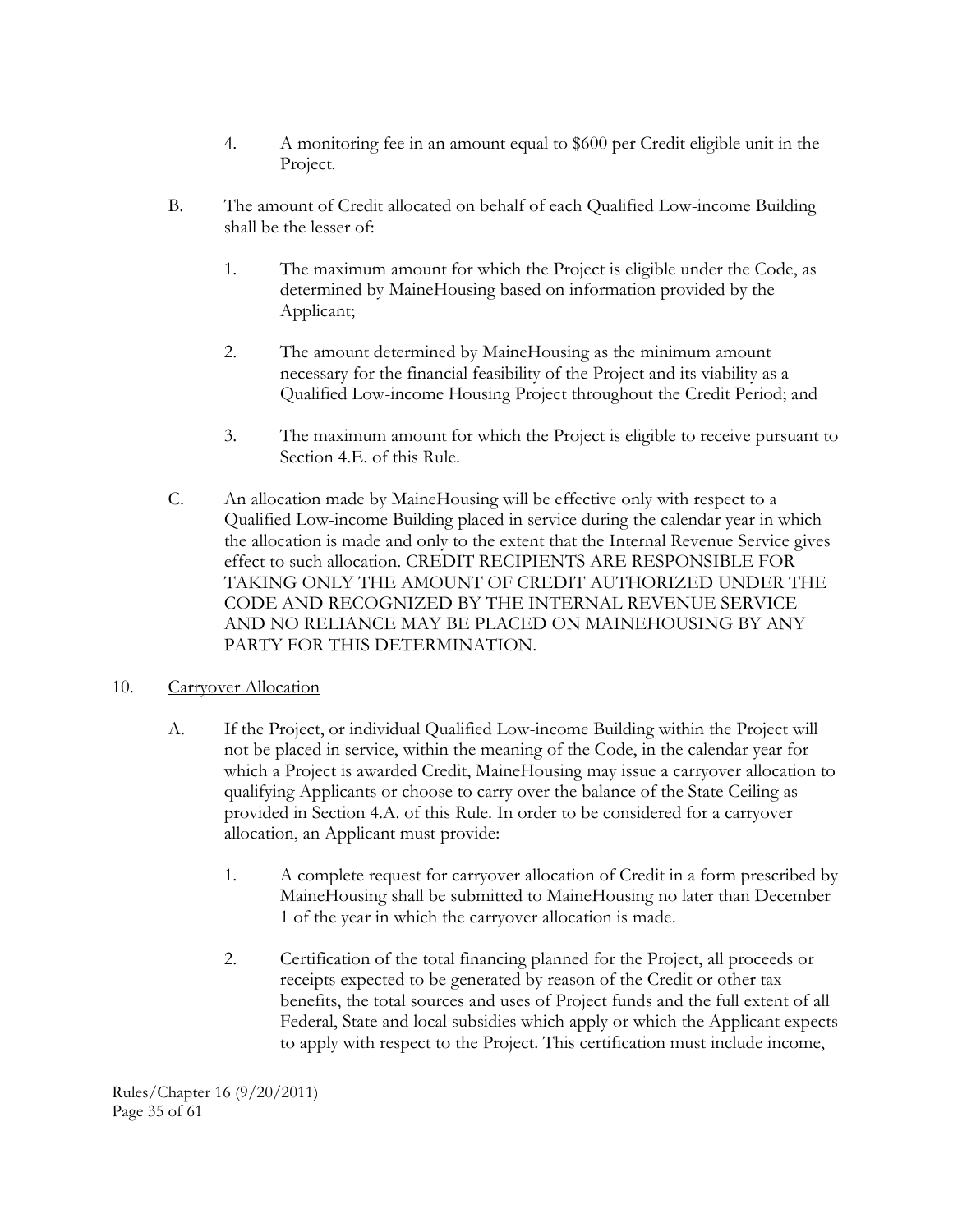operating and development cost projections and methods for satisfying any deficits.

- 3. Status report on the progress of development of the Project and the likelihood of the Project proceeding to completion.
- B. The amount of the carryover allocation for each Qualified Low-income Building shall be the lesser of:
	- 1. The maximum amount for which the Project is eligible under the Code, as determined by MaineHousing based on information provided by the Applicant;
	- 2. The amount determined by MaineHousing as the minimum amount necessary for the financial feasibility of the Project and its viability as a Qualified Low-income Housing Project throughout the Credit Period; and
	- 3. The maximum amount for which the Project is eligible to receive pursuant to Section 4.E. of this Rule.
- C. A carryover allocation must be executed by the Applicant and returned to MaineHousing, together with an allocation fee equal to 3% of the amount of Credit allocated to the Project, no later than December 31 of the year in which the carryover allocation is made.
- D. A carryover allocation made by MaineHousing will be effective only if:

1. MaineHousing receives satisfactory evidence that more than ten percent (10%) of the reasonably expected basis in the Project, determined as of the second calendar year following the calendar year in which the carryover allocation is made, is incurred within twelve (12) months of the date the carryover allocation is made, including an audit report on the schedule of project costs prepared by an independent, certified public accountant in form and substance acceptable to MaineHousing; and

2. The Qualified Low-income Building is placed in service within two (2) years following the calendar year in which the allocation is made and only to the extent that the Internal Revenue Service gives effect to such allocation.

The entity satisfying the requirements set forth in this Section 10.D. must be the same entity that received the carryover allocation. CREDIT RECIPIENTS ARE RESPONSIBLE FOR TAKING ONLY THE AMOUNT OF CREDIT AUTHORIZED UNDER THE CODE AND RECOGNIZED BY THE INTERNAL REVENUE SERVICE AND NO RELIANCE MAY BE PLACED ON MAINEHOUSING BY ANY PARTY FOR THIS DETERMINATION.

Rules/Chapter 16 (9/20/2011) Page 36 of 61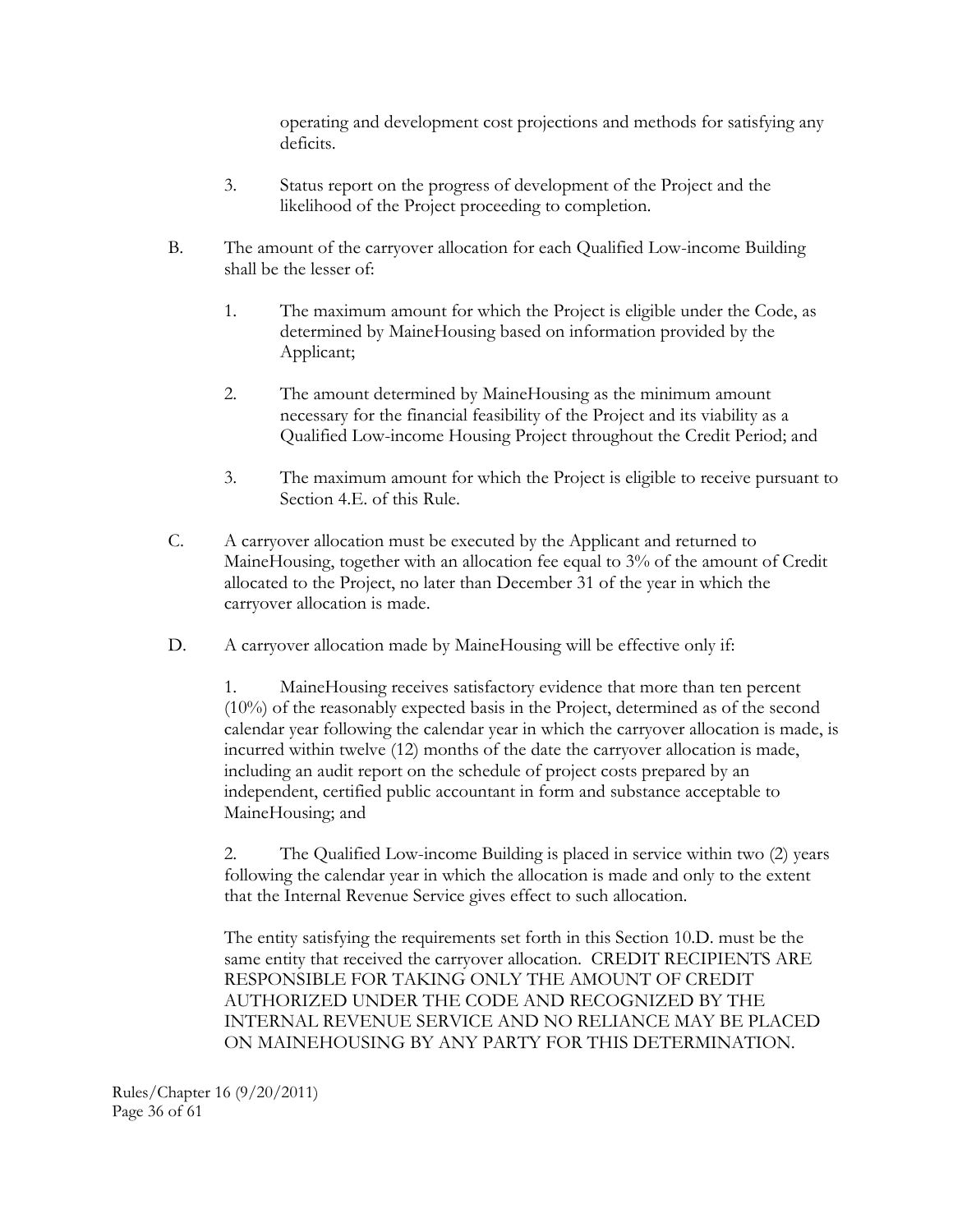- E. In order to ensure maximum utilization of the Credit, MaineHousing may impose performance conditions on developers receiving carryover allocations and may terminate or cancel the allocation for failure to comply with such conditions.
- F. MaineHousing may, in its sole determination, convert a carryover allocation of Credit from the State Ceiling for a particular calendar year to a carryover allocation of Credit from the State Ceiling for the year in which the carryover allocation is terminated or the following year subject to the requirements of this subsection. The carryover allocation must be rescinded by the mutual consent of MaineHousing and the Applicant. At the time the carryover allocation is rescinded, there shall not have been any changes in the Project design or financing which, in the sole determination of MaineHousing, would substantially affect the score that the Applicant received pursuant to the applicable selection criteria or result in a cost increase which would render the Project withdrawn pursuant to Section 5.G. of this Rule. There must be extenuating circumstances, which result in the Applicant's likely failure to meet the 10% basis test in Section 10.D.1. of this Rule or the likely failure of the Project to be placed in service within two (2) years following the year in which the allocation was made. The Project will only be required to meet the requirements of the Plan in effect at the time the Project received the original allocation of Credit. If the Applicant has entered into a Binding Agreement and elected to lock the Applicable Percentage, then the Applicant is bound by the Applicable Percentage elected under the original Binding Agreement.
- G. Credit returned to MaineHousing as a result of the termination or cancellation of a carryover allocation prior to September 30 in a particular calendar year shall be added to the State Ceiling for the calendar year in which it is returned. Credit returned as a result of a termination or cancellation of a carryover allocation after September 30 shall be added to the State Ceiling for the calendar year in which it is returned or the following year.
- H. MaineHousing may carry over the entire unallocated portion of the State Ceiling and deny all requests for Project-specific carryover allocations.

#### 11. Tax-Exempt Bond Financed Projects

A. A Qualified Low-income Building which is financed with the proceeds of taxexempt bonds subject to the State volume cap on such bonds qualifies for the Credit on the portion of the Eligible Basis of the building financed with such bond proceeds without an allocation from the State Ceiling. If 50% or more of the Eligible Basis of a Qualified Low-income Building is financed with the proceeds of tax-exempt bonds subject to the state volume cap on such bonds, all of the Eligible Basis of the building qualifies for the Credit without an allocation from the State Ceiling.

Rules/Chapter 16 (9/20/2011) Page 37 of 61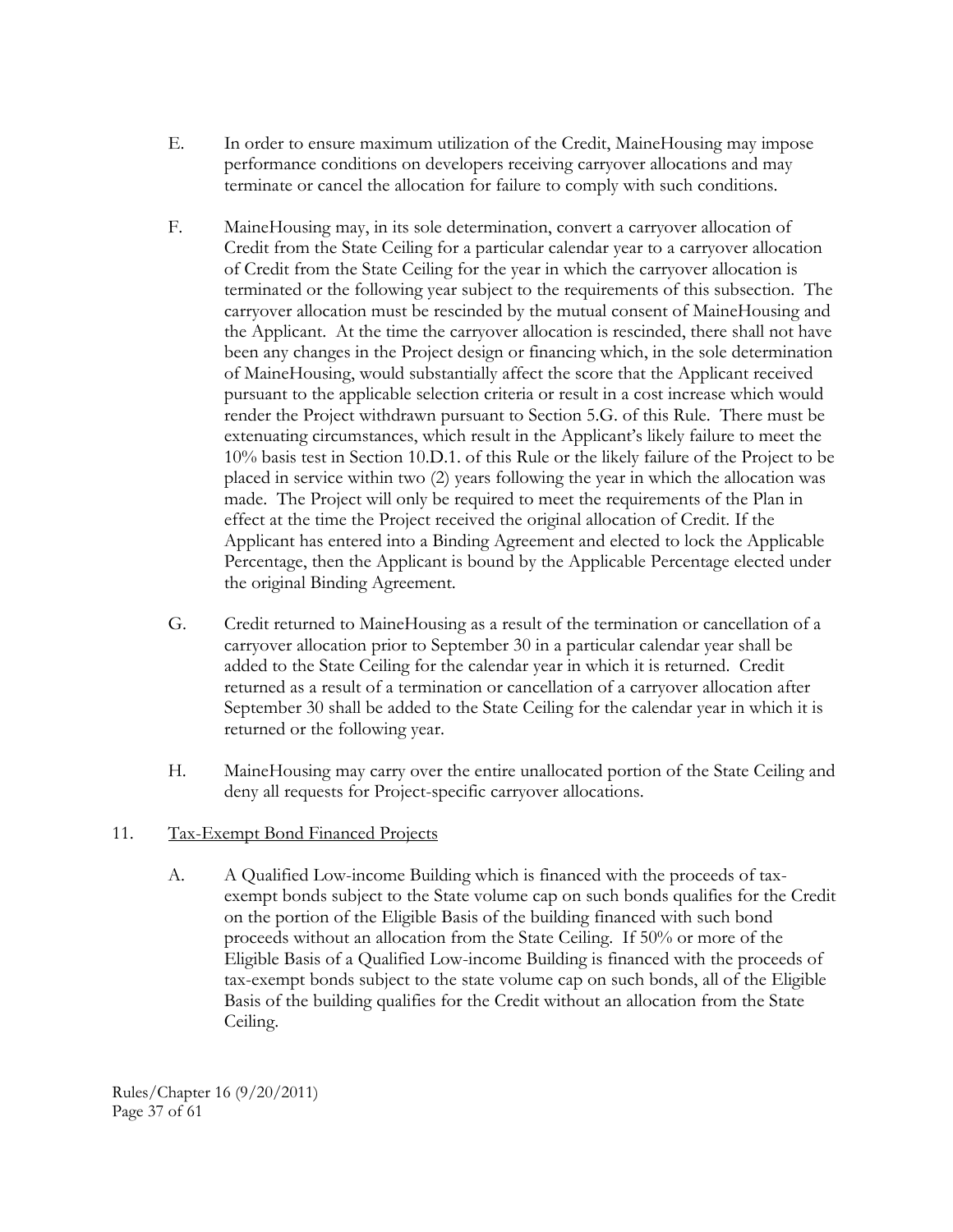- B. Except as otherwise provided in the Code, Qualified Low-income Buildings financed with the proceeds of tax-exempt bonds subject to the state volume cap on such bonds which are placed in service after 1989, in order to qualify for the Credit without an allocation from the State Ceiling, must satisfy the requirements for application and allocation set forth in Section 6 of this Rule (other than the affordability threshold requirement set forth in Section 6.C.) and Section 9 of this Rule and be evaluated by the issuer of the bonds according to the evaluation procedures set forth in Section 8 of this Rule to determine the proper amount of the Credit.
- C. Developers of properties financed with tax-exempt bonds and seeking Credit without an allocation from the State Ceiling may, to the extent the Project is not yet placed in service and is otherwise authorized by the Code, elect to fix the Applicable Percentage for each Qualified Low-income Building in the Project by irrevocably electing the percentage for the month in which the bonds are issued or the Applicable Percentage for the month the building is placed in service. Such an election must be made on forms provided by MaineHousing and must be made by the fifth (5th) day of the month following the month in which the bonds are issued.
- D. Developers of properties seeking Credit without an allocation from the State Ceiling must request the issuance of an IRS Form 8609 for each Qualified Low-income Building in the year the Project is placed in service. Such request must be made on forms provided by MaineHousing. This request must also include an audit report on the schedule of project costs prepared by an independent, third party certified public accountant.
- E. Once MaineHousing has reviewed the Project in accordance with this Section 11 and deemed the Project eligible to receive Credit, a determination letter will be issued.

#### 12. Monitoring and Notification of Noncompliance

MaineHousing is required by Federal law to monitor Qualified Low-income Housing Projects for noncompliance with the provisions of Section 42 of the Code and to notify the Internal Revenue Service when it becomes aware of any such noncompliance. In January 2007 the IRS issued its "Guide for Completing Form 8823 Low-Income Housing Credit Agencies Report of Noncompliance or Building Disposition". The purpose of the Guide is to provide standardized operational definitions for the noncompliance categories listed on Form 8823. Compliance with the monitoring procedures is a requirement of the Extended Low-income Housing Commitment. MaineHousing reserves the right to impose a reasonable fee for the administrative burden resulting from this on-going monitoring requirement. Owners must comply with the following requirements:

A. Recordkeeping and record retention. Owners must keep on file and available to MaineHousing upon request, records for each Qualified Low-income Building in the

Rules/Chapter 16 (9/20/2011) Page 38 of 61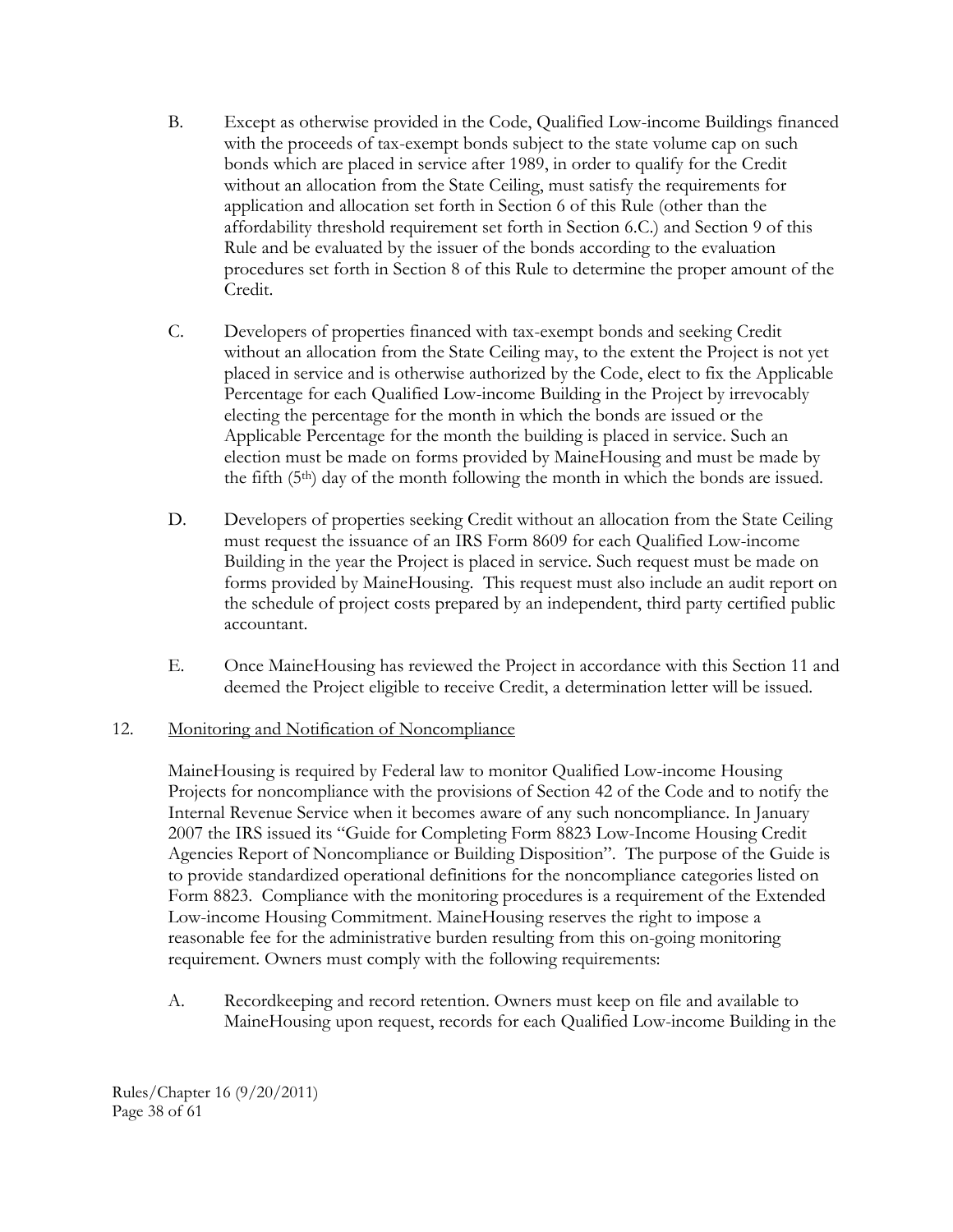Qualified Low-income Housing Project, including without limitation, the following information.

- 1. The total number of residential rental units in each Qualified Low-income Building (including the number of bedrooms and the size in square feet of each residential rental unit).
- 2. The number of residential rental units in each Qualified Low-income Building that are designated low-income units.
- 3. The rent charged on each residential rental unit in each Qualified Lowincome Building (including any utility allowances).
- 4. The number of occupants in each low-income unit.
- 5. The low-income unit vacancies in each Qualified Low-income Building and information that shows when, and to whom, the next available units were rented.
- 6. An income certification for each household occupying a Credit-eligible unit in the Project at the time of initial occupancy and source documents verifying the income of the household, including for example, a copy of federal income tax returns, W-2 forms or verifications of income from third parties such as employers or State agencies paying unemployment compensation. Tenant income is calculated in a manner consistent with the determination of annual income in accordance with Section 8 of the United States Housing Act of 1937, not in accordance with the determination of gross income for federal income tax liability. In the case of a tenant receiving Section 8 housing assistance payments, the documentation requirement is satisfied if the public housing authority provides a statement to the Owner declaring that the tenant's income does not exceed the applicable income limit under Section 42(g) of the Code.
- 7. An income certification for each new member added to the household of a Credit-eligible unit after initial occupancy and third party verification of the new member's income as described in Section 12.A.6 above.
- 8. Annual income certifications for each household occupying a Credit-eligible unit in the Project, except (a) no annual income certifications are required for a Project in which 100% of the units in the Project are subject to the applicable income limit elected pursuant to Section  $42(g)(1)$  of the Code for the Project (i.e. either 100% of the units at 60% AMI or 100% of the units at 50% AMI), and (b) for a Project in which 100% of the units are Crediteligible units but the Project is subject to multiple income targeting requirements, annual income certifications are only required for households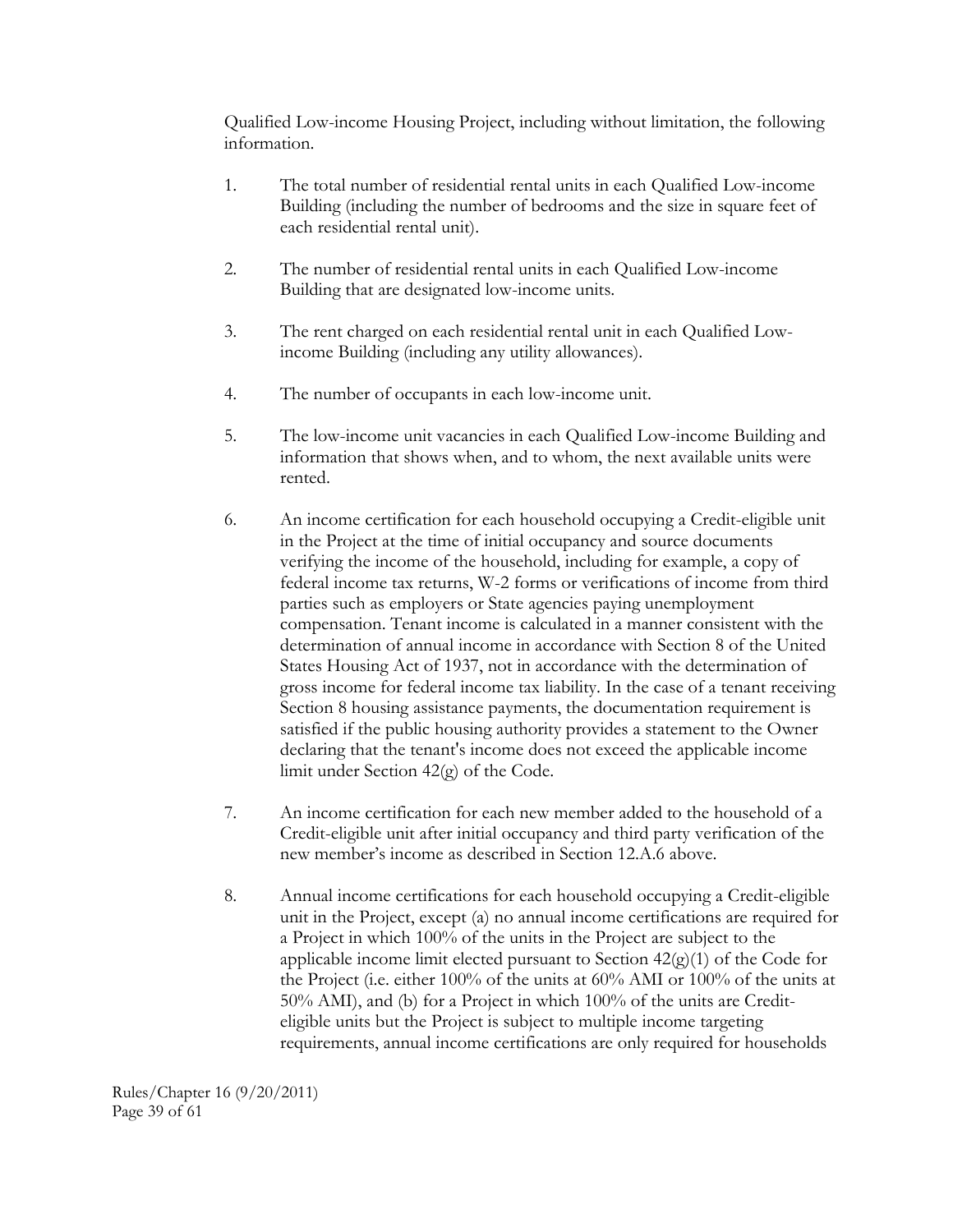in units subject to the lower income targeting requirements (e.g. in a 100% Credit-eligible Project with 60% AMI, 50% AMI, 40% AMI and 30% AMI units, annual income certifications are required for the 50% AMI, 40% AMI and 30% AMI units). For Projects financed or assisted under State or federal programs that require annual income certifications, the owner must provide annual income certifications for each household occupying a Credit-eligible unit in the Project.

For a Project in which 100% of the units are Credit-eligible units, MaineHousing will allow a self-certification from each household for which an annual income certification is required under this subsection, except a third party verification of the household's income shall be required every six years during the affordability period, commencing on the date on which the first building in the Project is placed in service, and otherwise upon request by MaineHousing. The self-certification shall be in writing, shall indicate the size of the household and annual household income, shall include a certification from the household that the information is complete and accurate, shall indicate that third-party source documentation will be provided upon request by the Owner or MaineHousing and shall be witnessed.

- 9. The Eligible Basis and Qualified Basis of each Qualified Low-income Building at the end of the first year of the Credit Period.
- 10. The character and use of the nonresidential portion of a Qualified Lowincome Building included in the Qualified Low-income Building's Eligible Basis (for example, tenant facilities that are available on a comparable basis to all tenants and for which no separate fee is charged for use of the facilities or facilities reasonably required by the Project).

These records shall be maintained for each Qualified Low-income Building throughout the applicable Extended Use Period. These records shall be retained for at least six (6) years after the due date (with extensions) for filing the federal income tax return for that year. The records for the first year of the Credit Period, however, shall be retained until the later of the end of the applicable Extended Use Period or six (6) years beyond the due date (with extensions) for filing the federal income tax return for the last year of the Compliance Period of the Qualified Low-income Building. First year quarterly reports shall be filed with MaineHousing.

- 11. A determination of the student status of the resident household.
- B. Certification and review. Owners must certify compliance with the requirements of Section 42 of the Code as follows:

Rules/Chapter 16 (9/20/2011) Page 40 of 61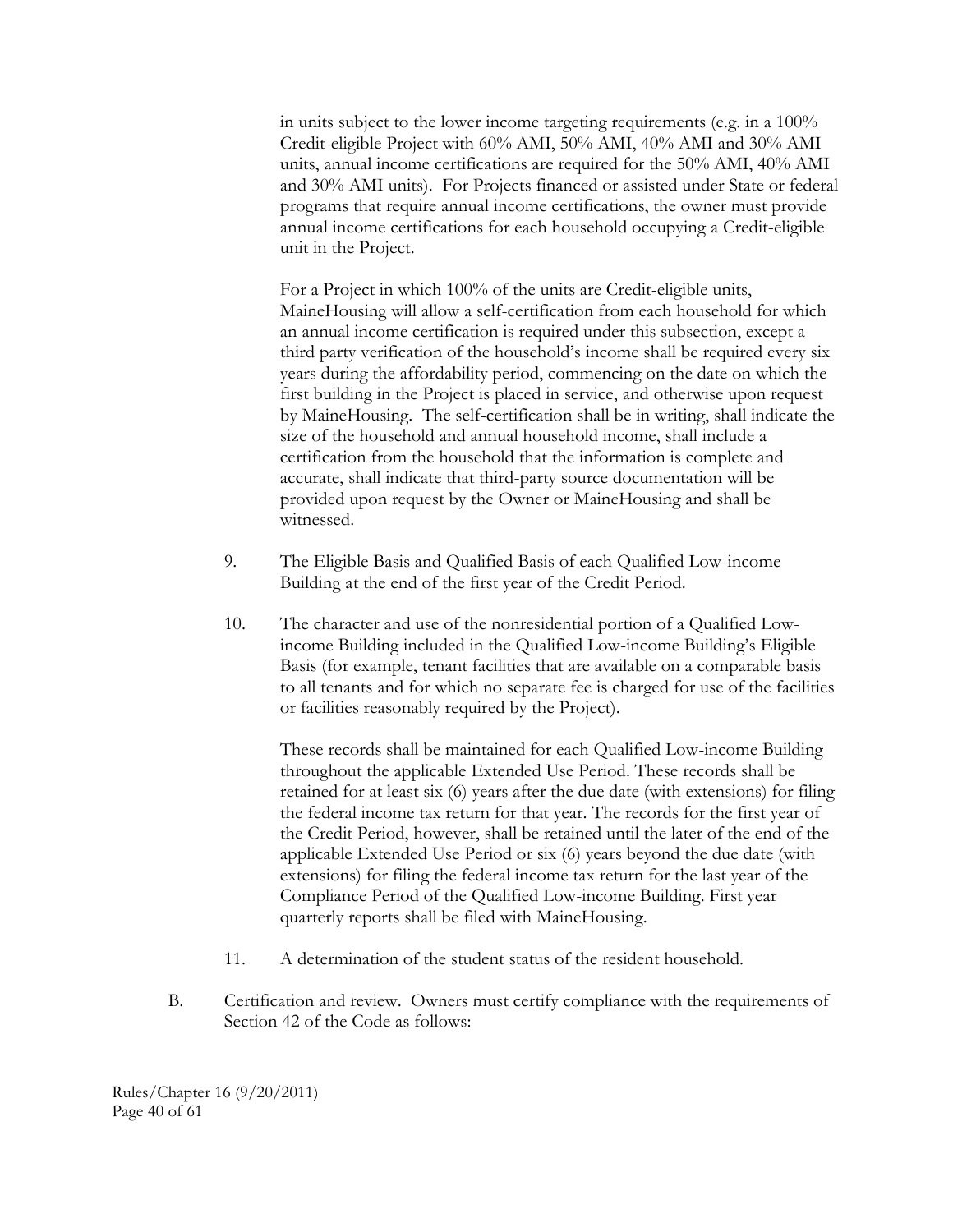- 1. All Owners must certify to MaineHousing annually throughout the Extended Use Period of the Qualified Low-income Housing Project for the calendar year preceding certification that:
	- a. The Project met the minimum low-income set-aside test applicable to the Project and complies with the additional low-income targeting pledged by the Owner as set forth in the Extended Low Income Housing Commitment on which the allocation was based, (e.g. 40% AMI and 50% AMI);
	- b. There was no change in the Applicable Fraction of any Qualified Low-income Building or that there was a change and a description of the change;
	- c. The Owner has received all income certifications and third-party verification thereof required under Section 12.A. of this Rule;
	- d. Each qualified low-income unit in the Project was rent-restricted under Section  $42(g)(2)$  of the Code;
	- e. All units in the Project were available for use by the general public and used on a nontransient basis, except for transitional housing for the homeless provided under Section  $42(i)(3)(B(iii))$  of the Code;
	- f. Each Qualified Low-income Building was suitable for occupancy under applicable health, safety and building codes;
	- g. There was no change in the Eligible Basis of any Qualified Lowincome Building or if there was a change, the nature of the change (for example, a common area has become commercial space, or a fee is now charged for a tenant facility formerly provided without charge);
	- h. All tenant facilities included in the Eligible Basis of any Qualified Low-income Building, such as swimming pools, other recreational facilities and parking areas, were provided on a comparable basis without charge to all tenants in the Qualified Low-income Building;
	- i. If a low-income unit in the Qualified Low-income Building became vacant during the year, that reasonable attempts were or are being made to rent that unit or the next available unit of comparable or smaller size to tenants having a qualifying income before any units in the Qualified Low-income Building were or will be rented to tenants not having a qualifying income;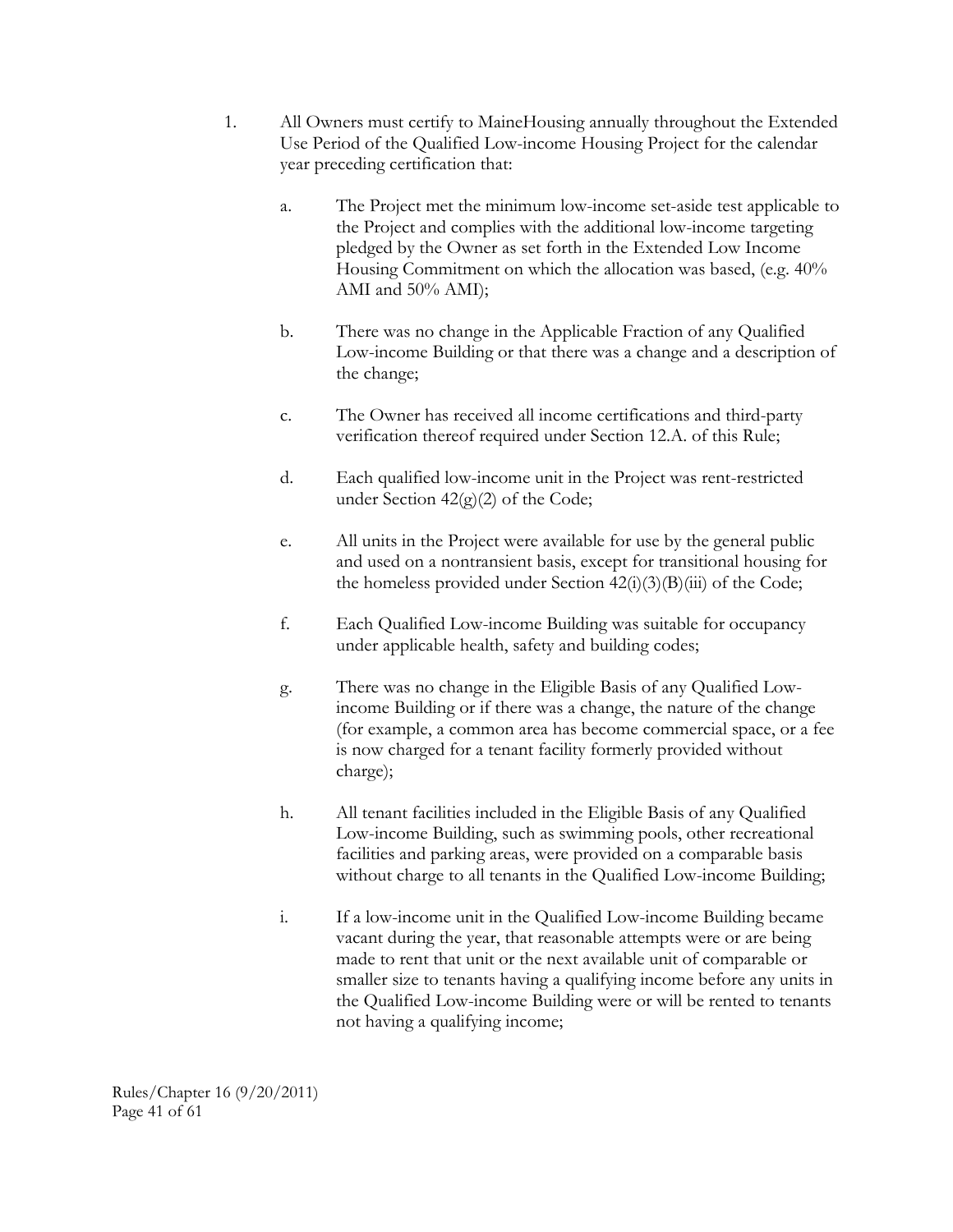- j. If the income of tenants of a low-income unit in the Qualified Lowincome Building increased above the limit allowed under Section 42 of the Code, the next available unit of comparable or smaller size in the Qualified Low-income Building was or will be rented to tenants having a qualifying income;
- k. The Project complies with the Extended Low-income Housing Commitment for Qualified Low-income Buildings subject to Section 7108(c)(1) of the Revenue Reconciliation Act of 1989;
- l. The Project complies with the requirements of all applicable Federal and State housing programs (e.g. RD, Federal HOME, HUD Section 8, or Tax-Exempt Bonds);
- m. The Project has not received notice of any violation of applicable building codes. In the event a violation occurs the owner must report all violations to MaineHousing including a summary of or copies of violations issued. The Owner must indicate whether the violations have been corrected and must retain all original reports of violation;
- n. No findings of discrimination under the Federal Fair Housing Act, Title VIII of the Civil Rights Act of 1968, as amended by the Fair Housing Amendments Act of 1988 (42 U.S.C. § 3601 *et seq.*) or the Maine Human Rights Act (5 M.R.S.A., Chapter 337, Subchapter IV) have occurred at the Project. A finding of discrimination includes an adverse final decision by HUD, an adverse final decision by a substantially equivalent State or local fair housing agency, or an adverse judgment from a Federal or State court;
- o. No applicant for tenancy in possession of a Section 8 voucher was refused housing solely because of their status as a Section 8 voucherholder;
- p. If the Owner received its Credit allocation from a portion of the State Ceiling set-aside for a Project involving a Qualified Non-Profit Organization under Section 42(h)(5) of the Code, then a Qualified Non-profit Organization materially participated in the operation of the Project within the meaning of Section 469(h) of the Code; and
- q. There has been no change in the ownership or management of the Project.
- 2. Annually throughout the Extended Use Period applicable to the Project, Owners must complete and submit to MaineHousing a tenant status report on a form prescribed by MaineHousing. The tenant status report shall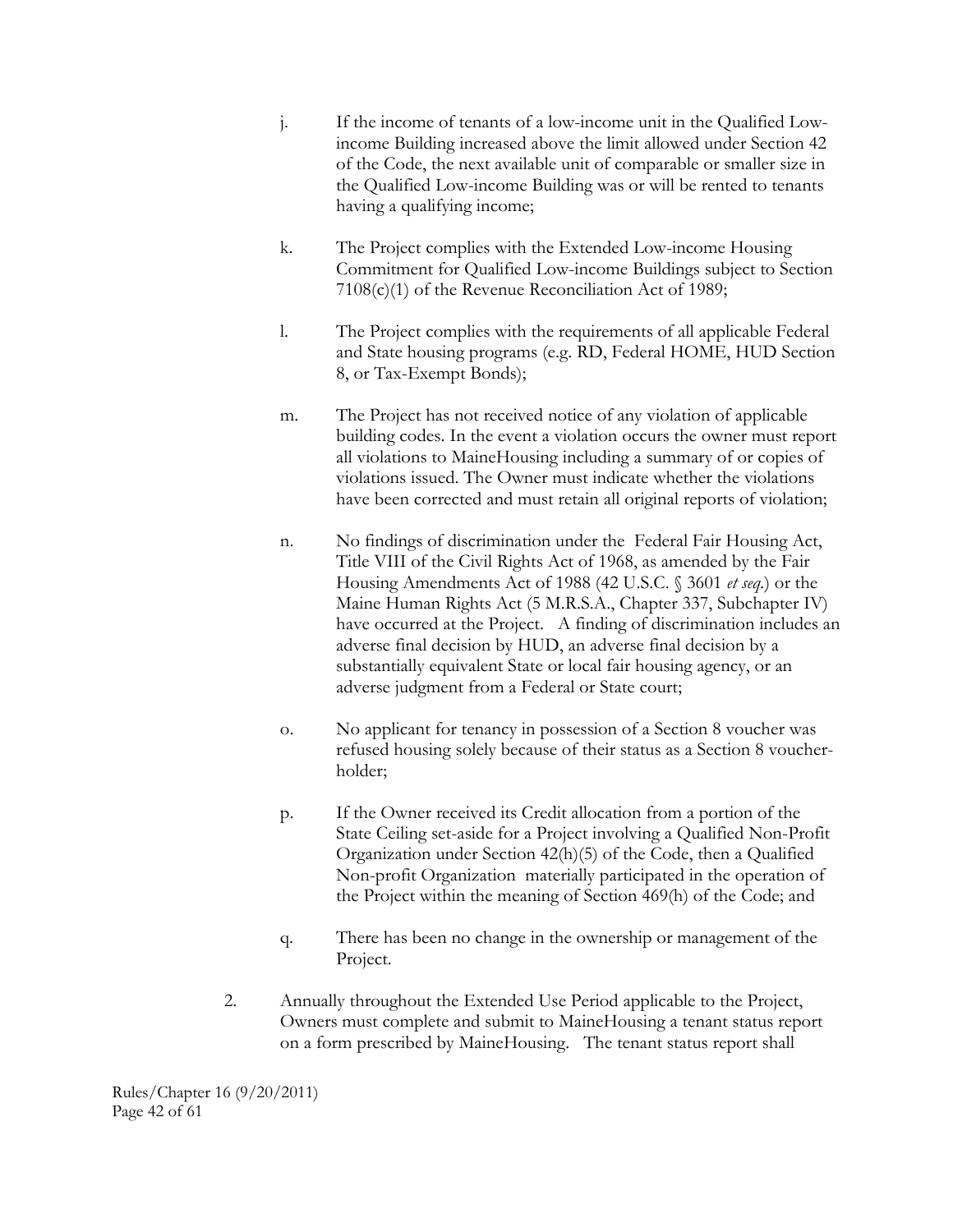accurately reflect tenant income, rent data and other occupancy information required by MaineHousing for each Qualified Low-income Building in a Project for the prior calendar year.

- 3. MaineHousing will review the tenant files of at least 20% of the low income units in each Project at least once every three (3) years. For new Projects placed in service, MaineHousing will complete a review of tenant records of 20% of the low income units at the Project within two (2) years following the year the last Qualified Low-income Building is placed in service. The tenant records to be reviewed, will be selected randomly by MaineHousing. Notice of Project selection, as well as the required timeframe for submission of details, will be provided by MaineHousing to the Owner in writing.
- 4. Owners of Qualified Low-income Buildings financed under the RD 515 program or Qualified Low-income Buildings of which 50% or more of the aggregate basis is financed with the proceeds of tax-exempt bonds are not required to submit, and MaineHousing is not required to review, the tenant income certifications, supporting documentation and rent records if RD or the bond issuer, as applicable, has entered into an agreement with MaineHousing to provide information concerning the income and rent of the tenants in the Qualified Low-income Building to MaineHousing. If the information provided by RD or the bond issuer is not sufficient for MaineHousing to make the required determinations, MaineHousing shall request the necessary additional income or rent information from the Owner.
- 5. MaineHousing shall review all certifications and supporting documentation submitted hereunder for compliance with the requirements of Section 42 of the Code.
- 6. The annual owner certifications, an executed Form 8609 and 8609-A for each Qualified Low-income Building and the tenant status report for each building required hereunder must be submitted to MaineHousing on or before a date established by MaineHousing, but in no event, later than May 1 of each year. The certification must cover the preceding calendar year and must be made as of December 31 of the prior year. A completed and executed Form 8609 is only required to be submitted one time and must accompany the initial submission. The certifications shall be made on forms prescribed by MaineHousing and shall be made under penalty of perjury.
- C. Data Collection. Annually, the Owner shall provide certain data required by The Housing and Economic Recovery Act of 2008 (HERA) about its Project and the tenants, including without limitation, information concerning the race, ethnicity, family composition, age, income, use of rental assistance under Section 8 and other similar assistance, disability status and monthly rental payments of households residing in units in the Project for which the Owner receives Credit. The data shall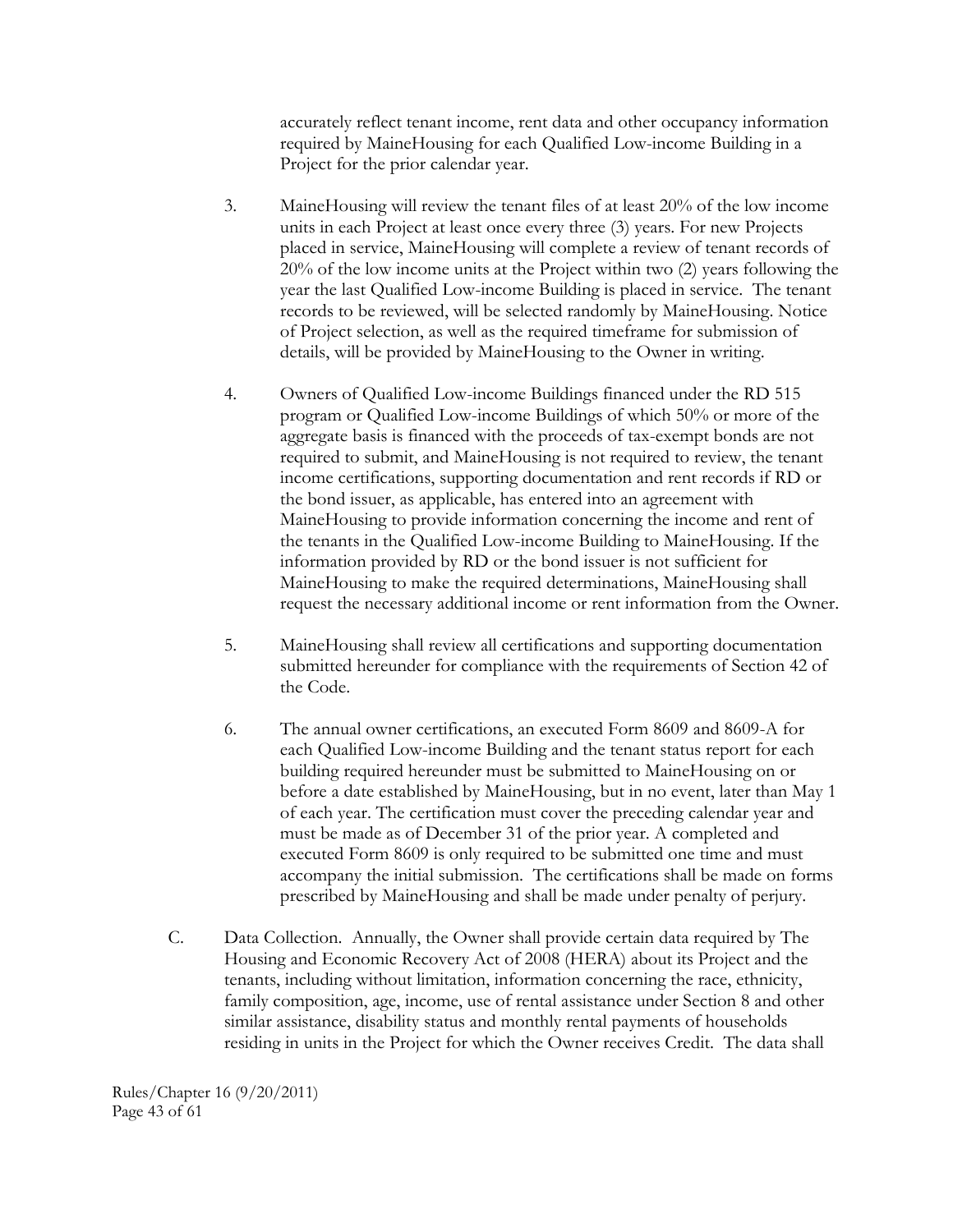be submitted to MaineHousing electronically and in the format required by MaineHousing to transmit the data to HUD.

- D. Inspections. MaineHousing will perform property inspections consistent with Uniform Physical Condition Standards (UPCS) on a one-to-three year cycle, and shall have the right, at any time upon thirty (30) days notice to the Owner, to review all records referred to in Section 12 of this Rule.
- E. Monitoring Fee. All Applications shall be required to remit a one-time monitoring fee equal to \$600 for each Credit eligible unit in the Project. This fee must be paid prior to the issuance of the IRS Form 8609.

MaineHousing reserves the right to waive all or part of the fee in the event the partnership enters in a compliance monitoring agreement acceptable to MaineHousing, and agrees to provide sufficient annual documentation to enable MaineHousing to perform its required oversight.

- F. Notification of noncompliance. In the event MaineHousing does not receive the certifications required hereunder when due or they are incomplete or insufficient, MaineHousing shall notify the Owner in writing of the missing, incomplete or insufficient certification. In the event MaineHousing discovers through audit, inspection, review or some other manner that the Project is not in compliance with the provisions of Section 42 of the Code, MaineHousing shall notify the Owner in writing of the nature of such noncompliance. In either case, such notice shall provide the Owner with a reasonable correction period, not to exceed ninety (90) days, in which the Owner must supply the completed certifications and/or bring the Project into compliance with Section 42 of the Code. If MaineHousing determines there is good cause, it may extend the correction period for up to six (6) months. Within forty-five (45) days after the end of the correction period, including any permitted extensions, MaineHousing shall file the required Form 8823, Low-Income Housing Credit Agencies Report of Noncompliance, with the Internal Revenue Service regardless of whether the noncompliance or failure to certify has been corrected.
- G. LIABILITY. COMPLIANCE WITH THE REQUIREMENTS OF SECTION 42 OF THE CODE IS THE RESPONSIBILITY OF THE OWNER OF THE QUALIFIED LOW-INCOME BUILDING FOR WHICH THE CREDIT IS ALLOWABLE. MAINEHOUSING'S OBLIGATION TO MONITOR FOR COMPLIANCE WITH THE REQUIREMENTS OF SECTION 42 OF THE CODE DOES NOT MAKE MAINEHOUSING LIABLE FOR AN OWNER'S NONCOMPLIANCE.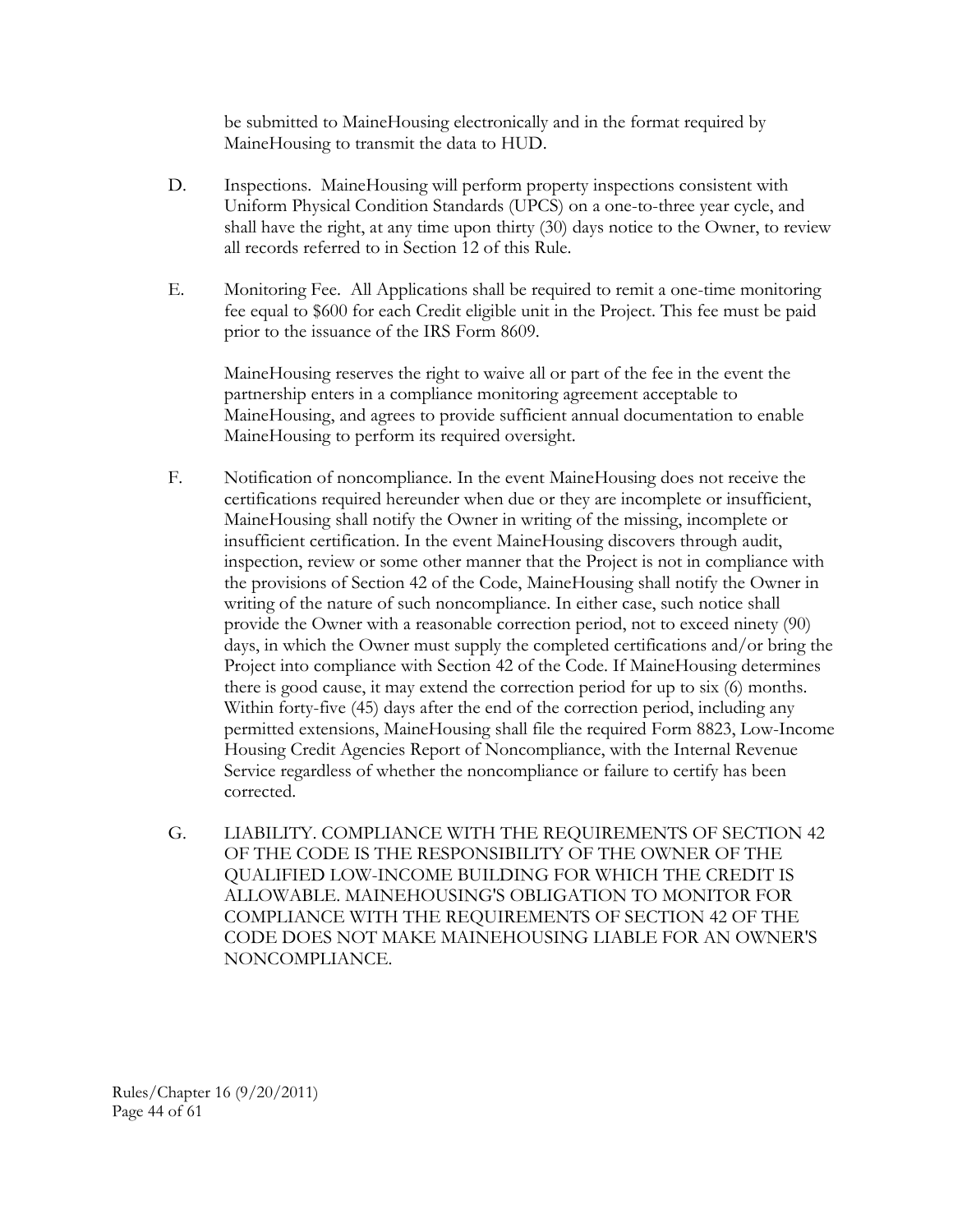#### 13. Additional Requirements

- A. Applicant's eligibility for use of the Credit after allocation of the Credit is conditioned on Applicant's continued compliance with certain tenant income and rental restrictions. Failure to comply with such restrictions can result in forfeiture and recapture penalties being imposed upon Applicant by the Internal Revenue Service. MaineHousing ACCEPTS NO RESPONSIBILITY AND NO RESPONSIBILITY SHALL BE IMPLIED BY THE ISSUANCE OF AN ALLOCATION OR CARRYOVER ALLOCATION OF CREDIT ON BEHALF OF A PARTICULAR PROJECT, FOR ENFORCEMENT OF, OR COMPLIANCE WITH, ANY OF THESE RESTRICTIONS NOW OR HEREAFTER IMPOSED.
- B. Any provision of applicable Federal or State law, including without limitation, the Code and the Act, shall take precedence over this Rule in the event of any inconsistency.
- C. This Rule does not preclude such additional or alternative requirements as may be necessary to comply with the Code or the Act.
- D. This Rule establishes a pool of eligible Applicants but does not preclude additional reasonable criteria and does not confer any automatic right or entitlement to Credit on any person or entity eligible hereunder.
- E. The Director of MaineHousing, individually or by exercise of the delegation powers contained in the Act, shall make all decisions and take all action necessary to implement this Rule. Such action of the Director shall constitute final agency action.
- F. Upon determination of good cause, the Director of MaineHousing or the Director's designee may, subject to statutory limitations, waive any provision of this Rule. Each waiver shall be in writing and shall be supported by documentation of the pertinent facts and grounds.

**STATUTORY AUTHORITY**: 30-A MRSA §§4741(1) and 4741(14), Section 42 of the Internal Revenue Code of 1986, as amended

**BASIS STATEMENT**: The Internal Revenue Code of 1986, as amended, (the "Code") requires Maine State Housing Authority ("MaineHousing"), as the State's designated housing credit agency, to adopt a qualified allocation plan (sometimes referred to herein as the "QAP") for allocating and administering federal low income housing tax credits, including without limitation the State ceiling of federal low income housing tax credits (the 'State Ceiling"). This Rule, as modified, is the qualified allocation plan for allocating and administering federal low income housing tax credits, including without limitation the 2012 State Ceiling. The modifications to the Rule reflect the following changes from the prior qualified allocation plan.

Rules/Chapter 16 (9/20/2011) Page 45 of 61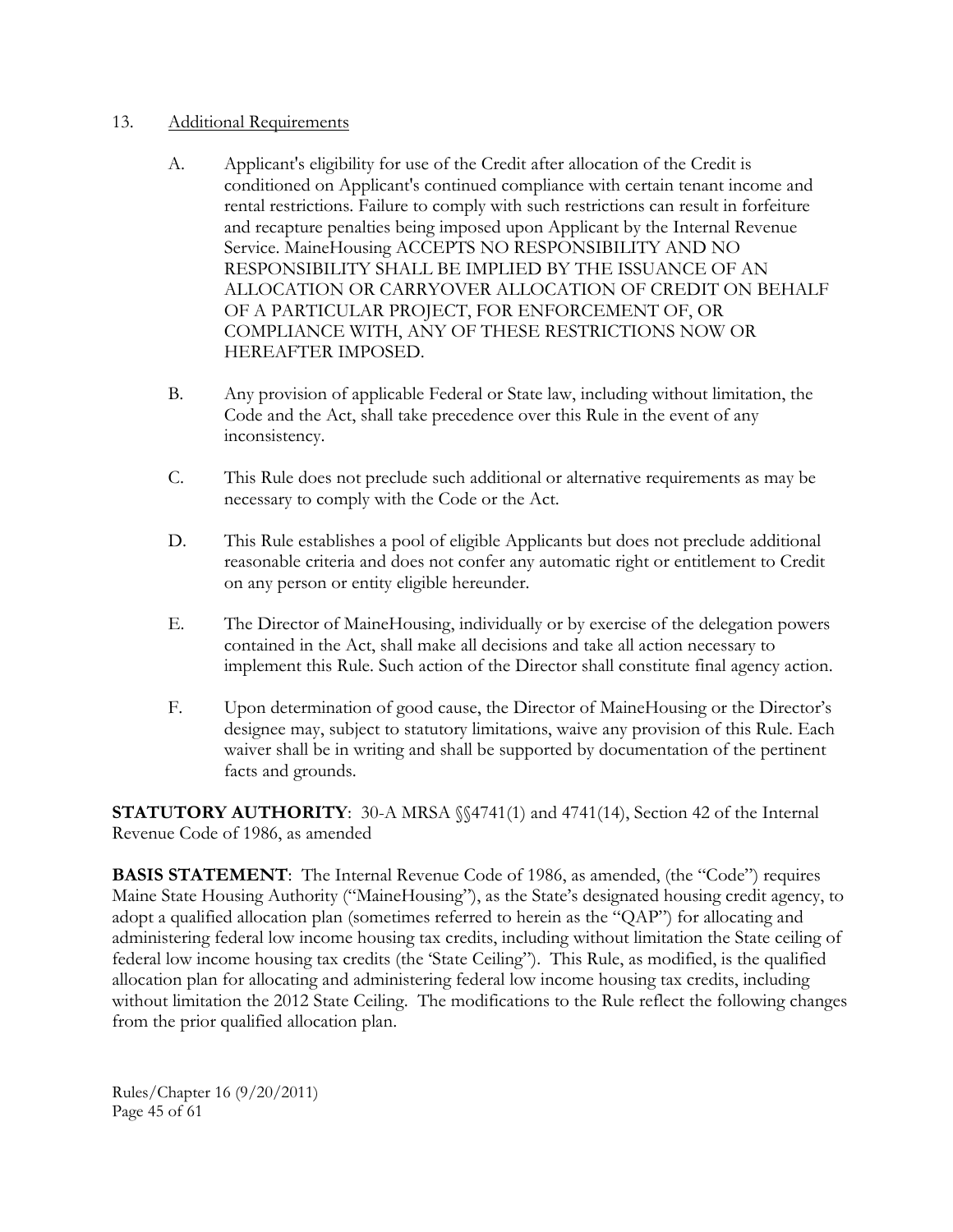A number of the changes to the Rule are necessary due to the dwindling availability of subsidy resources to fund the development of affordable multifamily housing. The availability of traditional subsidy resources has declined over the last several years, and MaineHousing is concerned that these resources will become scarcer going forward. Funding under the American Recovery and Reinvestment Act of 2009 (ARRA) supported us through the tax credit crisis, but has been exhausted, and funding under the Maine Energy, Housing and Economic Recovery Program (the so-called Part E or MEHER bonds) is only a short-term solution. The Federal government has authorized the creation of the National Affordable Housing Trust Fund, but has not funded it yet and, considering the current political climate, will probably not fund it in the immediate future. Currently, tax credits are the least scarce resource available to develop affordable housing.

To maximize the use of tax credits, MaineHousing has modified the structure of the developer fee, which is an eligible tax credit cost subject to limitations set forth in Section 42 of the Code. Under this new structure, the total developer fee will be increased to a certain percentage of acquisition and construction costs, but the developer will collect only a portion of the developer fee when the project is completed; the rest of the fee must be deferred or loaned as a source of funding for the project. The deferred or loaned fee reduces the need for subsidy. At the same time, the modified structure maintains the benefit of the net developer fee approach implemented in 2008 to control costs by limiting what the developer can collect upfront.

A criticism of the 2008 changes to the developer fee has been that the caps are too low and do not cover the costs of developing projects. We were reluctant to increase the fees during the tax credit crisis; with the crisis passed we have increased the net fee to the developer collects upfront without increasing the need for subsidy. Even though we have increased the net developer fee under the new structure, we have kept the net fee lower than the net fees allowed by other housing credit agencies so more of the total developer fee increase can be used to pay other project costs.

The exemption for tax-exempt bond projects from the tax credit application fee and the tax credit allocation fee has been removed. Historically, MaineHousing's bond resolution has subsidized the costs of administering MaineHousing's tax credit program with respect to those projects that receive automatic tax credits generated by the use of tax-exempt bond financing.

In 2009, MaineHousing increased the monitoring fee to cover MaineHousing's cost of monitoring tax credit projects. The increase was not sufficient and MaineHousing has incurred additional costs in connection with new software requirements under the Housing and Economic Recovery Act of 2008 (HERA), so the amount of the low-income housing tax credit monitoring fee has increased to cover these costs. The increased fee is less than the national average for other states.

Notwithstanding the scarcity of subsidy, the demand for affordable housing for persons with incomes lower than those designated by Section 42 of the Code is growing due to the economic downturn. The federal tax credit program is designed to serve persons whose income is at 50% or 60% of area median income (AMI). To serve persons with lower incomes, subsidy is necessary to reduce debt or to provide operating or rental assistance for projects. Project-based rental assistance has become the only resource available to serve persons with lower incomes in tax credit projects. MaineHousing increased the total points and staggered the points under the project-based rental

Rules/Chapter 16 (9/20/2011) Page 46 of 61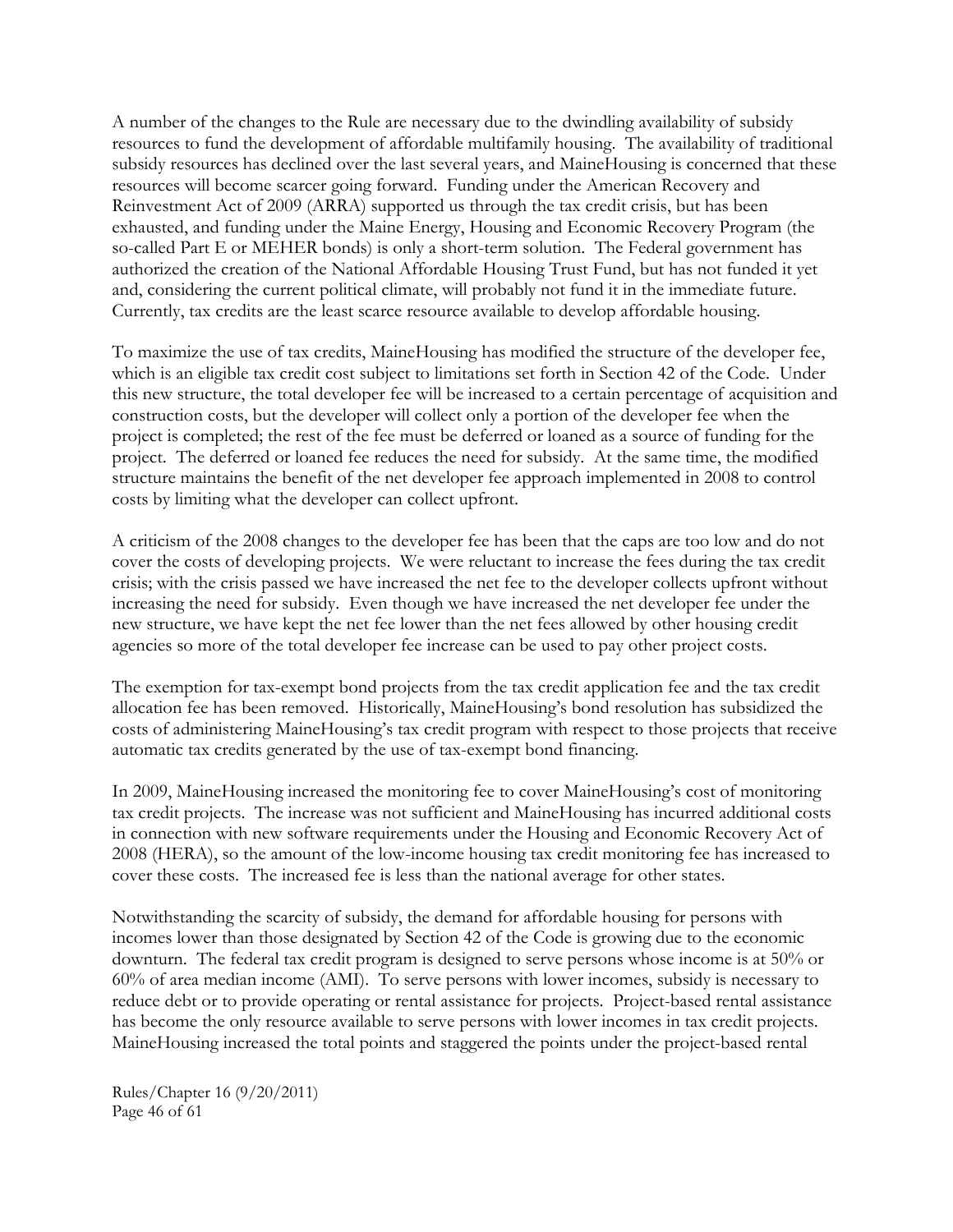assistance scoring criteria to incent developers to secure project-based rental assistance, at any level, to serve persons with lower incomes.

In response to feedback from the tax credit community in the State, MaineHousing is moving some of the scoring criteria to threshold criteria, because most developers receive the points under the scoring criteria. The former project amenities and services scoring criteria is now a threshold requirement under the Rule. These amenities and services, including community space, laundry facilities, internet access and recreational activities, are important benefits for the tenants and most applicants pledge these amenities and services in their applications. We included an exception for existing multi-family housing projects if it is impracticable to incorporate these amenities.

In response to tax credit developers in rural communities, we are giving on-call bus service points under the smart growth criteria, provided the service does not have eligibility criteria that exclude any residents from using the service. On-call bus services are the only form of public transportation in more rural communities.

Some changes are the result of MaineHousing's experience scoring tax credit projects and include clarifying the intent of scoring criteria and the submission requirements. For example, the project characteristics scoring criteria have been modified to include urban infill sites and to include a specific definition of the term, "formerly developed site", which is more restrictive than MaineHousing's prior application of the term. Under this definition, sites with single-family homes or foundations and sites that are the undeveloped portion of an existing site with existing multifamily or other uses will no longer be eligible.

Clarifications were also made to the families with children housing scoring criteria and the land use approvals scoring criteria. Projects are required to pledge only half of the total units as two or more bedrooms, 20% of which must be three or more bedroom units, to qualify for the families with children points. As previously worded, certain projects, depending on the total number of units in the project, needed to pledge more than half of the units in order to qualify. The land use approval category is now clear that except for building permits and other permits typically issued during construction, all land use approvals, including municipal and state approvals, if applicable, are necessary to qualify for the points. Building permits and other similar permits have never been required for land use approval points, but that was not clear in the scoring category. Most projects do not require state approvals, but we specifically added state approvals because a recent project did.

Changes to other scoring criteria clarify the submission requirements to receive points under scoring criteria, such as requiring accessible units be shown on the plans submitted with the application under the greater accessibility scoring criteria.

Some of the changes tighten up existing procedures and incorporate existing practices not clearly stated in the Rule. We have restated the requirement that applications must be on MaineHousing forms and must be complete and added that if the forms are not used or completed, the application will be rejected. In the last few years, some applicants have not used the MaineHousing forms to provide the required information. Tax credit applications are complicated and voluminous. MaineHousing specifically designed its forms, particularly budget and construction forms, to provide

Rules/Chapter 16 (9/20/2011) Page 47 of 61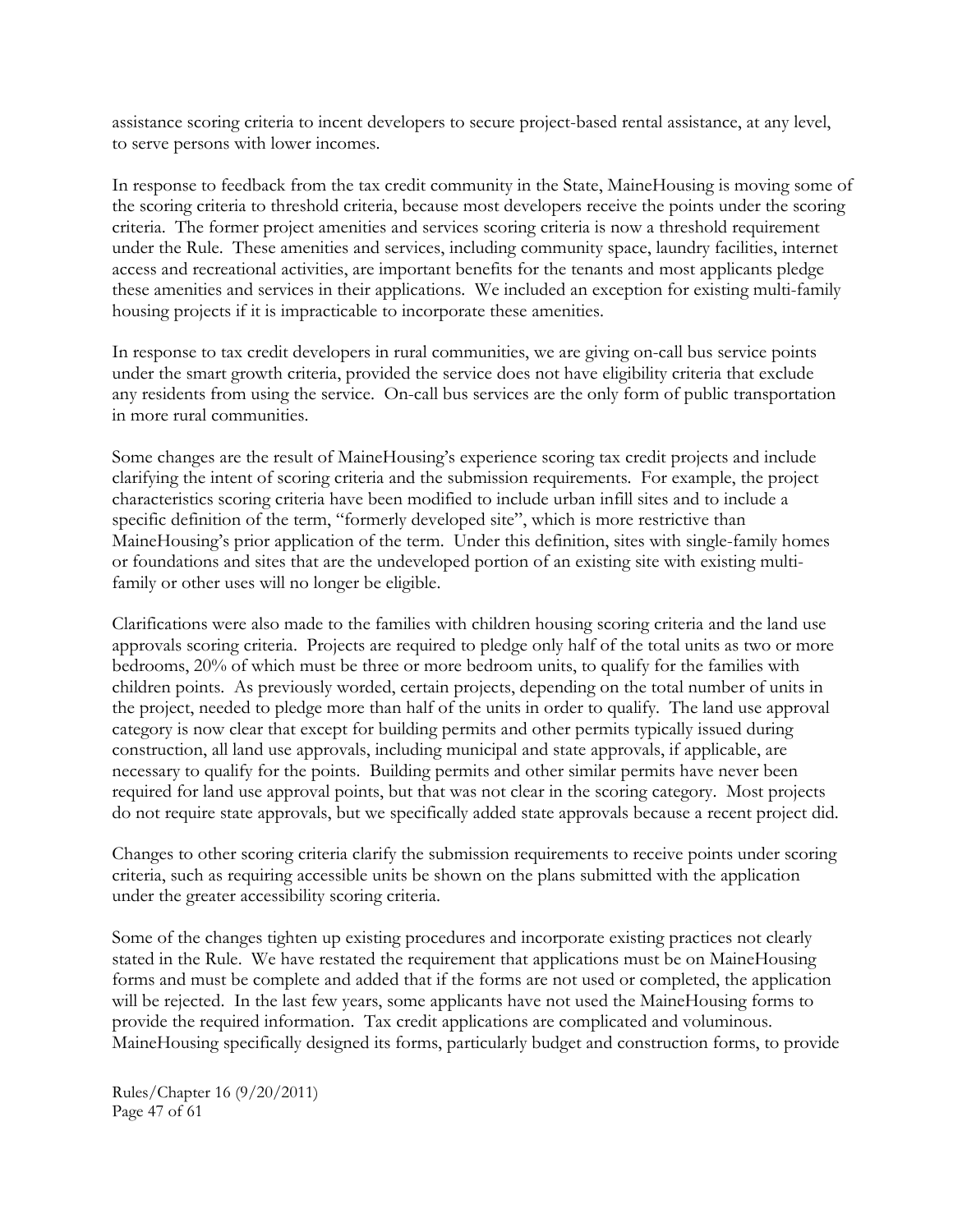the information it needs in a format to most efficiently determine whether the application complies with the requirements of the QAP. When applicants didn't complete the required forms, the scoring committee culled through the applications in an attempt to find, or in some cases extrapolate, the information from the application. This creates inefficiencies in a process that is already time-consuming, and is unfair to the applicants who complete the forms. Similarly, the carryover allocation process has been clarified. Some applicants have not been submitting requests for carryover allocations with the requisite information on time or paying the allocation fee on time. Under this QAP, applicants who do not follow these procedures will risk forfeiting their credit award.

The Rule now incorporates MaineHousing's practice concerning the treatment of applications from individuals and entities that are or have been in default, have had an ownership interest in a project in which a MaineHousing mortgage has been foreclosed, or have been debarred. The Rental Loan Program, the companion subsidy program to the QAP, includes these provisions. Although it doesn't happen often, applicants can apply for credits under the QAP without applying to the Rental Loan Program, so the provisions should also be in the QAP.

As with every qualified allocation plan, MaineHousing updated the housing needs analysis and modified the service center community scoring criteria accordingly. The housing needs analysis for family and elderly housing is calculated using the number of households with annual income between 40% and 60% of the area median income, the existing subsidized units, subsidized units in the pipeline and the available Section 8 rental assistance (project based and housing choice vouchers). The estimate of the number of households and household income, by community, provided by Claritas for 2010 showed a decrease of nearly 2,000 households in Maine from the data used in the last qualified allocation plan. For the 2010 estimates, Claritas continued to forecast from the 2000 Census baseline but also relied heavily on US Census Bureau American Community Survey (ACS) data for the time period of 2006 through 2009. As the 2000 Census data gets older and the ACS data continues to improve, relying more heavily on interim ACS data yields better estimates. Also, more accurate information on project based Section 8 units and Section 8 Housing Choice Vouchers (including those not administered by MaineHousing) is available and has been incorporated in this analysis. Since the last qualified allocation plan, internal and external data changes have led to a better estimate of need. For the Housing for Homeless Set-aside, need is based on the most recent shelter utilization data; communities with higher shelter bed nights have a greater need for housing for the homeless. Because of increased shelter usage in 2010, we added Auburn and Augusta to the list of service center communities with the greatest need for housing for the homeless.

HERA requires owners of tax credit projects to submit certain information, including the race, ethnicity, family composition, age, income, use of rental assistance, disability status and monthly rental payments of tenants in tax credit projects. Recently, HUD issued guidance requiring the information to be submitted electronically using a specific software program, which MaineHousing is in the process of purchasing. Owners must submit the information to MaineHousing in the requisite format so MaineHousing can transmit the data to HUD in accordance with HERA and HUD's guidelines.

Rules/Chapter 16 (9/20/2011) Page 48 of 61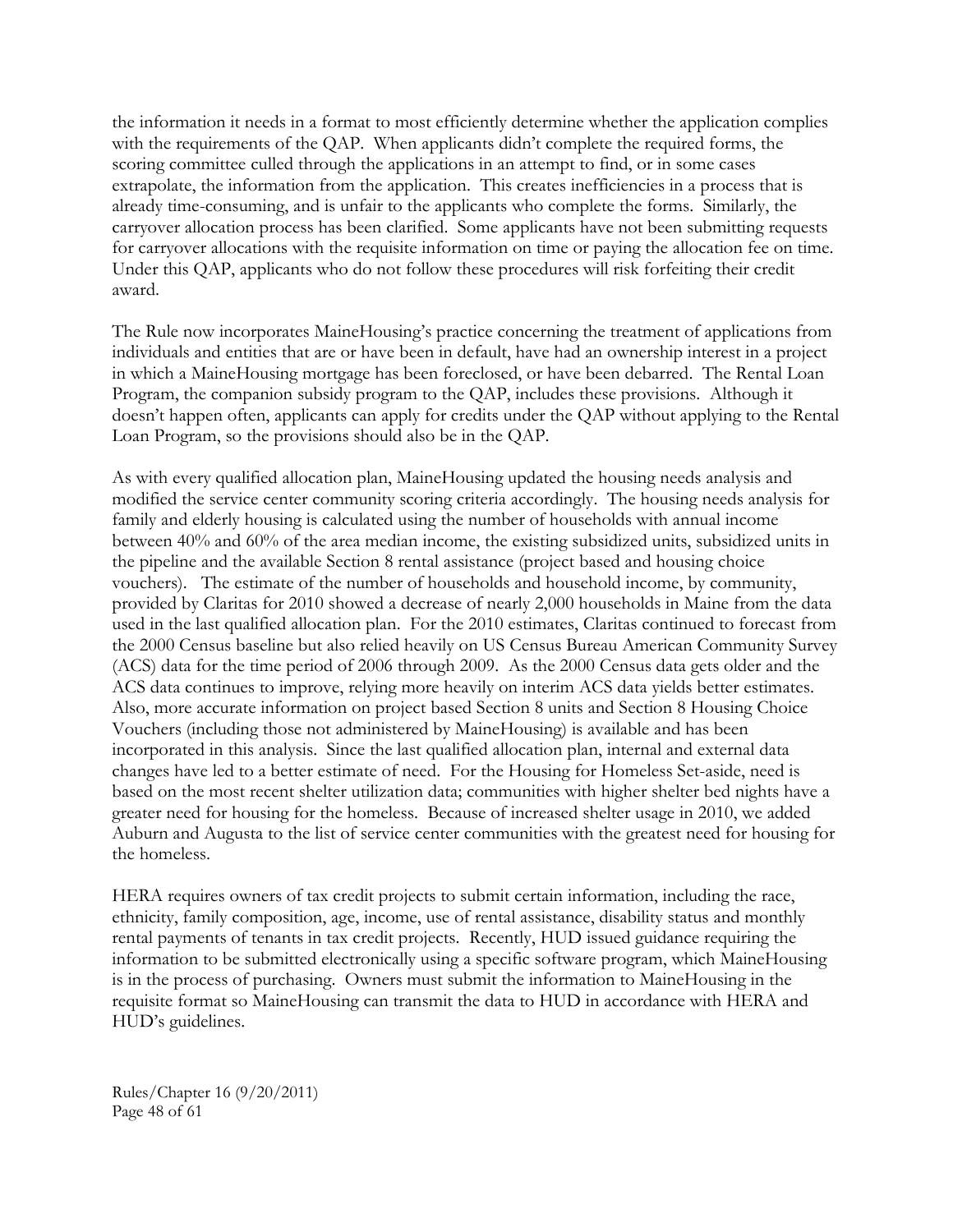Other changes include increasing the RD Set-aside to assure sufficient credit is available for the highest-scoring eligible project, removing the TCAP Set-aside because the Tax Credit Assistance Program funding under ARRA has been exhausted, modifying existing criteria and provisions to clarify or better effectuate the intent of the criteria or provisions and grammatical changes.

#### *Process*

In accordance with Executive Order 09 FY 11/12 dated January 10, 2011, MaineHousing submitted the above-described modifications to the Rule to the Office of the Governor for review and authorization to proceed to publish same for public review and comment. Pursuant to this process, the following four modifications were made to the Rule. First, the Rule is a one-year qualified allocation plan rather than the originally proposed two-year plan. Second, the requirement that construction contractors, subcontractors and material suppliers comply with *MaineHousing's Contractor Standards For MaineHousing-Financed Multifamily Housing*, which includes without limitation wage provisions, proper classification of employees and on-the-job training requirements, has been removed. Third, the scoring criteria incenting the use of contractors, subcontractors and material suppliers that provide health insurance to their employees have been removed. Finally, the scoring criterion incenting nonprofit sponsorship has been removed.

MaineHousing held a public hearing on August 16, 2011 to receive testimony on the the Rule and continued to accept written comments on the Rule through August 26, 2011. Randy Poulton of Nickerson & O'Day Construction, Rick Whiting on behalf of the Auburn Housing Authority and Mark Brooks on behalf of the Wishcamper Companies testified at the public hearing. John O'Dea on behalf of the Associated General Contractors of Maine, Greg Payne on behalf of the Maine Affordable Housing Coalition, Tina Pettengill on behalf of the Smoke-Free Housing Coalition, Michelle Edwards on behalf of the American Lung Association, Carol Coles on behalf of the Partnership for a Tobacco Free Maine and the Maine Center for Disease Control, and Debora Keller on behalf of Avesta Housing also testified at the public hearing and, in addition, provided written comments. Adam Rose on behalf of Travois, Inc., Ignatius MacLellan on behalf of the Northern New England Housing Investment Fund, Guy Gagnon on behalf of the Biddeford Housing Authority and Thomas Ptacek, Marcia Frank and Jeanna Roath on behalf of Preble Street Homeless Voices for Justice submitted written comments.

#### *Summary of Comments and Reponses*

A summary of the testimony and written comments and MaineHousing's response follows.

#### **Threshold Requirements**

#### Section 6.A. Applications

Comment: Avesta Housing commented that MaineHousing should give applicants a certain period of time to cure deficiencies or correct administrative errors not critical to scoring in their applications.

Rules/Chapter 16 (9/20/2011) Page 49 of 61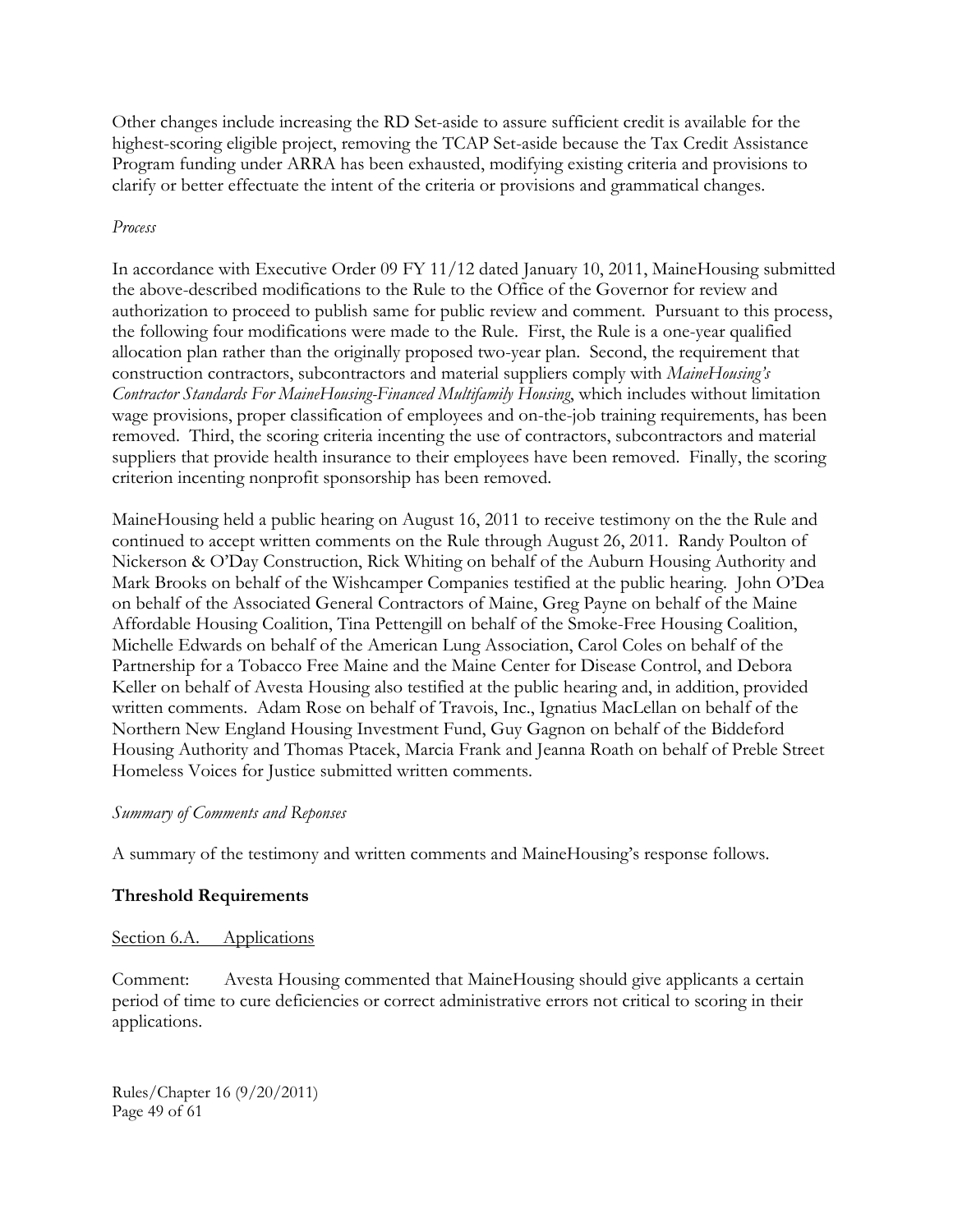Response: The suggestion seems inconsistent with the changes MaineHousing proposed to make the application process more efficient, and could lead to delays in the scoring process. The ability to submit a complete application that meets the threshold requirements is an important indication of a developer's competence and understanding of the program. The suggestion seems unfair to developers who submit complete applications because it benefits developers who submit incomplete applications and could delay the process, and potentially could foster lax application submissions overall.

## Section 6.B. Applicant/Developer History

Comment: Biddeford Housing Authority questioned why MaineHousing would award low income housing tax credits to a developer with a poor track record.

Response: As explained in the above basis statement, it has been MaineHousing's policy and practice to not provide assistance to developers who are in default, have owned property on which MaineHousing has foreclosed a mortgage or have been debarred or suspended. This policy is included in all of MaineHousing's programs, including the companion subsidy program to the qualified allocation plan on which we have relied to enforce these provisions. Although it rarely occurs, developers can apply for low income housing tax credits without subsidy so we decided to include the policy in the qualified allocation plan also. This is not a change in policy.

## Section 6.D. Existing Section 8 Project-based Rental Projects

Comment: Wishcamper Companies commented that existing Section 8 project-based rental projects should be eligible for the State ceiling of low income housing tax credits.

Response: Reserving the State ceiling for new construction and adaptive/reuse projects is a more efficient use of the State ceiling. Existing multifamily rental housing receiving Section 8 projectbased rental assistance should be funded with "automatic" low-income housing tax credits generated by tax-exempt bond financing rather than the State ceiling. These projects can support the taxexempt debt necessary to generate the automatic low-income housing tax credits because the debt is taken into consideration in calculating Section 8 project rental assistance. Also, these projects utilize a substantial amount of acquisition credit. The credit rate for State ceiling used for acquisition is 4%, whereas the credit rate for State ceiling used for rehabilitation and construction is 9%. As a result, acquisition credit generates significantly less equity than rehabilitation and new construction credit. The credit rate for all automatic low-income housing tax credits is 4% regardless of whether it is used for acquisition or rehabilitation or new construction.

# Section 6.F. Pre-Application Site Review

Comment: Avesta Housing commented that the process should include a timeframe within which an applicant will be notified if a site is unsuitable.

Response: Scheduling site visits and completing evaluations is dependent in part on the number of requests received at one time, but MaineHousing should be able to notify an applicant if a site is

Rules/Chapter 16 (9/20/2011) Page 50 of 61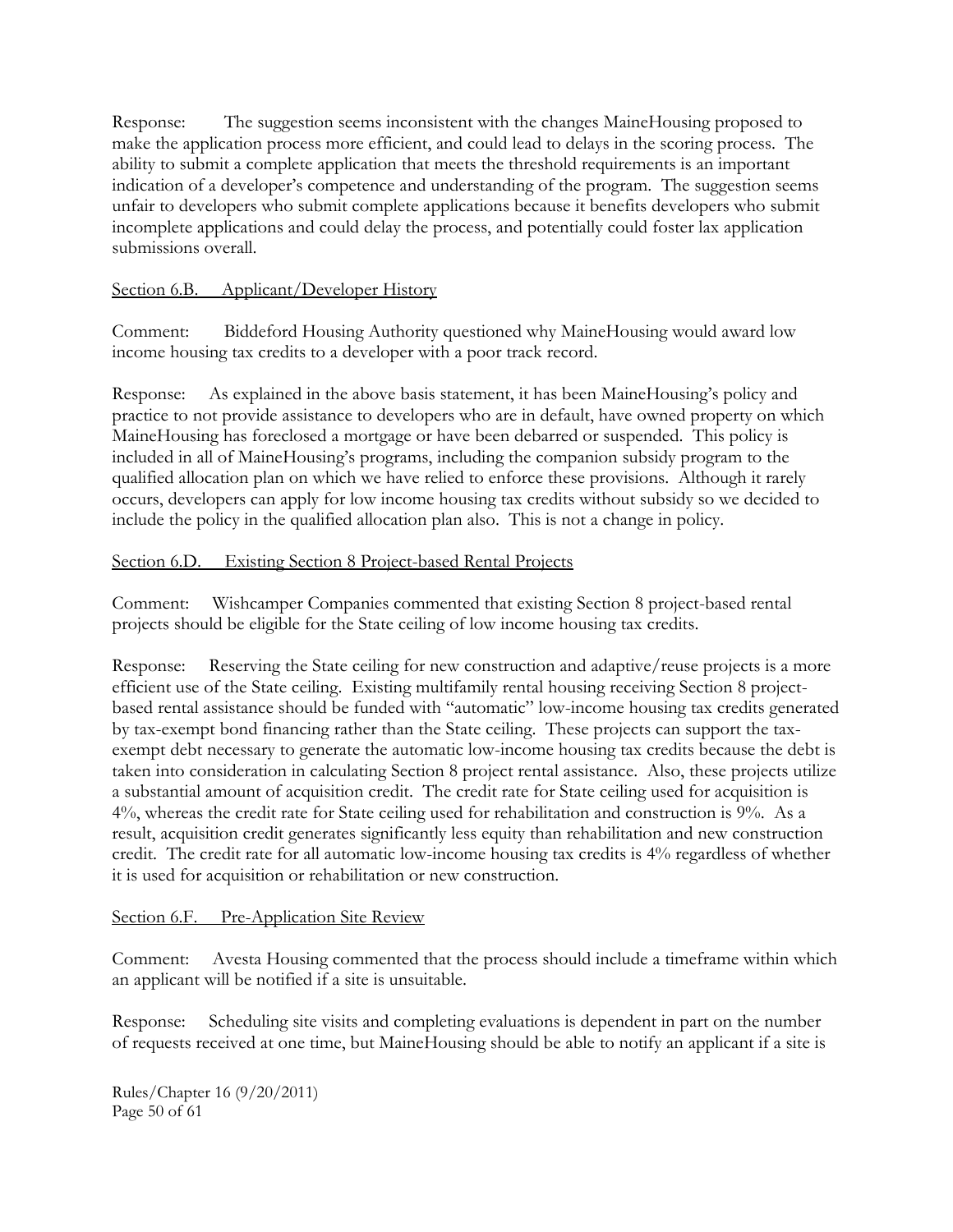unsuitable within 30 days of receipt of a complete site request. This section has been modified accordingly.

## Section 6.G.10. Construction Services Design & Construction Manual and Green Building **Standards**

Comments: Nickerson & O'Day Construction, the Associated General Contractors (AGC), the Maine Affordable Housing Coalition (MAHC) and Avesta Housing commented that the Design & Construction Manual and Green Building Standards are unnecessary, add complexity to and increase the cost of developing affordable housing, which is subject to multiple regulations and requirements of funding sources.

They commented that the Design & Construction Manual and the Green Building Standards do not distinguish between new construction and projects that involve the rehabilitation of existing housing or adaptive reuse, so the requirements often conflict with other regulatory requirements, such as the National Park Service's requirements for historic credit projects, or cannot be met because of existing conditions that cannot be changed, and resolving these conflicts or getting a waiver takes time, adds cost and causes unnecessary delay in the development process.

They further commented that the Design & Construction Manual and the Green Building Standards are prescriptive. MAHC and Avesta suggested they should be performance-based. MAHC commented that the prescriptive approach of the Green Building Standards inhibits a developer's ability to best address energy efficiency based on the unique circumstances associated with the adaptive reuse of an existing building.

The commenters suggested that the development process would be easier, less expensive and take less time if the Design & Construction Manual was a guideline rather than a requirement and the Green Building Standards were eliminated.

The commenters suggested the following changes be made to the Design & Construction Manual and the Green Building Standards for projects developed under this 2012 qualified allocation plan.

- 1. AGC, MAHC and Avesta Housing suggested "changing the shalls to shoulds" in the Design & Construction Manual, making it a guideline rather than a requirement. If MaineHousing will not make it a guideline for all projects, AGC suggested that it should at least be a guideline for all projects involving the acquisition and rehabilitation of existing housing, adaptive reuse of existing buildings including historic buildings and the development of supportive housing.
- 2. Avesta Housing suggested the following specific changes to the Design & Construction Manual: (a) allowing central air-conditioning in projects; (b) clarifying the submission requirements for waivers; (c) eliminating the requirement for storage accessible from the exterior because it increases the amount of land needed for a project and storage can be addressed other ways; (d) allowing all projects with whole building ventilation to use ductless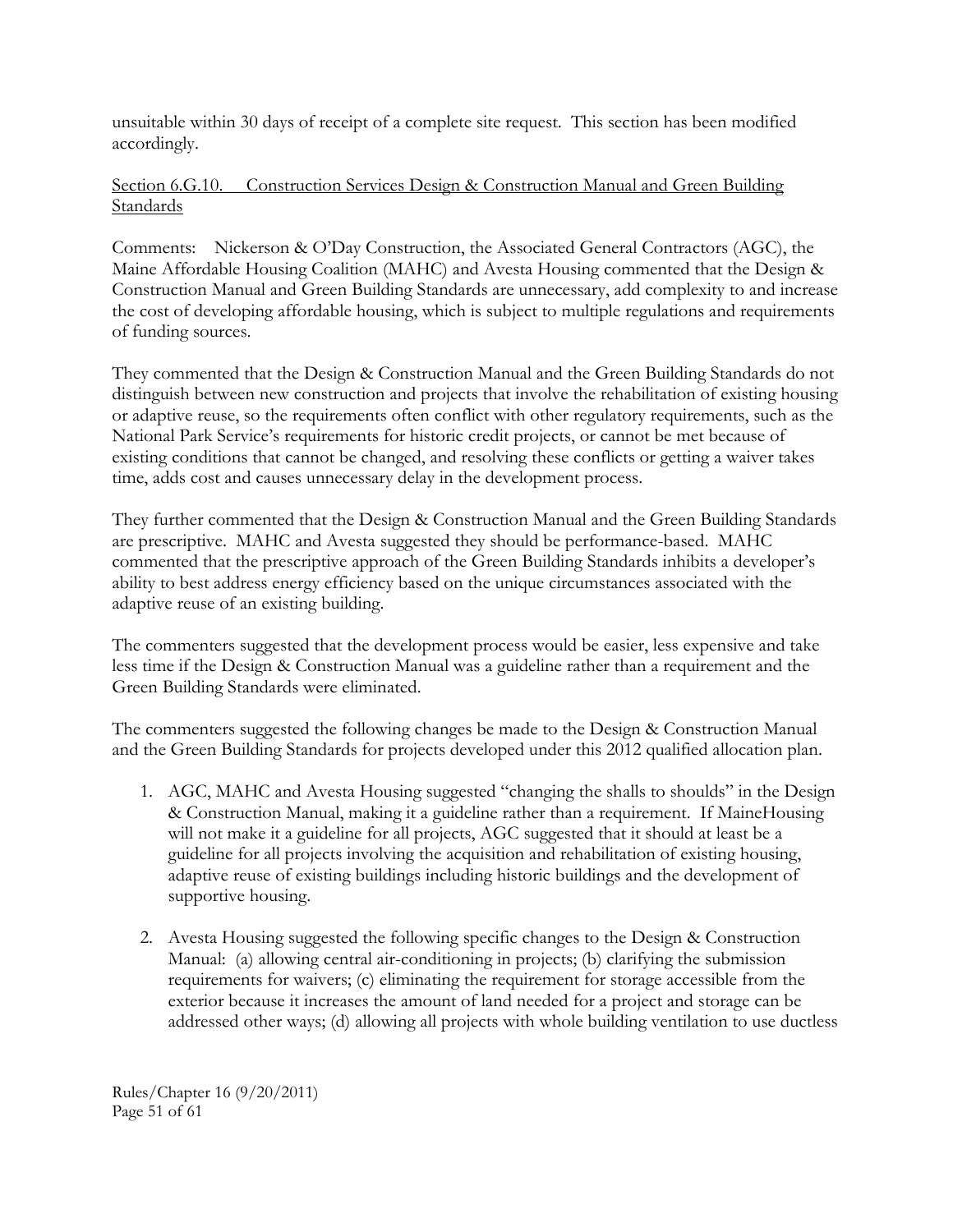range hoods; (e) consolidating the 90% and 100% plan reviews; and (f) clarifying the developer's ability to chose a project delivery method.

- 3. AGC, MAHC and Avesta Housing suggested eliminating the Green Building Standards and requiring all projects to meet the Maine Uniform Building and Energy Code (MUBEC). They commented that compliance with MUBEC and current standard practices accomplishes the goal of creating energy efficient and durable projects.
- 4. If MaineHousing will not eliminate the Green Building Standards, AGC suggested eliminating the Green Building Standards as a standalone document and moving critical requirements that exceed MUBEC and current standard practices, for example blower door tests and commissioning, to the Design & Construction Manual. AGC also suggested making any Green Building Standards retained a guideline rather than a requirement for all projects involving the acquisition and rehabilitation of existing housing, adaptive reuse of existing buildings including historic buildings and the development of supportive housing.
- 5. AGC, MAHC and Avesta Housing suggested the following specific changes to the Green Building Standards: (a) eliminating the requirement for solar assist (preheat) domestic hot water systems, because the systems are not feasible in all projects and the process of proving a system is not economically feasible is costly and causes significant delays; (b) eliminating the requirement that bathroom exhaust fans meet ASHRAE 62.2 – 2003 in buildings that incorporate Energy Recovery Ventilation units; (c) eliminating the requirement that the window glass have a solar heat gain coefficient of .35 or higher because it causes overheating in the summer; (d) eliminating the requirement that projects provide space for recycling containers in those communities where private haulers do not collect recyclables because the added cost to the project; and (e) modifying the interior lighting fixture requirements to allow any compact fluorescent fixture with integrated ballast. AGC also suggested eliminating the requirement for educational materials because of the added cost.
- 6. AGC suggested removing provisions that require contractors to comply with the Design & Construction Manual and the Green Building Standards because contractually the contractor's obligation is limited to providing the labor, materials, equipment and services specified in the contract documents. The design professional should incorporate the relevant requirements of these standards in the contract documents.

Response: As a steward of public funds, both state and federal, MaineHousing has an obligation to ensure that all projects built with these public funds meet certain minimum quality standards. In addition, Section 42 of the Code requires the qualified allocation plan to include selection criteria concerning energy efficiency and the Federal HOME Program requires MaineHousing to have minimum rehabilitation standards. The Green Building Standards and the Design & Construction Manual address these requirements.

MaineHousing convened a working group of developers and industry partners to review the Design & Construction Manual and the Green Building Standards. The working group has considered the above suggestions in its deliberations. As a result, MaineHousing has made the following changes

Rules/Chapter 16 (9/20/2011) Page 52 of 61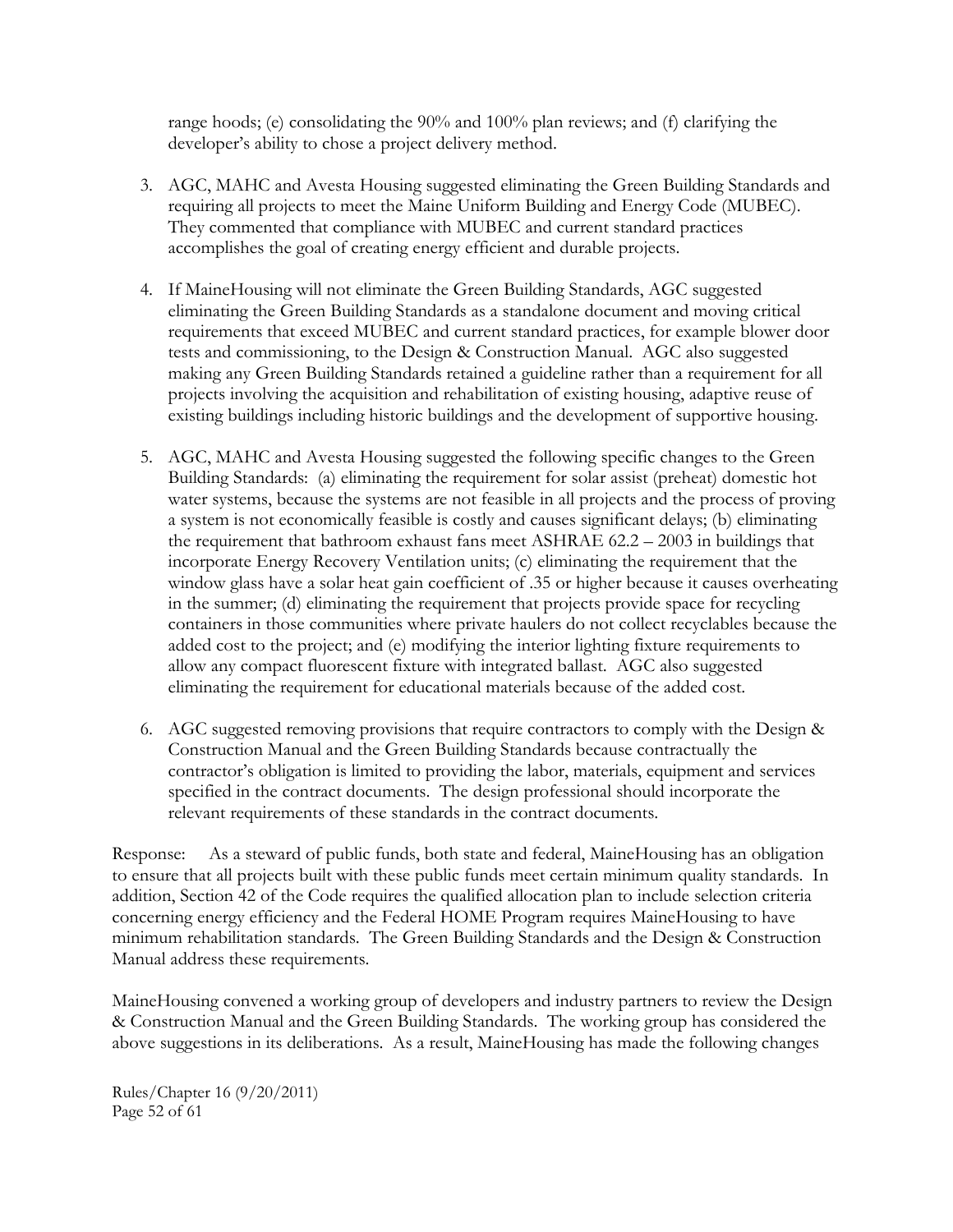which will be in effect for applicants under this qualified allocation plan.

The changes to the Design & Construction Manual include:

- a. adding language to the preface acknowledging that projects involving rehabilitation may not be able to meet all of the requirements, and established a process to prioritize and define applicable requirements based on the particular circumstances of each project;
- b. changing many former requirements to guidelines (i.e. 140 "shalls" have become "shoulds");
- c. eliminating the 100% plan review;
- d. relaxing the storage requirements for elderly projects acknowledging they may be difficult to achieve or unwarranted;
- e. removing references to contractors complying with the requirements, other than appropriate design/building professionals;
- f. allowing ductless range hoods in buildings with whole-building ventilation systems;
- g. adding MUBEC as a minimum standard for all projects;
- h. reducing the ratio of washers and dryers in elderly projects; and
- i. allowing dehumidification systems in projects with whole building ventilation systems.

Most of the Green Building Standards exceed the MUBEC requirements, so MaineHousing is reluctant to make significant changes without further discussion.

In response to comments, MaineHousing did relax the solar domestic hot water requirements:

- a. Installation of a solar domestic hot water system is now voluntary.
- b. The cost-benefit analysis is now less prescriptive.
- c. If an applicant determines, based on its analysis, that installation of solar domestic hot water panels is not feasible, the applicant has the option of (a) making minimal preparations for the installation of panels in the future, such as installing the infrastructure and properly orienting the building(s), or (b) proposing other energy efficiency measures or upgrades to the building envelope that exceed the requirements of the Green Building Standards and are equal in cost to making the minimal preparations for future installation of the panels.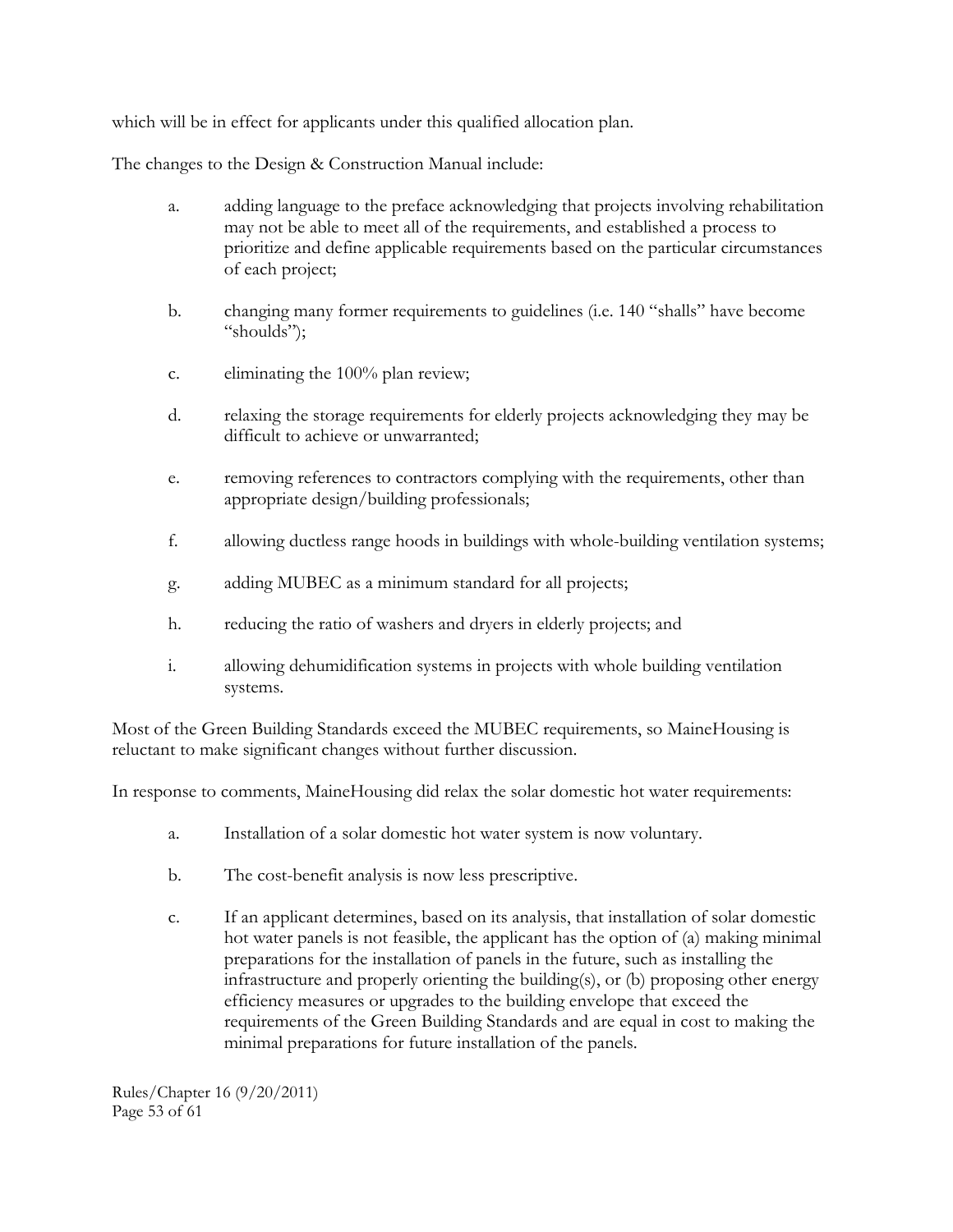Other changes to the Green Building Standards include more flexibility under the light fixture requirements to reflect changes in the industry and editing the commissioning requirement to exclude the building envelope.

The working group will continue to meet and consider additional changes to the Design & Construction Manual and the Green Building Standards and will report any additional changes for consideration in the next qualified allocation plan.

#### Section 6.G.15.a. Project Amenities – Community Room

Comment: Travois, Inc. commented that the Rule does not address how scattered site projects with single-family detached style units comply with the requirement for a community room. Requiring a community room at each site is not feasible. Travois, Inc. suggested exempting scattered site projects from the community room requirement if the applicant can demonstrate compliance is impractical.

Response: A community room is an important amenity for tenants in rental housing. The proposed Rule requires a community room for each project, not for each site. The requirement has been modified to clarify that only one community room is required for a scattered site project and the community room should be centrally located to the greatest extent possible to ensure all residents of the project have the benefit of the community room. Existing housing, including single-family detached style housing, is exempt from this requirement if the applicant can demonstrate impracticability. New projects have more flexibility. Developers should not select sites for new projects that cannot meet this requirement.

#### Section 6.G.15.c. Project Amenities – Internet Service and Computer in Common Area

Comment: Travois, Inc. questioned MaineHousing's rationale for requiring free internet service for tenants, and commented that tenants in tribal communities on a waiting list don't care if a unit has free internet service. Travois, Inc. further commented that providing the service is difficult in rural areas, and providing free internet service in single-family detached style housing will be expensive. Travois, Inc. suggested making internet service a scoring criterion.

Response: In the current technological and educational environment in which homework, research and many of daily activities are done through the internet, low-income households who cannot afford internet access are at disadvantage. The purpose of this amenity is to overcome this limitation. It is not intended to be a marketing tool. There are less expensive ways to provide internet service, even in rural areas, such as wireless service.

Comment: Maine Affordable Housing Coalition and Avesta Housing commented that the requirement for a computer in a common area should be removed, because the requirement for wireless internet service for each unit is sufficient for tenant computer needs and the common area computers are wasted, frequently stolen and seldom used.

Rules/Chapter 16 (9/20/2011) Page 54 of 61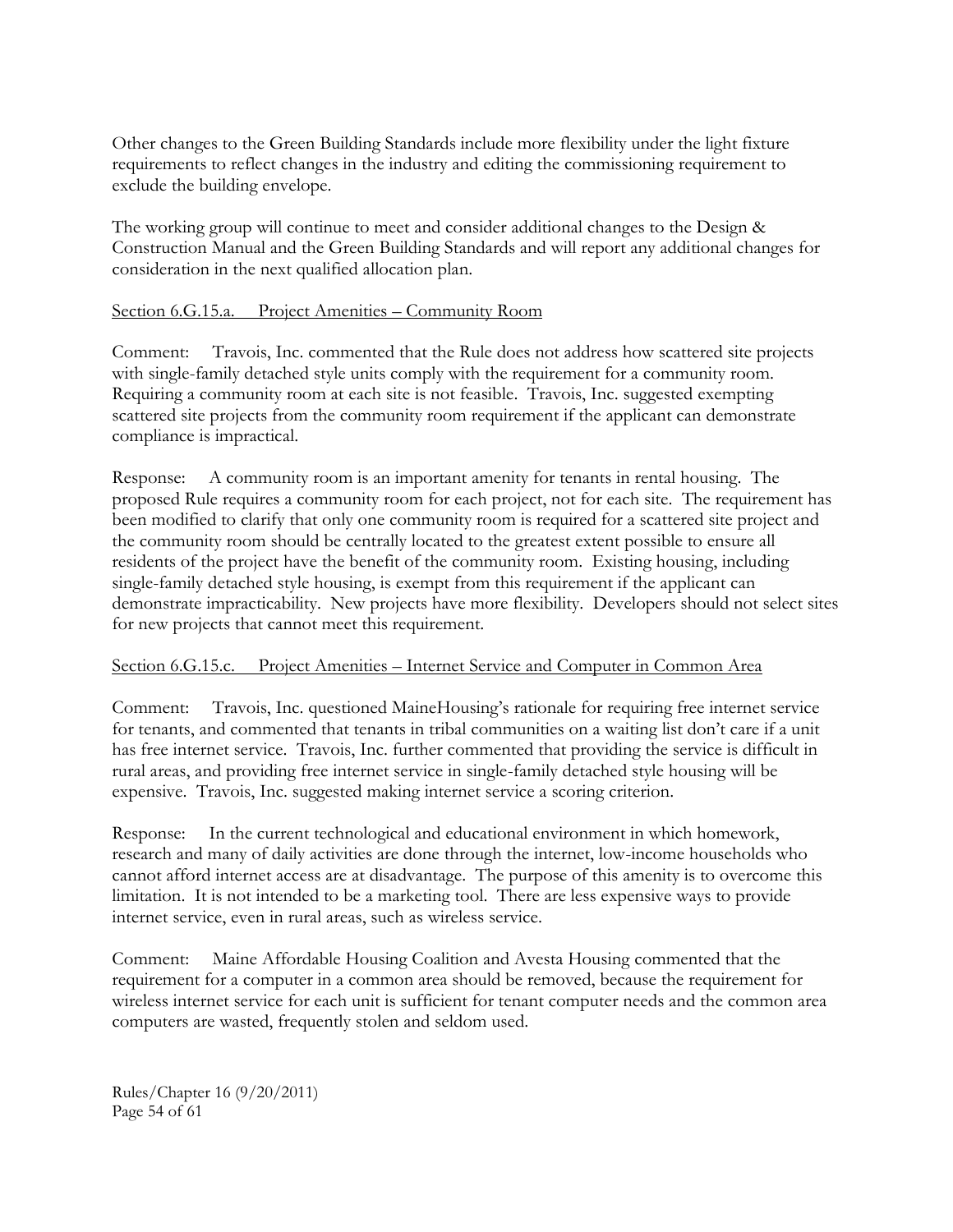Response: Even though the projects are providing free internet service in the units, not all households have access to or can afford a computer. The common area computer gives these households access.

#### Section 6.G.15.d. Project Amenities – Areas of Activity

Comment: Travois, Inc. commented that the Rule does not address how scattered site projects with single-family style units comply with the areas of activity requirement. Travois, Inc. commented that private lawns for single-family detached style rental housing should be sufficient to meet the requirement for areas of activity if other areas of activity are impracticable. Travois, Inc. suggested exempting scattered site projects from the areas of activity requirement if the applicant can demonstrate compliance is impractical.

Response: MaineHousing agrees that a project with single-family detached style rental housing units and private lawns with sufficient room to play or garden or for other activities should satisfy this requirement. The requirement has been modified accordingly. Other multifamily rental housing must demonstrate other areas of activity. Existing housing, including single-family detached style housing, is exempt from this requirement if the applicant can demonstrate impracticability. New projects have more flexibility. Developers should not select sites for new projects that cannot meet this requirement.

#### Section 6.G.15.e. Project Amenities – Exemptions

Comment: Travois, Inc. commented that new and existing single-family detached style housing should be exempt from the threshold requirements for community room, laundry facilities and areas of activity, particularly existing sites.

Response: Existing housing, including single-family detached style housing, is exempt from this requirement if the applicant can demonstrate impracticability. New projects have more flexibility. Developers should not select sites for new projects that cannot meet these requirements. The requirements for a community room and areas of activity are specifically addressed above. Projects that cannot provide an accessible, centrally-located laundry facility(ies) can provide washer/dryer hook-ups in each unit, which is better suited for single-family detached style housing.

#### **Scoring Criteria**

#### Section 7.A. 1. Redevelopment Opportunities

Comment: Avesta Housing commented that a definition for "urban infill site" should be added to the criteria.

Response: A definition for "urban infill site" has been added to the scoring criteria.

Comment: Biddeford Housing Authority questioned the reduction in points for infill development.

Rules/Chapter 16 (9/20/2011) Page 55 of 61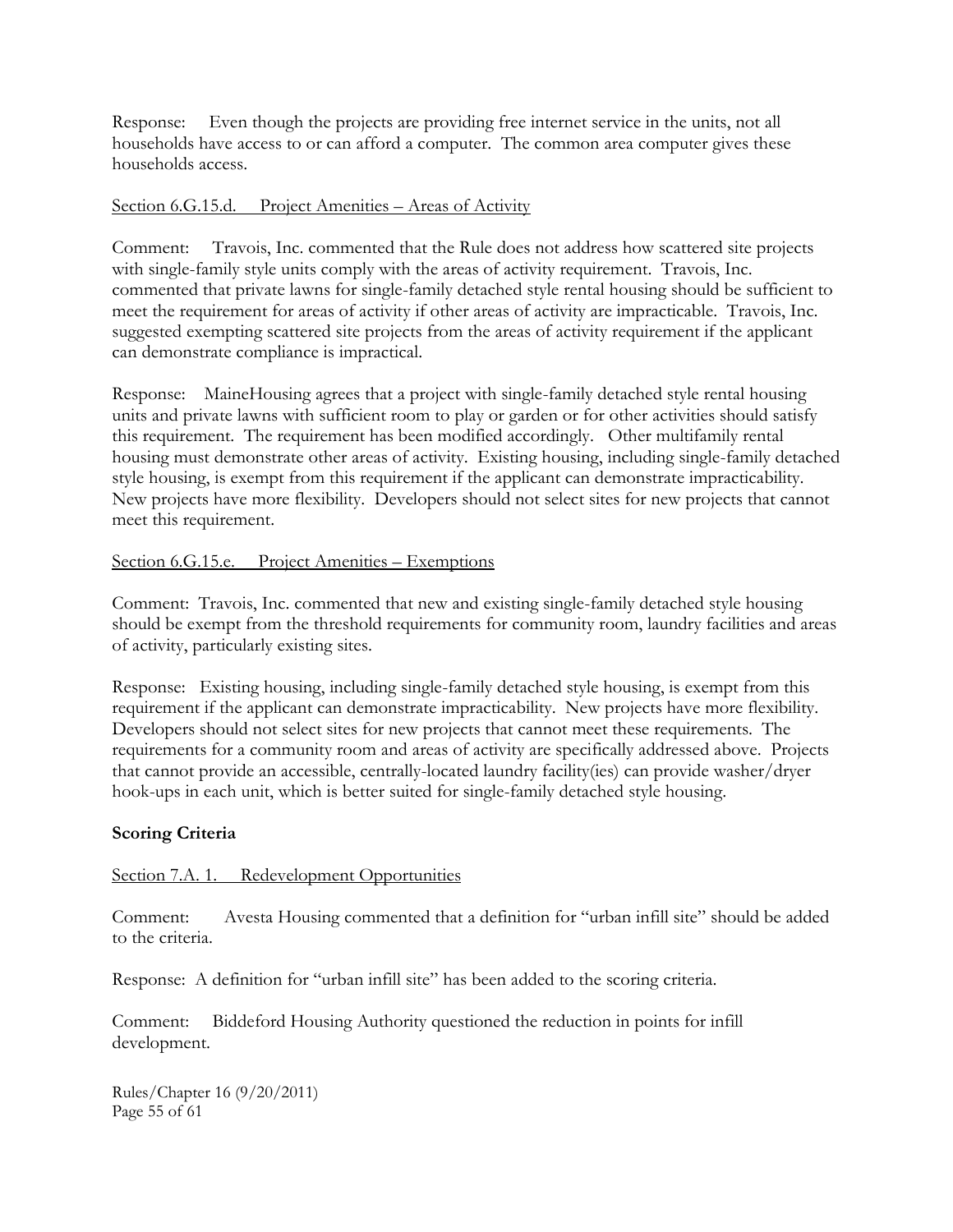Response: MaineHousing did not reduce the points for infill development. The "Project Characteristics" heading applies to all scoring criteria under that heading: the reduction in points indicated in the heading results from changing the former project amenities scoring criteria to threshold criteria.

#### Section 7.A.3. Family Projects

Comments: Maine Affordable Housing Coalition (MAHC) and Avesta Housing commented that the family housing scoring criteria compels developers to include 3-bedroom units in their projects even if there is no market demand or the location of the project is not well-suited for children. MAHC commented that New Hampshire's qualified allocation plan only requires 2-bedroom units in its family housing scoring criteria. Avesta Housing commented that its management company has difficulty filling the 3-bedroom units in its projects, but doesn't know if the cause is lack of market demand or the rent is too high. Avesta Housing suggested that developers should be encouraged to underwrite 3-bedroom units at lower rents.

Response: Section 42 of the Code requires qualified allocation plans to include selection criteria that address tenant populations of individuals with children. Housing credit agencies determine how to satisfy this requirement based on the demographics of their service area. Although Maine demographics indicate an aging population and shrinking families, the demographics also show that persons with low income, the population the low income housing tax credit program serves, are more likely to be families with children. Families with children need two-bedrooms, at a minimum, and may need more bedrooms based on the number of children and the age and gender of the children. Based on current Census data, data in MaineHousing's multifamily portfolio and discussions with developers throughout the State, there is still a need for 3 or more bedroom units in various areas of the State. The family housing scoring criteria creates an incentive for developers to create family housing in markets where it is needed. If a market study does not support the development of family housing in a particular area or community, then applicants should not develop family projects in that area.

MaineHousing believes that developers have difficulty filling 3-bedroom units because the maximum tax credit rent is too high for these units. The average income of a low- income family that needs a 3-bedroom unit is not likely to be more than the average income of a low-income household that needs a 2-bedroom unit, but the tax credit rent can be significantly higher for a 3 bedroom unit than a 2-bedroom unit in some markets. MaineHousing is currently examining how to encourage developers to underwrite 3-bedroom units at lower rents for family projects in markets where maximum tax credit rents for 3-bedroom units are not affordable in the context of the Rental Loan Program, the companion subsidy program to the low income housing tax credit program.

#### Section 7.A.7. Smoke-free Housing Policy

Comments: The Smoke-Free Housing Coalition of Maine, the American Lung Association, the Partnership for a Tobacco Free Maine, the Maine Affordable Housing Coalition, Avesta Housing and the Auburn Housing Authority commented that MaineHousing should require all projects to

Rules/Chapter 16 (9/20/2011) Page 56 of 61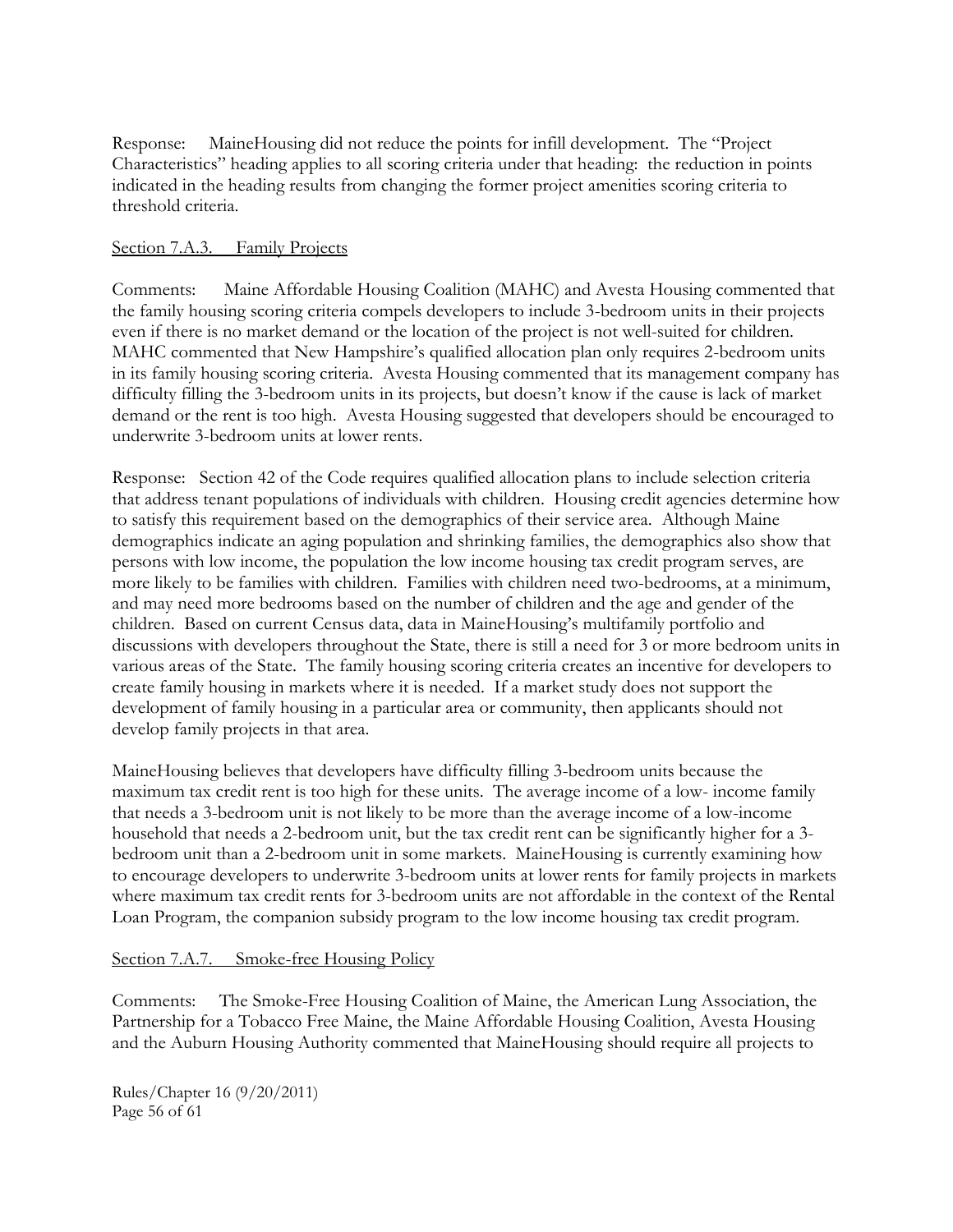have a policy that prohibits smoking in all buildings and in entryways and other openings that allow smoke to enter and circulate within the building through the ventilation system or open doors and windows. The Smoke-Free Housing Coalition of Maine and the Partnership for a Tobacco Free Maine commented that a buffer zone protecting entryways and other openings that allow circulation within a building is consistent with the Center for Disease Control's rule relating to smoking in the workplace and public places.

The Smoke-Free Housing Coalition of Maine, the American Lung Association and the Partnership for a Tobacco Free Maine provided information on the health hazards of exposure to second-hand smoke and commented that populations with the greatest need for affordable housing, including children, elderly and persons with disabilities such as heart or respiratory diseases and disorders, are the most vulnerable. They commented that there is no safe level of exposure and the only way to effectively eliminate the risks associated with indoor exposure is to ban indoor smoking. The Smoke-Free Housing Coalition of Maine submitted a position paper by the American Society of Heating, Refrigerating and Air-Conditioning Engineers (ASHRAE) supporting this comment. The position paper indicates that other strategies such as ventilation and air cleaning and ventilation systems may reduce the risk but do not eliminate it.

The Smoke-Free Housing Coalition of Maine, the American Lung Association and the Partnership for a Tobacco Free Maine also commented that smoke-free housing reduces operating costs, including cleaning and repairs when turning over units, overall maintenance and property casualty insurance premiums. They further commented that it reduces the risk of smoking-related fires, the primary cause of residential fire deaths in Maine.

The Smoke-Free Housing Coalition of Maine commented there is growing support for smoke-free housing policies nationally and in Maine. According to the Smoke-Free Housing Coalition of Maine, Maine is one of 4 states that have addressed smoke-free housing in their qualified allocation plans, but 12 other states are considering it. HUD has issued two notices encouraging public housing authorities and owners of subsidized housing to adopt smoke-free housing policies. According to the Smoke-Free Housing Coalition of Maine, 260 public housing authorities, including 22 public housing authorities in Maine, have adopted policies. Auburn Housing Authority commented that it was fifth in the country to adopt a policy. The Smoke-Free Housing Coalition of Maine commented that surveys show 78% of low-income tenants want smoke-free housing and nearly 50% of Maine landlords have smoke-free housing, and further commented that most projects pledge smoke-free housing under MaineHousing's Qualified Allocation Plan.

The Maine Affordable Housing Coalition and Avesta Housing commented that there should be an exception or waiver for special populations. The Smoke-Free Housing Coalition of Maine and the Partnership for a Tobacco Free Maine commented that there is no correlation between smoking and mental illness, but smoking can exacerbate mental illness. The Smoke-Free Housing Coalition of Maine provided an article from the New England Journal of Medicine supporting these comments. The Smoke-Free Housing Coalition of Maine and the Partnership for a Tobacco Free Maine further commented that smoke-free housing policies do not require persons to quit smoking. The Smoke-Free Housing Coalition of Maine also followed up with information about a special needs low income housing tax credit project that did not pledge smoke-free housing under MaineHousing's

Rules/Chapter 16 (9/20/2011) Page 57 of 61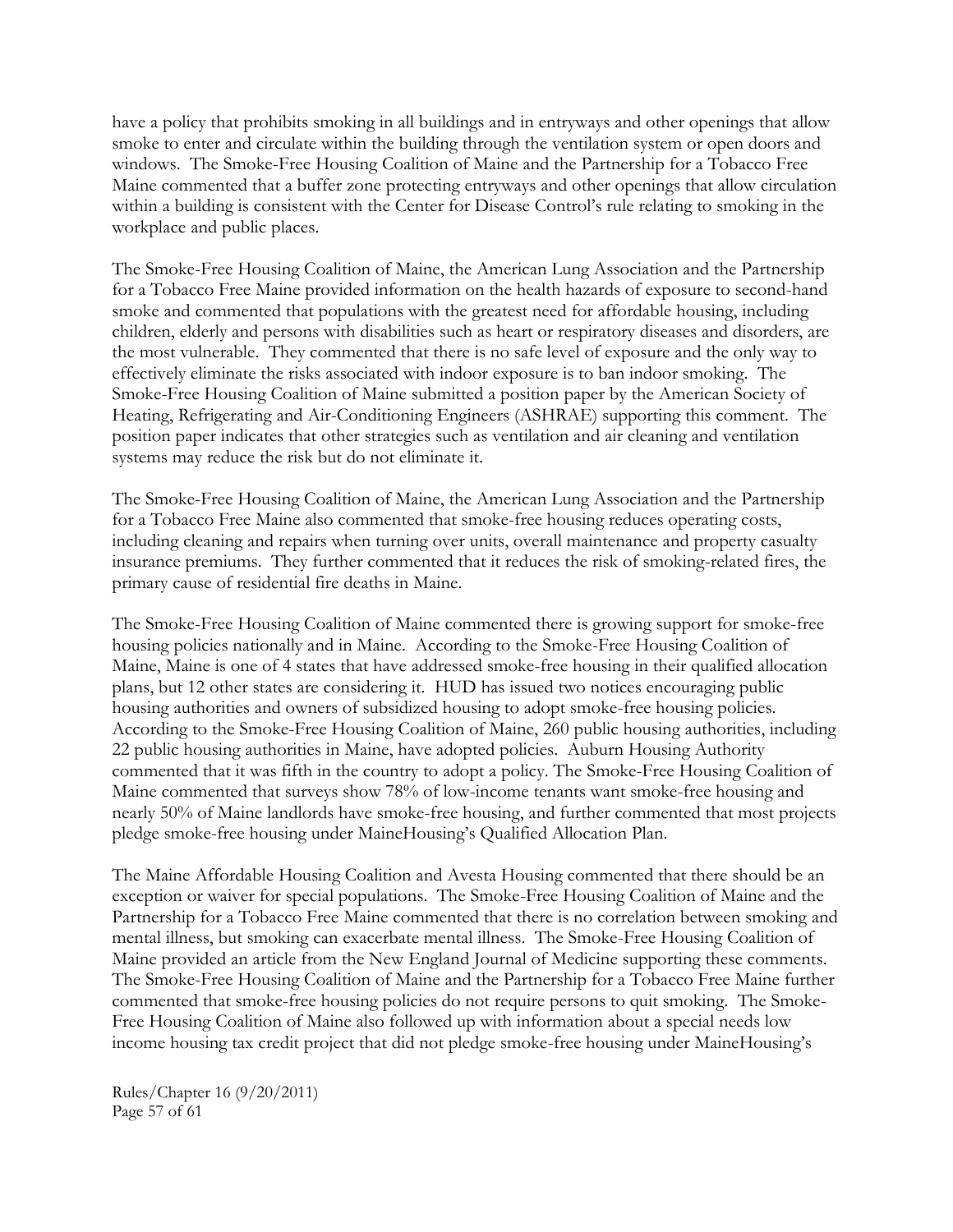qualified allocation plan. According to the Smoke-Free Housing Coalition of Maine, the owner wishes it had adopted a smoke-free housing policy at the project and is considering converting the project to smoke-free housing.

Response: Based on the overwhelming supporting comments and information, smoke-free housing should become a threshold requirement, particularly in the energy efficient housing developed under MaineHousing's Green Building Standards. One issue preventing us from making the change at this time is whether to include an exemption or waiver for special needs housing. MaineHousing's staff will convene a working group of interested parties, including representatives of the special needs population, to establish a threshold requirement that works for all interested parties and will recommend the agreed-upon requirement be included in the next qualified allocation plan. Nearly all applicants have pledged the point since the scoring criteria's inception, and we expect most, if not all, applicants will pledge the point under this qualified allocation plan.

#### Section 7.C.3. Tax Credit Rent/Market Rent Differential

Comment: Avesta Housing commented that all projects should be in markets where the tax credit rent is at least \$100 less than the market rent, because scarce subsidy should not be used to create affordable housing in markets where the tax credit rent is more than the market rent.

Response: MaineHousing agrees that the rents in tax credit projects should not be more than the market rents in the area in which the project is located. The purpose of the scoring criteria is to incent development in markets with a greater percentage difference between the maximum tax credit rent and the market rent in the area in which the project is located. However, to make this a threshold requirement would exclude many communities, including most of the communities in central and northern Maine. The low income housing tax credit program is a State-wide program and should be available to all communities in the State of Maine. In areas where the maximum tax credit rent exceeds the market rent, MaineHousing underwrites the project rents at 95% of the tax credit rent to preserve some level of affordability.

#### Section 7.C.5. Smart Growth

Comment: Avesta Housing commented that meeting the criteria is difficult in many suburban areas that do not have defined downtowns, such as Windham and Scarborough. Avesta Housing further commented that the current definition of downtown limits the number of communities in Maine that qualify as downtown, and suggested broadening the definition so more than one central business district or neighborhood in a municipality can qualify as a downtown.

Response: The source of the definition is the State's growth management laws. MaineHousing defers to the Maine State Planning Office and municipalities to define downtowns and determine the downtown's boundaries. The definition currently allows a municipality to designate more than one downtown in its community. MaineHousing recognizes that not all municipalities have a downtown, but many have areas where rental housing makes sense because of the development that has occurred in the area and the proximity and availability of employment, services and other activities important to the course of daily living of the residents. The smart growth selection criteria

Rules/Chapter 16 (9/20/2011) Page 58 of 61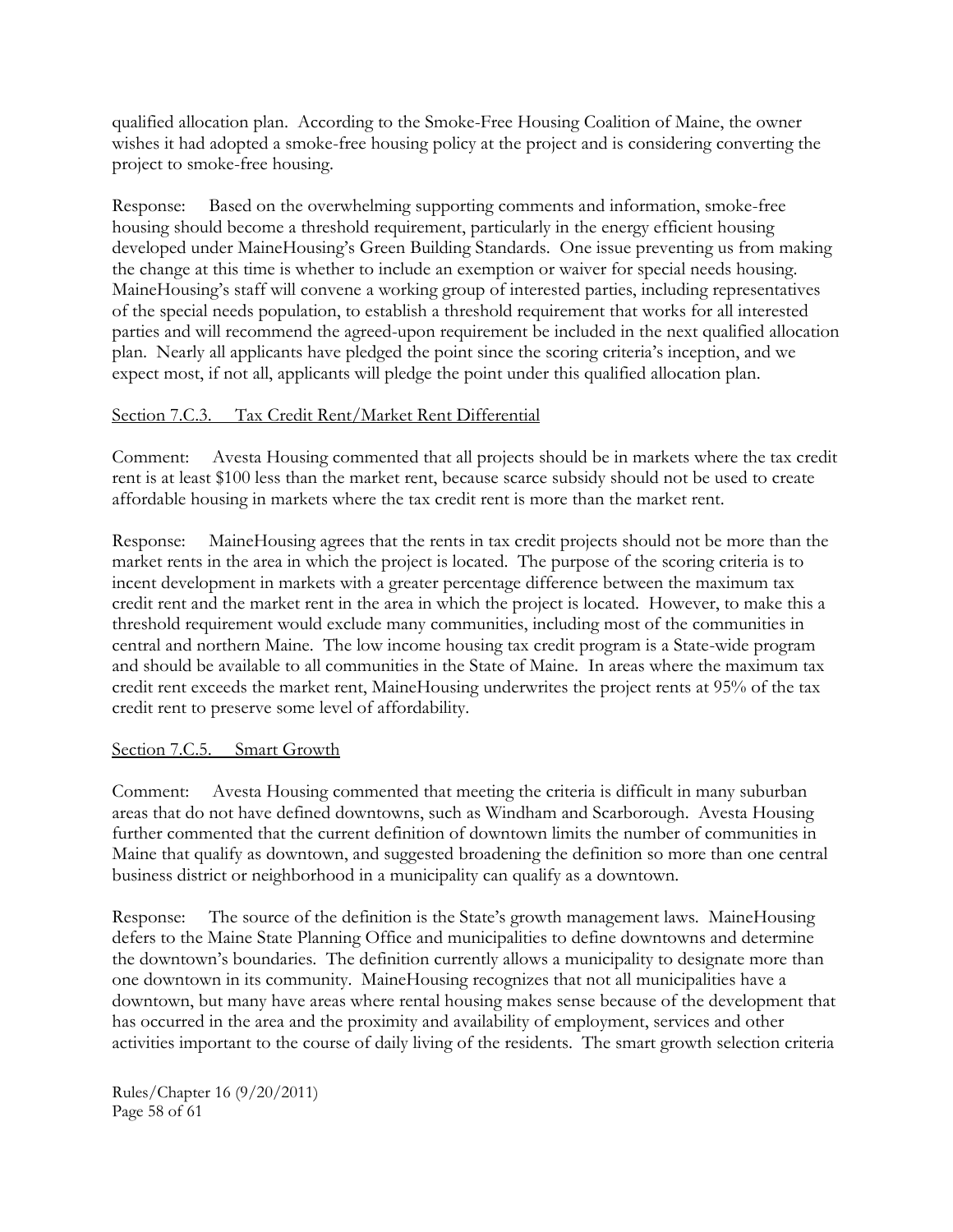include a 6 point category for projects that are located in these areas.

#### Former Section 7.D.3. Non-profit Participation

Comments: Avesta Housing and Travois, Inc. opposed the elimination of the scoring criteria. Avesta Housing commented that non-profit developers, unlike for-profit developers, invest all of their profits in the organization's mission, so subsidy awarded to projects with non-profit developers is reinvested to create more affordable housing and to provide a long-term benefit to the housing sector. Travois, Inc. commented that the low-income housing tax credit program is critical to nonprofits with limited financial resources, and the scoring criteria helps ensure that nonprofits are awarded credits.

Response: The scoring criteria was established at a time when there was minimal development of low income housing tax credit projects by nonprofits. The original purpose of the criteria was to incent nonprofit participation in the development of low income housing tax credit projects to build nonprofit capacity. Over the years, nonprofit involvement in the development of low income housing tax credit projects has grown significantly. Under the last several programs, most of the low-income housing tax credit projects have been developed by nonprofit entities. The need for the category no longer appears to exist. Under Section 42 of the Code, MaineHousing still sets aside at least 10% of the State ceiling for projects with nonprofit participation.

#### New Section 7.D.3. (formerly Section 7.D.4.) Management Company Experience

Comment: Travois, Inc. commented that the integration of a management consultant with tax credit experience in the management of a project achieves the purpose of ensuring compliance with the tax credit requirements, and should be eligible for the points under the management company experience scoring criteria. Travois, Inc. commented that it doesn't make sense for tribal housing authorities to hire a full service management company because they have vast experience managing low-income housing and administering unique funds, such as NAHASDA (Native American Housing and Self Determination Act) funds. Travois suggested adopting Oklahoma's approach which awards points based on the number of successful projects that are operated in compliance with the tax credit requirements regardless of whether they use a full service management company, co-management or a consulting company.

Response: The low income housing tax credit regulations are complicated and distinct from other affordable housing programs. In MaineHousing's experience, projects managed by experienced full service management companies are less likely to have compliance issues than projects that use a comanagement approach or hire a consultant. So, through the scoring criteria, MaineHousing encourages developers to use management companies that are experience in managing tax credit projects. Tax credit consultants and co-management arrangements are not prohibited, but they are not eligible under the scoring criteria. As tribal housing authorities obtain the necessary training and certification and gain experience, they will become eligible for the points under the scoring criteria.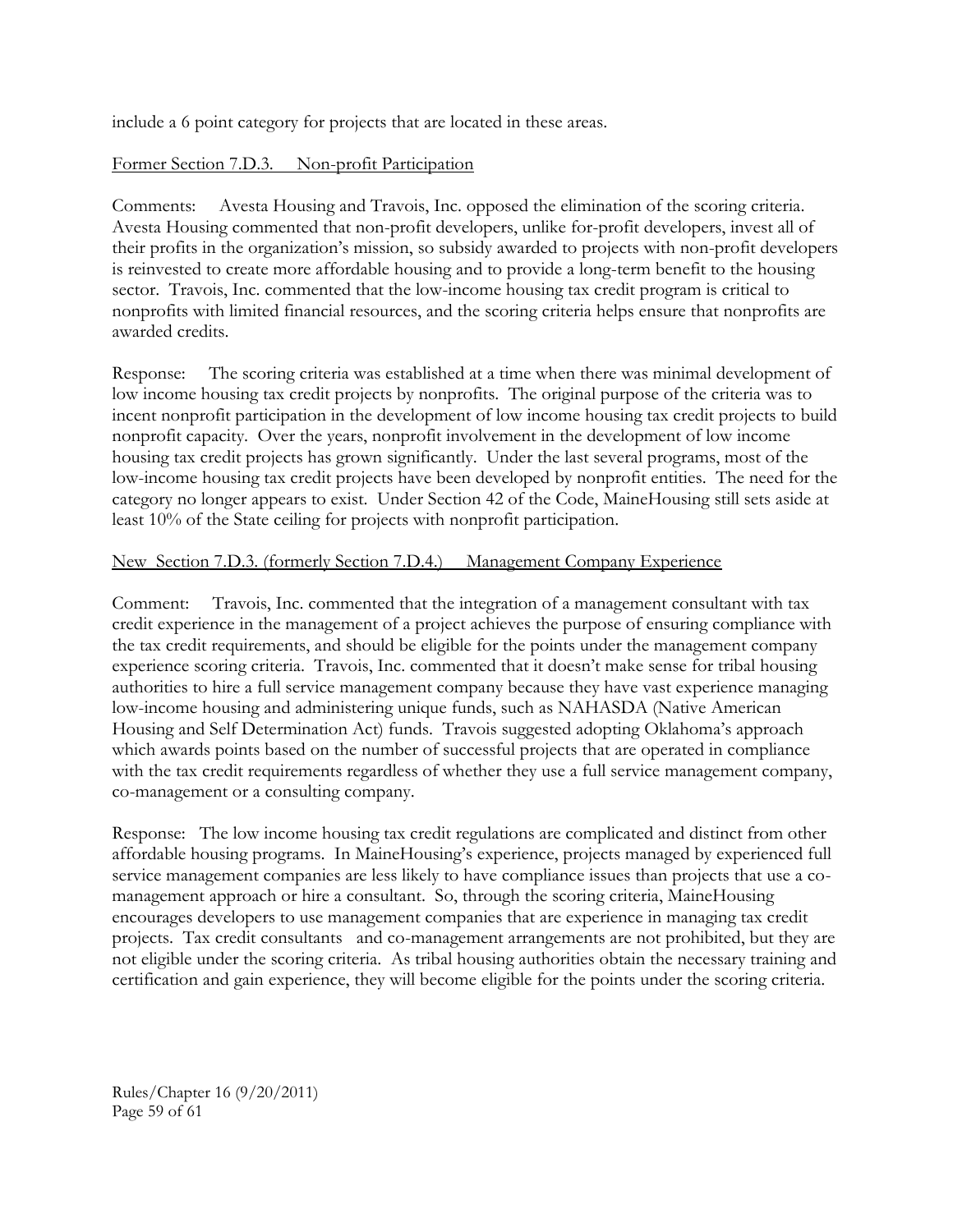## **General**

Comment: Preble Street Homeless Voices for Justice commented that MaineHousing should require deeper targeting in the affordable housing developed under its programs.

Response: As explained in the basis statement, the federal low income housing tax credit program is designed to serve households with income at or below 50% and 60% of area median income. In order to serve households with lower incomes, additional subsidy is necessary to reduce debt or provide operating or rental assistance. Subsidy is scarce at this time. The only resource available to serve households with lower incomes in tax credit projects is project-based rental assistance. To achieve deeper affordability to the greatest extent possible with available resources, MaineHousing increased the number of points available under the project-based rental assistance scoring criteria in Section 7.B.3. of the Rule and staggered the points to encourage developers to secure new projectbased rental assistance at any level.

Comment: Wishcamper Companies commented that the Rule does not have a strong focus on preservation.

Response: Preservation efforts focus on two types of loss; loss due to deterioration or physical condition and loss of affordability through conversion to market at the expiration of a rental assistance contract or restrictive covenant. The Rule addresses the first type of preservation through a 3-point scoring criteria for the rehabilitation of existing multifamily rental housing and a set-aside for existing multifamily housing with Rural Development financing and rental assistance. As stated earlier, MaineHousing addresses existing Section 8 project-based rental assistance projects using taxexempt financing and "automatic" low income housing tax credits.

Comment: Avesta Housing commented that the total number of points for Section 7.D., Sponsor Characteristics, is incorrect.

Response: This has been corrected.

Comment: Northern New England Housing Investment Fund commented that the Rule should include a table of contents.

Response: We have added a table of contents to the Rule based on the existing format of the Rule.

Supporting Comments: Travois, Inc. supports the addition of on-call bus service to the smart growth criteria. Avesta Housing supports the increased developer fees and changes to the new project-based rental assistance scoring criteria. AGC supports the removal of MaineHousing's contractor standards and the group health insurance scoring criteria.

Response: See the basis statement for an explanation of these changes. No further response is required.

Rules/Chapter 16 (9/20/2011) Page 60 of 61